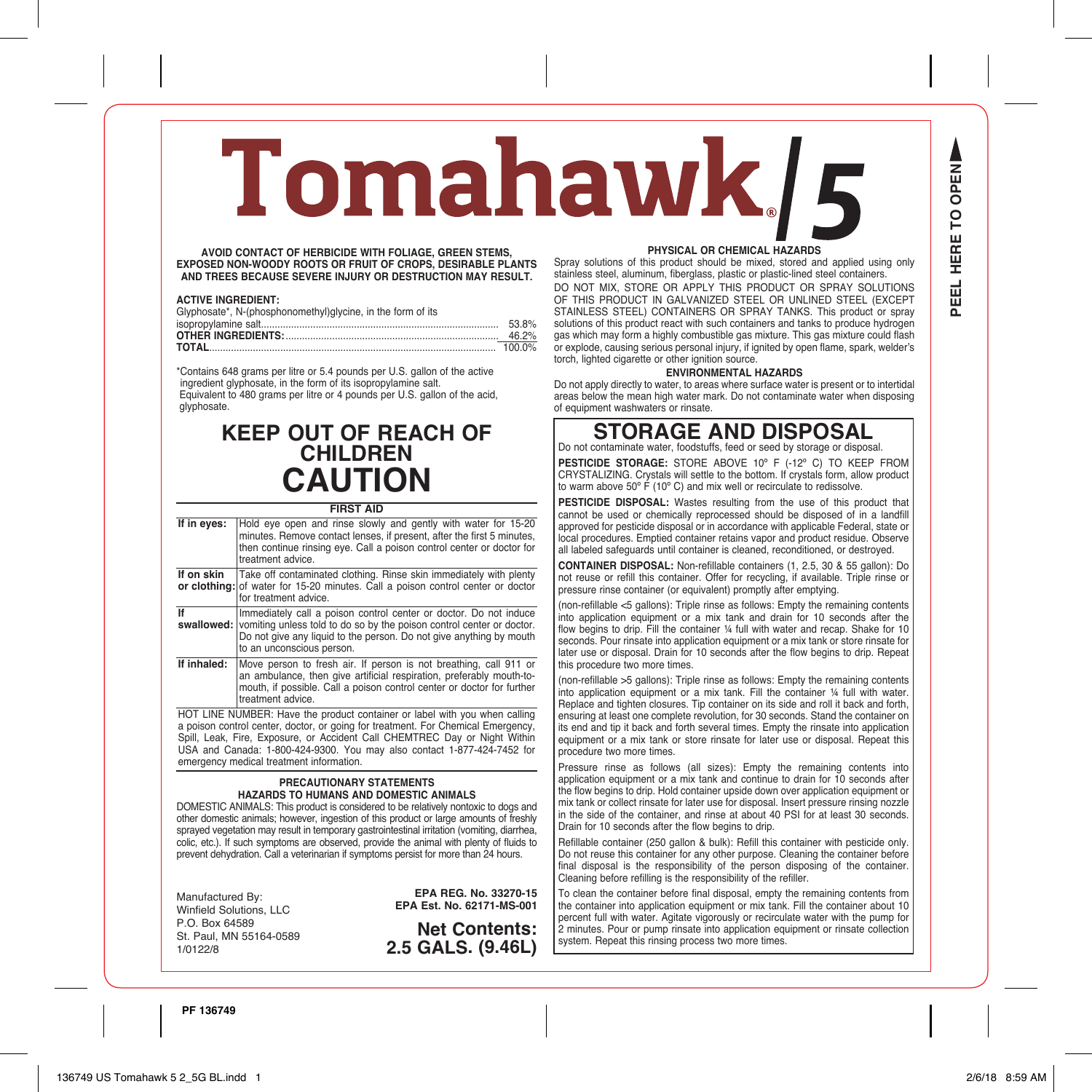# Tomahawk/5

### **AVOID CONTACT OF HERBICIDE WITH FOLIAGE, GREEN STEMS, EXPOSED NON-WOODY ROOTS OR FRUIT OF CROPS, DESIRABLE PLANTS AND TREES BECAUSE SEVERE INJURY OR DESTRUCTION MAY RESULT.**

### **ACTIVE INGREDIENT:**

| Glyphosate*, N-(phosphonomethyl) glycine, in the form of its |        |
|--------------------------------------------------------------|--------|
|                                                              | 53.8%  |
|                                                              | 46.2%  |
|                                                              | 100.0% |

\*Contains 648 grams per litre or 5.4 pounds per U.S. gallon of the active ingredient glyphosate, in the form of its isopropylamine salt.

Equivalent to 480 grams per litre or 4 pounds per U.S. gallon of the acid, glyphosate.

# **KEEP OUT OF REACH OF CHILDREN CAUTION**

# **PRECAUTIONARY STATEMENTS HAZARDS TO HUMANS AND DOMESTIC ANIMALS**

DOMESTIC ANIMALS: This product is considered to be relatively nontoxic to dogs and other domestic animals; however, ingestion of this product or large amounts of freshly sprayed vegetation may result in temporary gastrointestinal irritation (vomiting, diarrhea, colic, etc.). If such symptoms are observed, provide the animal with plenty of fluids to prevent dehydration. Call a veterinarian if symptoms persist for more than 24 hours.

| <b>FIRST AID</b>           |                                                                                                                                                                                                                                                  |  |
|----------------------------|--------------------------------------------------------------------------------------------------------------------------------------------------------------------------------------------------------------------------------------------------|--|
| If in eyes:                | Hold eye open and rinse slowly and gently with water for 15-20<br>minutes. Remove contact lenses, if present, after the first 5 min-<br>utes, then continue rinsing eye. Call a poison control center or<br>doctor for treatment advice.         |  |
| If on skin or<br>clothing: | Take off contaminated clothing. Rinse skin immediately with<br>plenty of water for 15-20 minutes. Call a poison control center<br>or doctor for treatment advice.                                                                                |  |
| If swallowed:              | Immediately call a poison control center or doctor. Do not induce<br>vomiting unless told to do so by the poison control center or doc-<br>tor. Do not give any liquid to the person. Do not give anything by<br>mouth to an unconscious person. |  |
| If inhaled:                | Move person to fresh air. If person is not breathing, call 911 or<br>an ambulance, then give artificial respiration, preferably mouth-<br>to-mouth, if possible. Call a poison control center or doctor for<br>further treatment advice.         |  |

HOT LINE NUMBER: Have the product container or label with you when calling a poison control center, doctor, or going for treatment. For Chemical Emergency, Spill, Leak, Fire, Exposure, or Accident Call CHEMTREC Day or Night Within USA and Canada: 1-800-424-9300. You may also contact 1-877-424-7452 for emergency medical treatment information.

**Net Contents: 2.5 GALS. (9.46L)**

## **EPA REG. No. 33270-15 EPA Est. No. 62171-MS-001**

Manufactured By: Winfield Solutions, LLC P.O. Box 64589 St. Paul, MN 55164-0589 1/0122/8

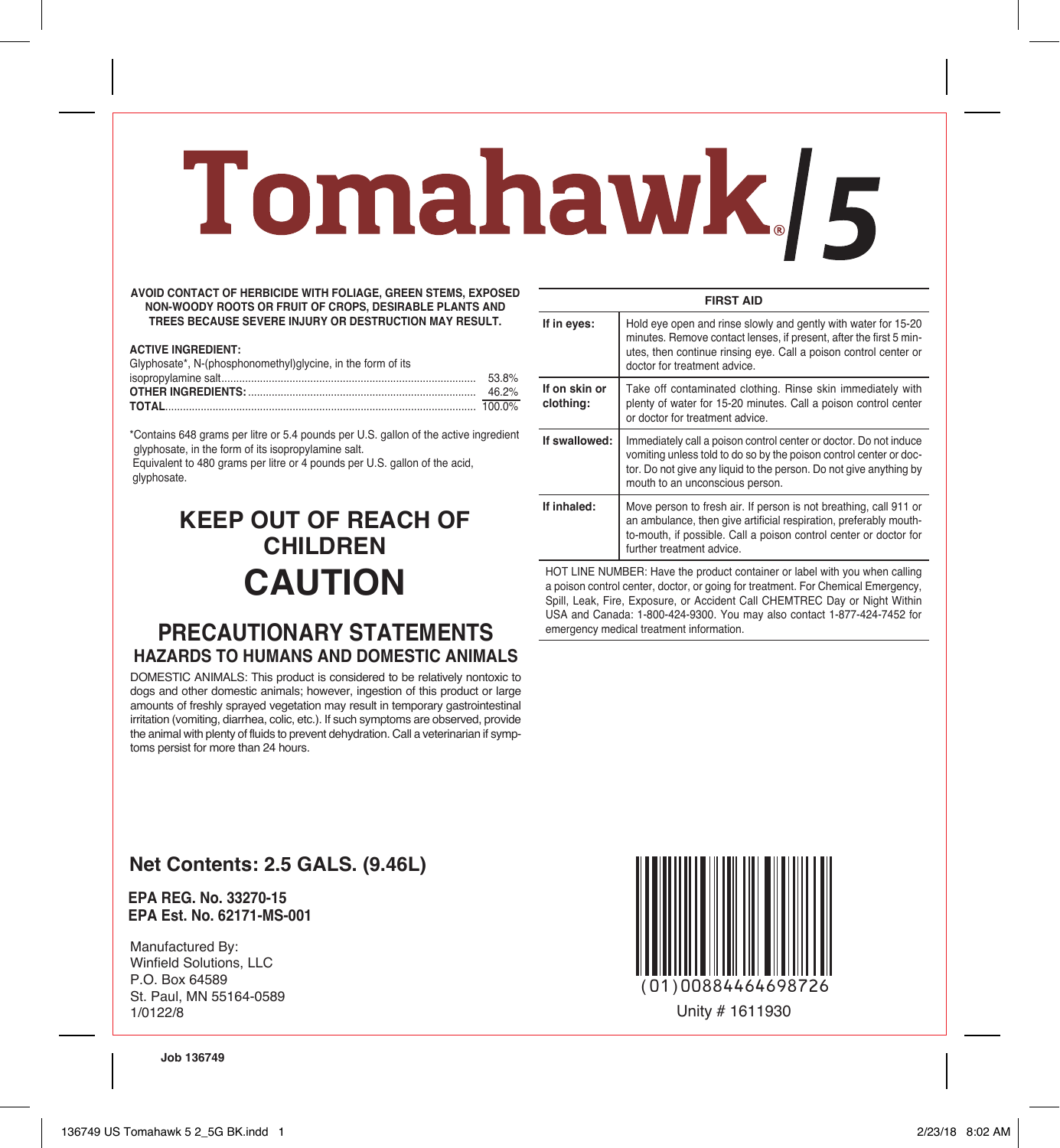## **PHYSICAL OR CHEMICAL HAZARDS**

Spray solutions of this product should be mixed, stored and applied using only stainless steel, aluminum, fiberglass, plastic or plastic-lined steel containers.

DO NOT MIX, STORE OR APPLY THIS PRODUCT OR SPRAY SOLUTIONS OF THIS PRODUCT IN GALVANIZED STEEL OR UNLINED STEEL (EXCEPT STAINLESS STEEL) CONTAINERS OR SPRAY TANKS. This product or spray solutions of this product react with such containers and tanks to produce hydrogen gas which may form a highly combustible gas mixture. This gas mixture could flash or explode, causing serious personal injury, if ignited by open flame, spark, welder's torch, lighted cigarette or other ignition source.

**PERSONAL PROTECTIVE EQUIPMENT:** (PPE) Applicators and other handlers must wear: long-sleeved shirt and long pants, shoes plus socks.

Follow manufacturer's instructions for cleaning/maintaining PPE (Personal Protective Equipment). If no such instructions for washables exist, use detergent and hot water. Keep and wash PPE separately from other laundry.

When handlers use closed systems, enclosed cabs, or aircraft in a manner that meets the requirements listed in Worker Protection Standard (WPS) for agricultural pesticides [40 CFR 170.240 (d) (4-6)], the handler PPE requirements may be reduced or modified as specified in the WPS.

## **USER SAFETY RECOMMENDATIONS**

Users should:

- Wash hands before eating, drinking, chewing gum, using tobacco or using the toilet.
- Remove clothing immediately if pesticide gets inside. Then wash thoroughly and put on clean clothing.

### **ENVIRONMENTAL HAZARDS**

Do not apply directly to water, to areas where surface water is present or to intertidal areas below the mean high water mark. Do not contaminate water when disposing of equipment washwaters or rinsate.

### **DIRECTIONS FOR USE**

It is a violation of Federal law to use this product in a manner inconsistent with its labeling.

Do not apply this product in a way that will contact workers or other persons, either directly or through drift. Only protected handlers may be in the area during application. For any requirements specific to your State or Tribe, consult the agency responsible for pesticide regulations.

### **AGRICULTURAL USE REQUIREMENTS**

Use this product only in accordance with its labeling and with the Worker Protection Standard, 40 CFR part 170. This Standard contains requirements for the protection of agricultural workers on farms, forests, nurseries, and greenhouses, and handlers of agricultural pesticides. It contains requirements for training, decontamination, notification, and emergency assistance. It also contains specific instructions and exceptions pertaining to the statements on this label about personal protective equipment (PPE), and restricted-entry interval. The requirements in this box only apply to uses of this product that are covered by the Worker Protection Standard.

Do not enter or allow worker entry into treated areas during the restricted entry interval (REI) of 4 hours.

PPE required for early entry to treated areas that is permitted under the Worker Protection Standard and that involves contact with anything that has been treated, such as plants, soil, or water, are: coveralls, waterproof gloves, shoes plus socks.

### **NON-AGRICULTURAL USE REQUIREMENTS**

The requirements in this box apply to uses of this product that are NOT within the scope of the Worker Protection Standard for agricultural pesticides (40 CFR Part 170). The WPS applies when this product is used to produce agricultural plants on farms, forests, nurseries or greenhouses.

Keep people and pets off treated areas until spray solution has dried to prevent transfer of this product onto desirable vegetation.

Read the entire label before using this product. Use only according to label instructions.

Read the "CONDITIONS OF SALE AND WARRANTY" statement at the end of the label before buying or using. If terms are not acceptable, return at once unopened.

### **USE INFORMATION**

**Product Description:** This product is a post emergent, systemic herbicide with no soil residual activity. It is generally non-selective and gives broad-spectrum control of many annual weeds, perennial weeds, woody brush and trees. It is formulated as a water-soluble liquid. It may be applied through most standard industrial or field-type sprayers after dilution and thorough mixing with water or other carriers according to label instructions.

Surfactant may be included in the tank mixture if desired and should only be done so based on field experience or further recommendation of your local extension service, crop consultant or field representative.

**Time to Symptoms:** This product moves through the plant from the point of foliage contact to and into the root system. Visible effects on most annual weeds occur within 2 to 4 days, but on most perennial weeds may not occur for 7 days or more. Extremely cool or cloudy weather following treatment may slow activity of this product and delay development of visual symptoms. Visible effects are a gradual wilting and yellowing of the plant which advances to complete browning of aboveground growth and deterioration of underground plant parts.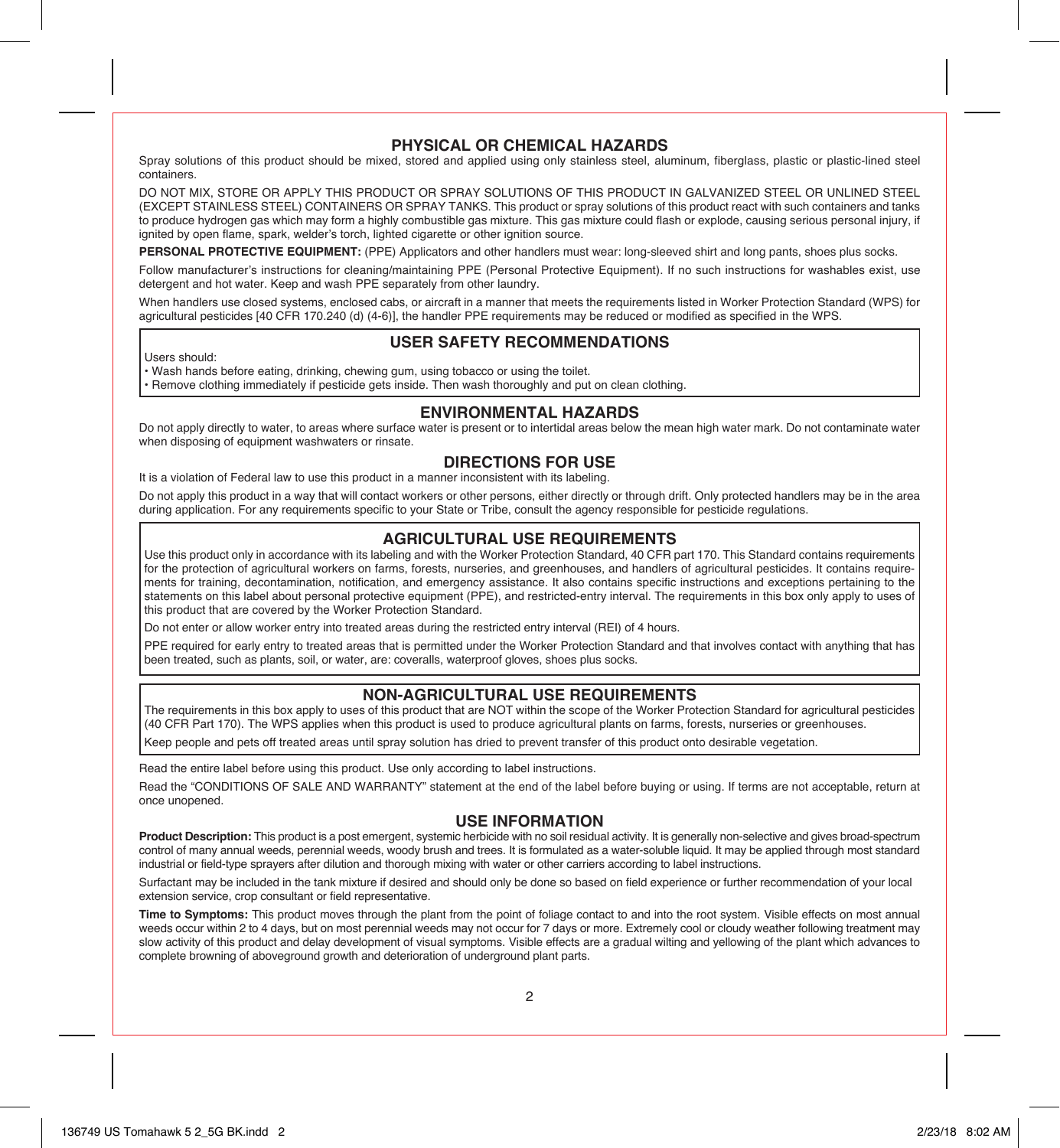**Stage of Weeds:** Annual weeds are easiest to control when they are small. Best control of most perennial weeds is obtained when treatment is made at late growth stages approaching maturity. Refer to the annual, perennial, woody brush and trees rate tables for recommendations for specific weeds.

Always use the higher rate of this product per acre within the specified range when weed growth is heavy or dense or weeds are growing in an undisturbed (noncultivated) area.

Do not treat weeds under poor growing conditions such as drought stress, disease or insect damage, as reduced weed control may result. Reduced results may also occur when treating weeds heavily covered with dust.

**Cultural Considerations:** Reduced control may result when applications are made to annual or perennial weeds that have been mowed, grazed, or cut, and have not been allowed to regrow to the specified stage for treatment.

Rainfastness: Heavy rainfall soon after application may wash this product off of the foliage and a repeat application may be required for adequate control.

**Spray Coverage:** For best results, spray coverage should be uniform and complete. Do not spray weed foliage to the point of runoff.

**Mode of Action:** The active ingredient in this product inhibits an enzyme found only in plants and microorganisms that is essential to formation of specific amino acids.

**No Soil Activity:** Weeds must be emerged at the time of application to be controlled by this product. Weeds germinating from seed after application will not be controlled. Unemerged plants arising from unattached underground rhizomes or rootstocks of perennials will not be affected by the herbicide and will continue to grow.

When this product comes in contact with soil, it is bound to soil particles. Under specified use situations, once this product is bound to soil particles, it is not available for plant uptake and will not harm off-site vegetation where roots grow into the treated area or if the soil is transported off-site. The strong affinity of this product to soil particles prevents this product from leaching out of the soil profile and entering ground water.

**Biological Degradation:** Degradation of this product is primarily a biological process carried out by soil microbes.

**Volatility:** TOMAHAWK 5 is non-volatile. Therefore, it cannot move as a vapor after application to affect nearby vegetation.

**Toxicology Testing:** Exposure to workers and other applicators generally is expected to pose minimal risks based on results of short-term toxicity studies. Glyphosate has been thoroughly tested and determined not to cause cancer or other adverse long-term health effects.

**Tank Mixing:** This product does not provide residual weed control. For subsequent residual weed control, follow a label-approved herbicide program. Read and carefully observe the cautionary statements and all other information appearing on the labels of all herbicides used. Use according to the most restrictive label directions for each product in the mixture.

Buyer and all users are responsible for all loss or damage in connection with the use or handling of mixtures of this product with herbicides or other materials that are not expressly specified in this labeling. Mixing this product with herbicides or other materials not specified on this label may result in reduced performance.

**Annual Maximum Use Rate:** Except as otherwise specified in a crop section of this label, the combined total of all treatments must not exceed 6 quarts of this product per acre per year.

For noncrop uses, the combined total of all treatments must not exceed 8 quarts of this product per acre per year.

### **ATTENTION**

AVOID DRIFT. EXTREME CARE MUST BE USED WHEN APPLYING THIS PRODUCT TO PREVENT INJURY TO DESIRABLE PLANTS AND CROPS.

Do not allow the herbicide solution to mist, drip, drift or splash onto desirable vegetation since minute quantities of this product can cause severe damage or destruction to the crop, plants or other areas on which treatment was not intended. The likelihood of injury occurring from the use of this product increases when winds are gusty, as wind velocity increases, when wind direction is constantly changing or when there are other meteorological conditions that favor spray drift. When spraying, avoid combinations of pressure and nozzle type that will result in splatter or fine particles (mist) which are likely to drift. AVOID APPLYING AT EXCESSIVE SPEED OR PRESSURE.

NOTE: Use of this product in any manner not consistent with this label may result in injury to persons, animals or crops, or other unintended consequences. Keep container closed to prevent spills and contamination.

### **MIXING**

Clean sprayer parts immediately after using this product by thoroughly flushing with water.

NOTE: REDUCED RESULTS MAY OCCUR IF WATER CONTAINING SOIL IS USED, SUCH AS VISIBLY MUDDY WATER OR WATER THAT IS NOT CLEAR FROM PONDS AND DITCHES.

### **Mixing with Water**

This product mixes readily with water. Mix spray solutions of this product as follows: Fill the mixing or spray tank with the required amount of water. Add the specified amount of this product near the end of the filling process and mix well. Use caution to avoid siphoning back into the carrier source. Use approved anti-back-siphoning devices where required by state or local regulations. During mixing and application, foaming of the spray solution may occur. To prevent or minimize foam, avoid the use of mechanical agitators, terminate by-pass and return lines at the bottom of the tank and, if needed, use an approved anti-foam or defoaming agent.

### **Surfactant**

Surfactant may be included in the tank mixture if desired and should only be done so based on field experience or further recommendation of your local extension service, crop consultant or field representative.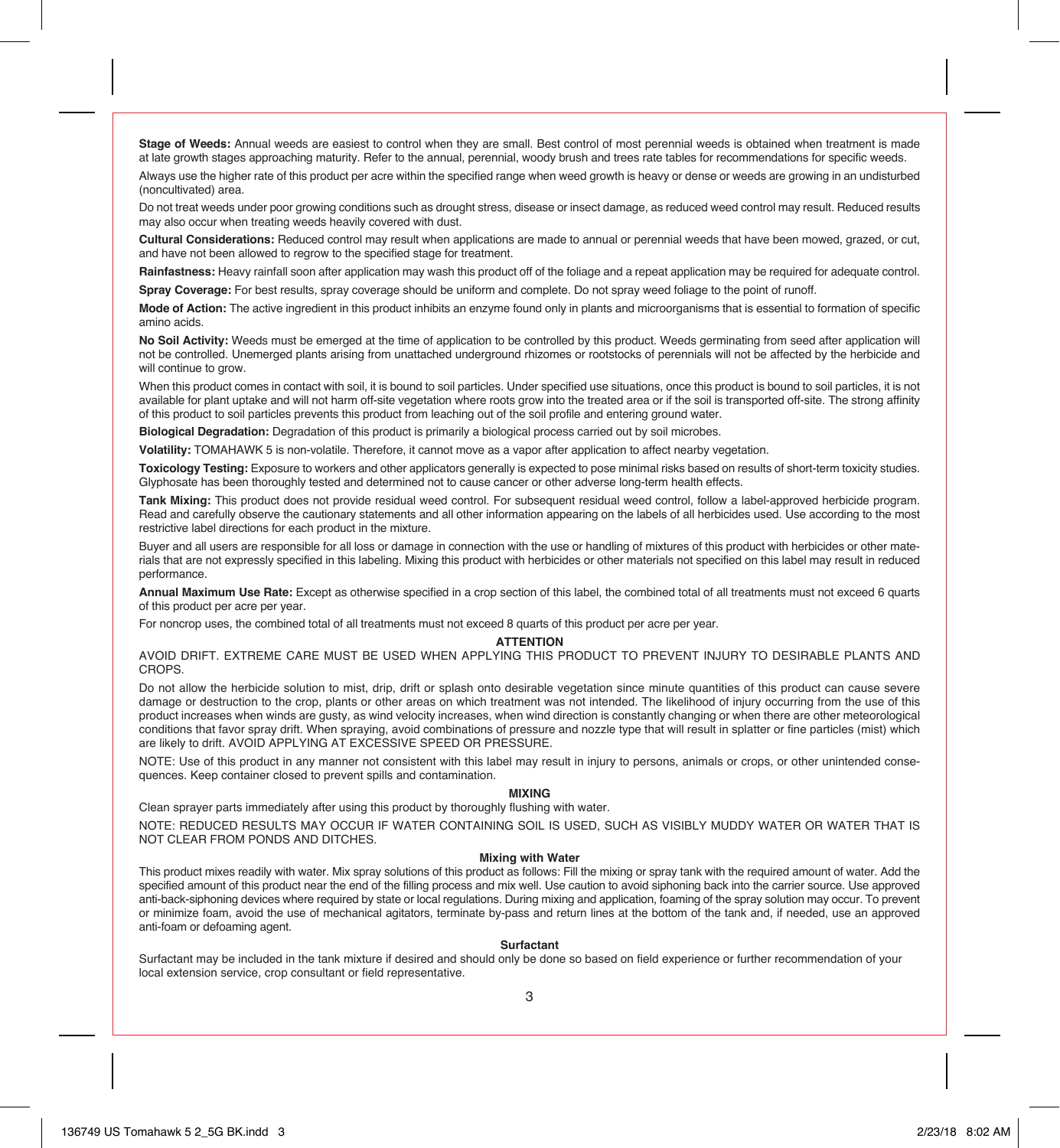### **Tank Mixing Procedure**

Mix labeled tank mixtures of this product with water as follows:

- 1. Place a 20 to 35-mesh screen or wetting basket over filling port.
- 2. Through the screen, fill the spray tank one-half full with water and start agitation.
- 3. If a wettable powder is used, make a slurry with the water carrier, and add it SLOWLY through the screen into the tank. Continue agitation.
- 4. If a flowable formulation is used, premix one part flowable with one part water. Add diluted mixture SLOWLY through the screen into the tank. Continue agitation.
- 5. If an emulsifiable concentrate formulation is used, premix one part emulsifiable concentrate with two parts water. Add diluted mixture slowly through the screen into the tank. Continue agitation.
- 6. Continue filling the spray tank with water and add the required amount of this product near the end of the filling process.
- 7. When using a nonionic surfactant add it to the spray tank before completing the filling process.
- 8. Add individual formulations to the spray tank as follows: wettable powder, flowable, emulsifiable concentrate, drift control additive, water-soluble liquid followed by surfactant.

Maintain good agitation at all times until the contents of the tank are sprayed. If the spray mixture is allowed to settle, thorough agitation is required to resuspend the mixture before spraying is resumed.

Keep by-pass line on or near the bottom of the tank to minimize foaming. Screen size in nozzle or line strainers should be no finer than 50 mesh.

Always predetermine the compatibility of labeled tank mixtures of this product with water carrier by mixing small proportional quantities in advance.

Refer to the "TANK MIXING" section of "USE INFORMATION" for additional precautions.

### **Mixing for Hand-held Sprayers**

Prepare the desired volume of spray solution by mixing the amount of this product in water as shown in the following table: Spray Solution

| Desired | Amount of TOMAHAWK 5 |           |                  |           |                   |                  |
|---------|----------------------|-----------|------------------|-----------|-------------------|------------------|
| Volume  | $\frac{3}{4}\%$      | $1\%$     | 11/2%            | 2%        | 5%                | 10%              |
| Gal     | l oz                 | $11/3$ oz | 2 oz             | $22/3$ oz | $6\frac{1}{2}$ oz | 13 oz            |
| 25 Gal  | $1/2$ pt             | - at      | $\frac{1}{2}$ at | 2 gt      | 5 at              | 10 <sub>at</sub> |
| 100 Gal | 3 at                 | gal       | 1 ½ gal          | 2 gal     | 5 gal             | 10 gal           |

### 2 tablespoons = 1 fluid ounce

For use in knapsack sprayers, it is suggested that the specified amount of this product be mixed with water in a larger container. Fill sprayer with the mixed solution.

### **Ammonium Sulfate**

The addition of 1 to 2 percent dry ammonium sulfate by weight or 8.5 to 17 pounds per 100 gallons of water may increase the performance of this product when tank mixed with certain residual herbicides on annual and perennial weeds. The equivalent rate of ammonium sulfate in a liquid formulation may also be used. Ensure that ammonium sulfate is completely dissolved in the spray tank before adding herbicides. Thoroughly rinse the spray system with clean water after use to reduce corrosion.

NOTE: When using ammonium sulfate, apply this product at rates specified in this label. Lower rates will result in reduced performance.

### **Colorants or Dyes**

Agriculturally approved colorants or marking dyes may be added to this product. Colorants or dyes used in spray solutions of this product may reduce performance, especially at lower rates or dilutions. Use colorants or dyes according to the manufacturer's recommendations.

### **Drift Control Additives**

Drift control additives may be used with all equipment types, except wiper applicators, sponge bars and CDA equipment. When a drift control additive is used, read and carefully observe the cautionary statements and all other information appearing on the additive label.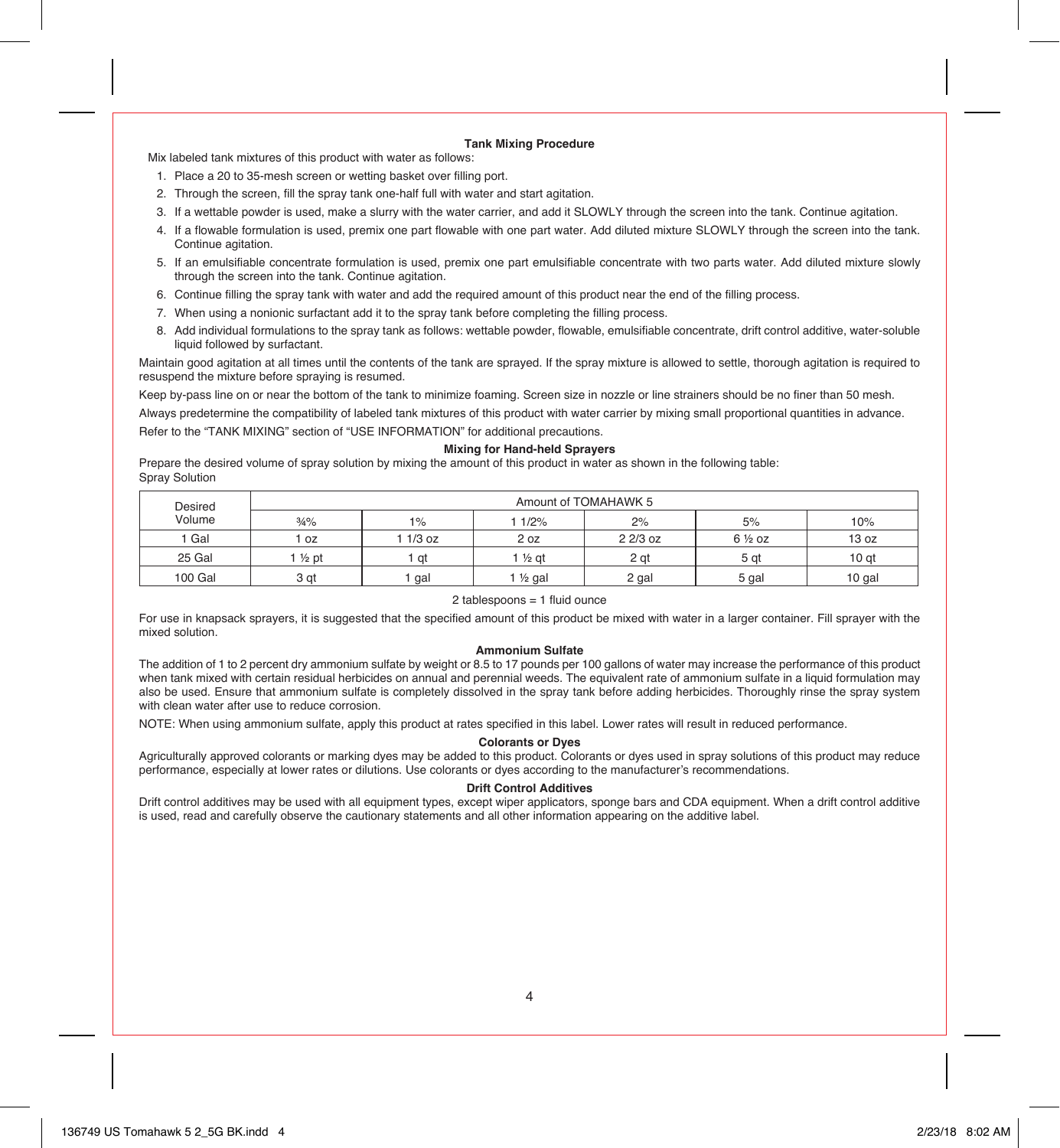### **APPLICATION EQUIPMENT AND TECHNIQUES**

Do not apply this product through any type of irrigation system.

This product may be applied with the following application equipment:

Aerial – Fixed Wing and Helicopter

Ground Broadcast Spray – Boom or boomless systems, pull-type sprayer, floaters, pick-up sprayers, spray coupes and other ground broadcast equipment.

Hand-held and High-Volume Spray Equipment – Knapsack and backpack sprayers, pump-up pressure sprayers, handguns, handwands, mistblowers\*, lances and other hand-held and motorized spray equipment used to direct the spray onto weed foliage.

\*This product is not registered in California or Arizona for use in mistblowers.

Selective Equipment – Recirculating sprayers, shielded and hooded sprayers, wiper applicators and sponge bars.

Injection Systems – Aerial or ground injection sprayers.

Controlled Droplet Applicator (CDA) – Hand-held or boom-mounted applicators which produce a spray consisting of a narrow range of droplet sizes. APPLY THESE SPRAY SOLUTIONS IN PROPERLY MAINTAINED AND CALIBRATED EQUIPMENT CAPABLE OF DELIVERING DESIRED VOLUMES.

### **Aerial Equipment**

### DO NOT APPLY THIS PRODUCT USING AERIAL SPRAY EQUIPMENT EXCEPT UNDER CONDITIONS AS SPECIFIED WITHIN THIS LABEL.

Use the specified rates of this herbicide in 3 to 15 gallons of water per acre unless otherwise specified on this label. Unless otherwise specified, do not exceed 24 fluid ounces per acre. Aerial applications of this product may be made in annual cropping conventional tillage systems, fallow and reduced tillage systems and preharvest applications. Refer to the individual use area sections of this label for specified volumes and application rates.

NOTE: For aerial application in California or Arkansas, refer to the Federal supplemental label for aerial applications in that state for specific instructions, restrictions and requirements. For aerial applications, consult with state or local authorities regarding any additional requirements for aerial treatments.

Banvel® tank mixtures may not be applied by air in California.

Avoid direct application to any body of water.

AVOID DRIFT – DO NOT APPLY DURING LOW-LEVEL INVERSION CONDITIONS, WHEN WINDS ARE GUSTY OR UNDER ANY OTHER CONDI-TION WHICH FAVORS DRIFT. DRIFT MAY CAUSE DAMAGE TO ANY VEGETATION CONTACTED TO WHICH TREATMENT IS NOT INTENDED. TO PREVENT INJURY TO ADJACENT DESIRABLE VEGETATION, APPROPRIATE BUFFER ZONES MUST BE MAINTAINED.

Coarse sprays are less likely to drift; therefore, do not use nozzles or nozzle configurations which dispense spray as fine spray droplets. Do not angle nozzles forward into the airstream and do not increase spray volume by increasing nozzle pressure.

Drift control additives may be used. When a drift control additive is used, read and carefully observe the cautionary statements and all other information appearing on the additive label.

Ensure uniform application – To avoid streaked, uneven or overlapped application, use appropriate marking devices.

Thoroughly wash aircraft, especially landing gear, after each day of spraying to remove residues of this product accumulated during spraying or from spills. PROLONGED EXPOSURE OF THIS PRODUCT TO UNCOATED STEEL SURFACES MAY RESULT IN CORROSION AND POSSIBLE FAIL-URE OF THE PART. LANDING GEAR ARE MOST SUSCEPTIBLE. The maintenance of an organic coating (paint), which meets aerospace specification MIL-C-38413, may prevent corrosion.

### **AERIAL SPRAY DRIFT MANAGEMENT**

### **SPRAY DRIFT MANAGEMENT**

AVOIDING SPRAY DRIFT AT THE APPLICATION SITE IS THE RESPONSIBILITY OF THE APPLICATOR. The interaction of many equipment-and-weather-related factors determine the potential for spray drift. The applicator is responsible for considering all these factors when making decisions.

The following drift management requirements must be followed to avoid off-target movement from aerial applications to agricultural field crops. These requirements do not apply to forestry applications, public health uses or to applications using dry formulations.

- 1. The distance of the outer most nozzles on the boom must not exceed ¾ the length of the wingspan or rotor.
- 2. Nozzles must always point backward parallel with the air stream and never be pointed downwards more than 45 degrees.

Where states have more stringent regulations, they must be observed.

### **INFORMATION ON DROPLET SIZE**

The most effective way to reduce drift potential is to apply large droplets. The best drift management strategy is to apply the largest droplets that provide sufficient coverage and control. Applying larger droplets reduces drift potential, but will not prevent drift if applications are made improperly, or under unfavorable environmental conditions (See Wind, Temperature and Humidity, and Temperature Inversions).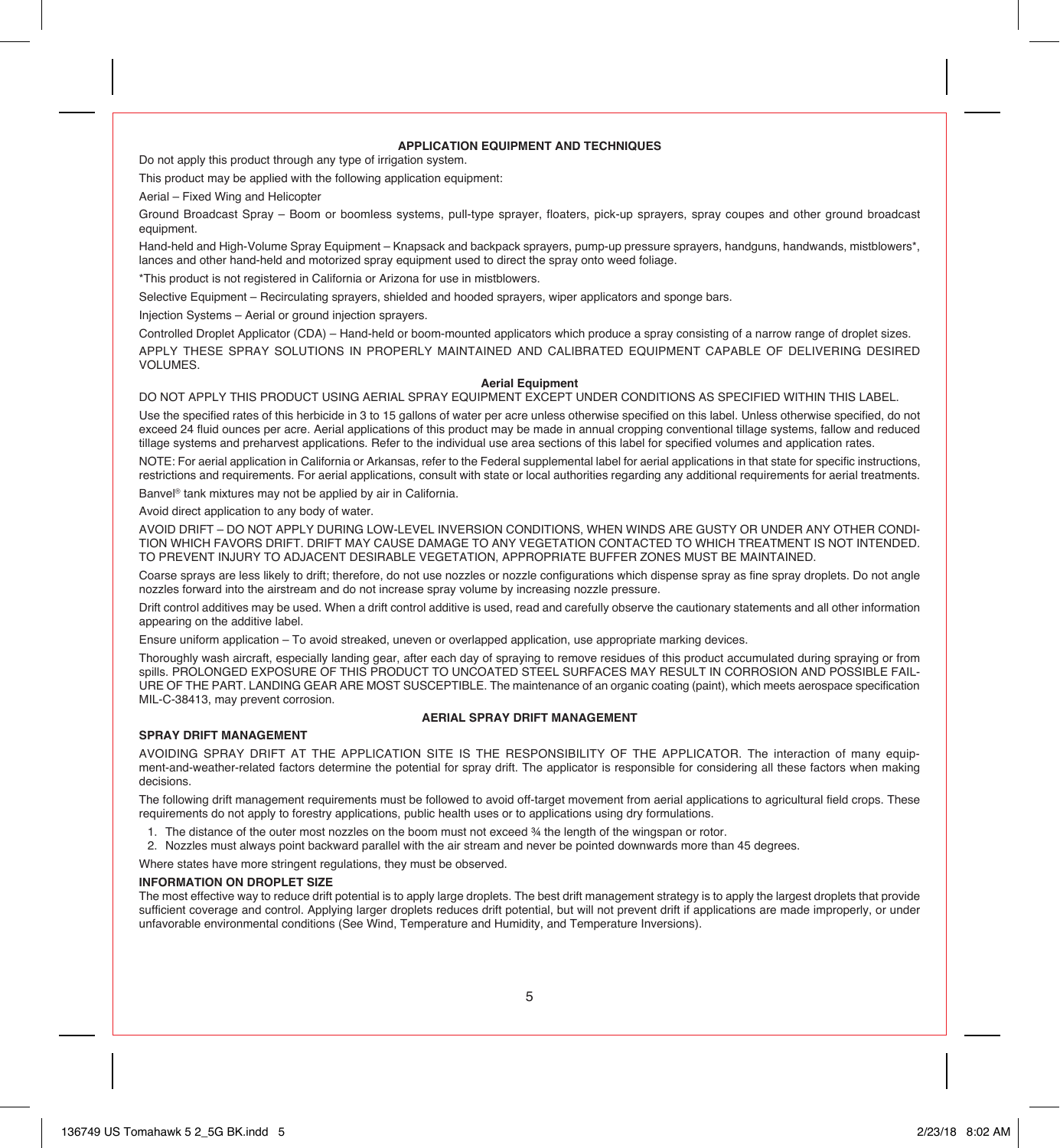### **CONTROLLING DROPLET SIZE**

- Volume Use high flow rate nozzles to apply the highest practical spray volume. Nozzles with higher rated flows produce larger droplets.
- Pressure Do not exceed the nozzle manufacturer's recommended pressures. For many nozzle types lower pressure produces larger droplets. When higher flow rates are needed, use higher flow rate nozzles instead of increasing pressure.
- Number of nozzles Use the minimum number of nozzles that provide uniform coverage.
- Nozzle Orientation Orienting nozzles so that the spray is released parallel to the airstream produces larger droplets than other orientations and is the recommended practice. Significant deflection from horizontal will reduce droplet size and increase drift potential.
- Nozzle Type Use a nozzle type that is designed for the intended application. With most nozzle types, narrower spray angles produce larger droplets. Consider using low-drift nozzles. Solid stream nozzles oriented straight back produce the largest droplets and the lowest drift.

### **BOOM LENGTH**

For some use patterns, reducing the effective boom length to less than ¾ of the wingspan or rotor length may further reduce drift without reducing swath width.

### **APPLICATION HEIGHT**

Applications must not be made at a height greater than 10 feet above the top of the target plants unless a greater height is required for aircraft safety. Making applications at the lowest height that is safe reduces exposure of droplets to evaporation and wind.

### **SWATH ADJUSTMENT**

When applications are made with a crosswind, the swath will be displaced downwind. Therefore, on the up and downwind edges of the field, the applicator must compensate for this displacement by adjusting the path of the aircraft upwind. Swath adjustment distance should increase with increasing drift potential (higher wind, smaller drops, etc.)

### **WIND**

Drift potential is lowest between wind speeds of 2-10 mph. However, many factors, including droplet size and equipment type determine drift potential at any given speed. Application must be avoided below 2 mph due to variable wind direction and high inversion potential. NOTE: Local terrain can influence wind patterns. Every applicator should be familiar with local wind patterns and how they affect spray drift.

### **TEMPERATURE AND HUMIDITY**

When making applications in low relative humidity, set up equipment to produce larger droplets to compensate for evaporation. Droplet evaporation is most severe when conditions are both hot and dry.

### **TEMPERATURE INVERSIONS**

Applications must not occur during a temperature inversion because drift potential is high. Temperature inversions restrict vertical air mixing, which causes small suspended droplets to remain in a concentrated cloud. This cloud can move in unpredictable directions due to the light variable winds common during inversions. Temperature inversions are characterized by increasing temperatures with altitude and are common on nights with limited cloud cover and light to no wind. They begin to form as the sun sets and often continue into the morning. Their presence can be indicated by ground fog; however, if fog is not present, inversions can also be identified by the movement of smoke from a ground source or an aircraft smoke generator. Smoke that layers and moves laterally in a concentrated cloud (under low wind conditions) indicates an inversion, while smoke that moves upward and rapidly dissipates indicates good vertical air mixing.

### **SENSITIVE AREAS**

The pesticide must only be applied when the potential for drift to adjacent sensitive areas (e.g. residential areas, bodies of water, known habitat for threatened or endangered species, non-target crops) is minimal (e.g. when wind is blowing away from the sensitive areas).

### **Ground Broadcast Equipment**

Use the specified rates of this product in 3 to 40 gallons of water per acre as a broadcast spray unless otherwise specified. As density of weeds increases, spray volume should be increased within the specified range to ensure complete coverage. Carefully select proper nozzles to avoid spraying a fine mist. For best results with ground application equipment, use flat fan nozzles. Check for even distribution of spray droplets.

### **Hand-Held and High-Volume Equipment**

Apply to foliage of vegetation to be controlled. For applications made on a spray-to-wet basis, spray coverage should be uniform and complete. Do not spray to the point of runoff. Use coarse sprays only.

For control of weeds listed in the annual weeds rate tables, apply a 1/2 percent solution of this product to weeds less than 6 inches in height or runner length. Apply prior to seedhead formation in grass or bud formation in broadleaf weeds. For annual weeds over 6 inches tall, or unless otherwise specified, use a 1 percent solution.

For best results, use a 1 1/2 percent solution on harder-to-control perennials, such as bermudagrass, dock, field bindweed, hemp dogbane, milkweed and Canada thistle.

When using application methods which result in less than complete coverage, use a 3.75 percent solution for annual and perennial weeds and a 3.75 to 5 percent solution for woody brush and trees.

### **Selective Equipment**

This product may be applied through recirculating spray systems, shielded applicators, hooded sprayers, wiper applicators or sponge bars after dilution and thorough mixing with water to listed weeds growing in any noncrop site specified on this label and only when specifically instructed in cropping systems.

A recirculating spray system directs the spray solution onto weeds growing above desirable vegetation, while spray solution not intercepted by weeds is collected and returned to the spray tank for reuse.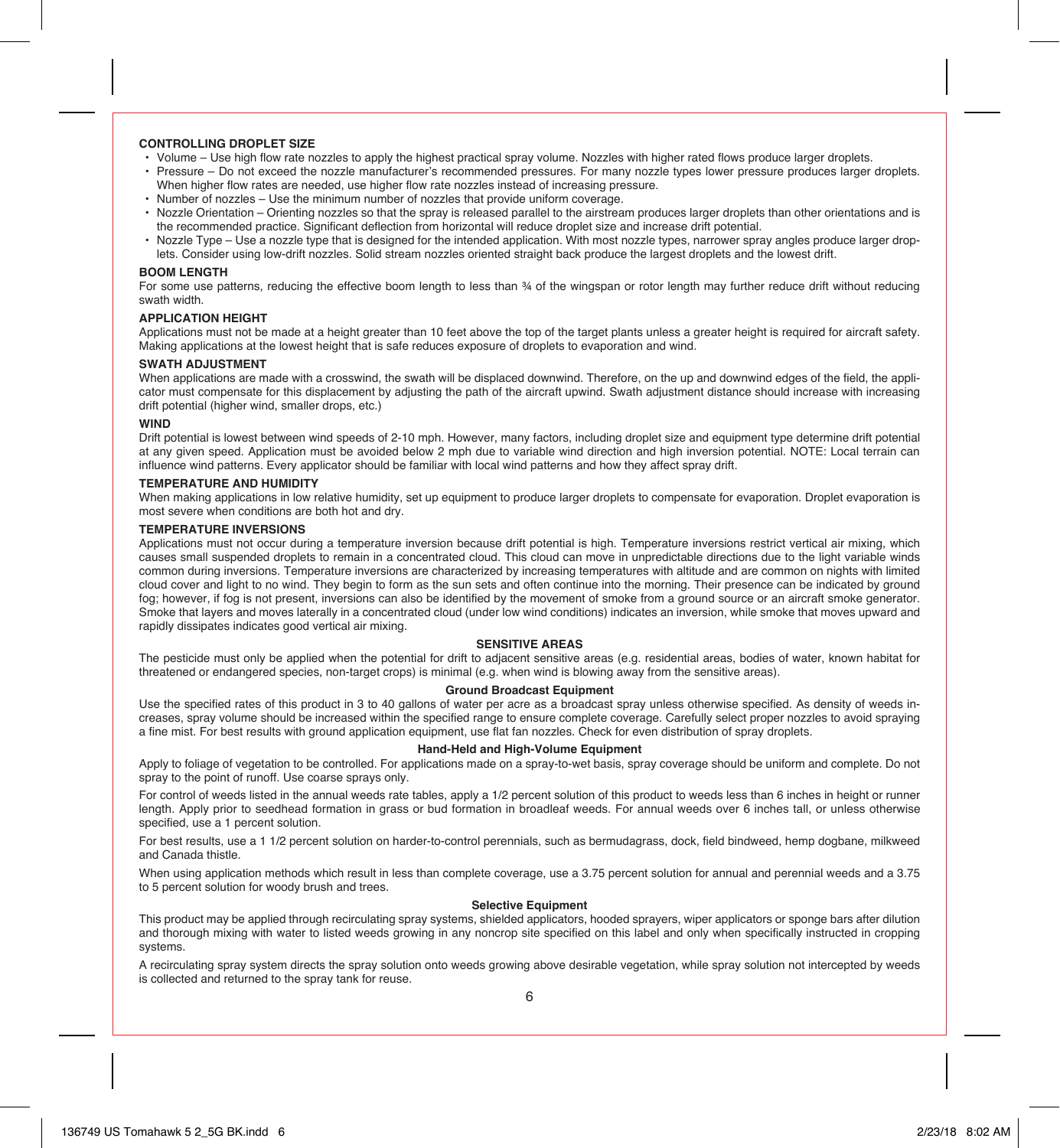A shielded or hooded applicator directs the herbicide solution onto weeds, while shielding desirable vegetation from the herbicide.

A wiper or sponge applicator applies the herbicide solution onto weeds by rubbing the weed with an absorbent material containing the herbicide solution.

### **AVOID CONTACT OF HERBICIDE WITH DESIRABLE VEGETATION.**

Contact of the herbicide solution with desirable vegetation may result in damage or destruction.

Applicators used above desirable vegetation should be adjusted so that the lowest spray stream or wiper contact point is at least 2 inches above the desirable vegetation. Droplets, mist, foam, or splatter of the herbicide solution settling on desirable vegetation may result in discoloration, stunting or destruction.

Applications made above the crops should be made when the weeds are a minimum of 6 inches above the desirable vegetation. Better results may be obtained when more of the weed is exposed to the herbicide solution. Weeds not contacted by the herbicide solution will not be affected. This may occur in dense clumps, severe infestations or when the height of the weeds varies so that not all weeds are contacted. In these instances, repeat treatment may be necessary.

### **Shielded and hooded applicators**

Use nozzles that provide uniform coverage within the treated area. Keep shields on these sprayers adjusted to protect desirable vegetation. EXTREME CARE MUST BE EXERCISED TO AVOID CONTACT OF HERBICIDE WITH DESIRABLE VEGETATION.

A hooded sprayer is a type of shielded applicator. The spray pattern is completely enclosed on the top and all 4 sides by a hood, thereby shielding the crop from the spray solution. This equipment must be set up and operated in a manner that avoids bouncing or raising the hoods off the ground in any way. If the hoods are raised, spray particles may escape and come into contact with the crop, causing damage or destruction of the crop. The spray hoods must be operated on the ground or skimming across the ground. Tractor speed must be adjusted to avoid bouncing of the spray hoods. Avoid operation on rough or sloping ground where the spray hoods might be raised off the ground.

### **Wiper applicators and sponge bars**

Wiper applicators are devices that physically wipe appropriate amounts of this product directly onto the weed.

Equipment must be designed, maintained and operated to prevent the herbicide solution from contacting desirable vegetation. Operate this equipment at ground speeds no greater than 5 mph. Performance may be improved by reducing speed in areas of heavy weed infestations to ensure adequate wiper saturation. Better results may be obtained if 2 applications are made in opposite directions.

Avoid leakage or dripping onto desirable vegetation. Adjust height of applicator to ensure adequate contact with weeds. Keep wiping surfaces clean. Be aware that, on sloping ground, the herbicide solution may migrate, causing dripping on the lower end and drying of the wicks on the upper end of a wiper applicator.

Do not use wiper equipment when weeds are wet.

Mix only the amount of solution to be used during a 1-day period, as reduced activity may result from use of leftover solutions. Clean wiper parts immediately after using this product by thoroughly flushing with water.

Nonionic surfactant at a rate of 10 percent by volume of total herbicide solution with all wiper applications.

For Rope or Sponge Wick Applicators – Mix 3 quarts of this product in 2 gallons of water to prepare a 25 percent solution. Apply this solution to weeds listed in this section.

For Porous-Plastic Applicators – Solutions ranging from 25 to 100 percent of this product in water may be used in porous-plastic wiper applicators.

When applied as specified, this product CONTROLS the following weeds:

| Corn, volunteer<br>Spanishneedles | Panicum, Texas<br>Starbur, bristly                                      | Rye, common            | Shattercane      | Sicklepod       |
|-----------------------------------|-------------------------------------------------------------------------|------------------------|------------------|-----------------|
|                                   | When applied as specified, this product SUPPRESSES the following weeds: |                        |                  |                 |
| Beggarweed, Florida               | Bermudagrass                                                            | Dogbane, hemp          | Doafennel        | Guineagrass     |
| Johnsongrass                      | Milkweed                                                                | Nightshade, silverleaf | Pigweed, redroot | Ragweed, common |
| Ragweed, giant                    | Smutgrass                                                               | Sunflower              | Thistle, Canada  | Thistle, musk   |
| Vaseygrass                        | Velvetleaf                                                              |                        |                  |                 |

### **Injection Systems**

This product may be used in aerial or ground injection spray systems. It may be used as a liquid concentrate or diluted prior to injecting into the spray stream. Do not mix this product with the concentrate of other products when using injection systems.

### **CDA Equipment**

The rate of this product applied per acre by vehicle-mounted CDA equipment must not be less than the amount specified in this label when applied by conventional broadcast equipment. For vehicle-mounted CDA equipment, apply 3 to 15 gallons of water per acre.

For the control of annual weeds with hand-held CDA units, apply a 20 percent solution of this product at a flow rate of 2 fluid ounces per minute and a walking speed of 1.5 mph (1 ½ pints per acre). For the control of perennial weeds, apply a 20 to 40 percent solution of this product at a flow rate of 2 fluid ounces per minute and a walking speed of 0.75 mph (3 to 6 pints per acre).

Controlled droplet application equipment produces a spray pattern which is not easily visible. Extreme care must be exercised to avoid spray or drift contacting the foliage or any other green tissue of desirable vegetation, as damage or destruction may result.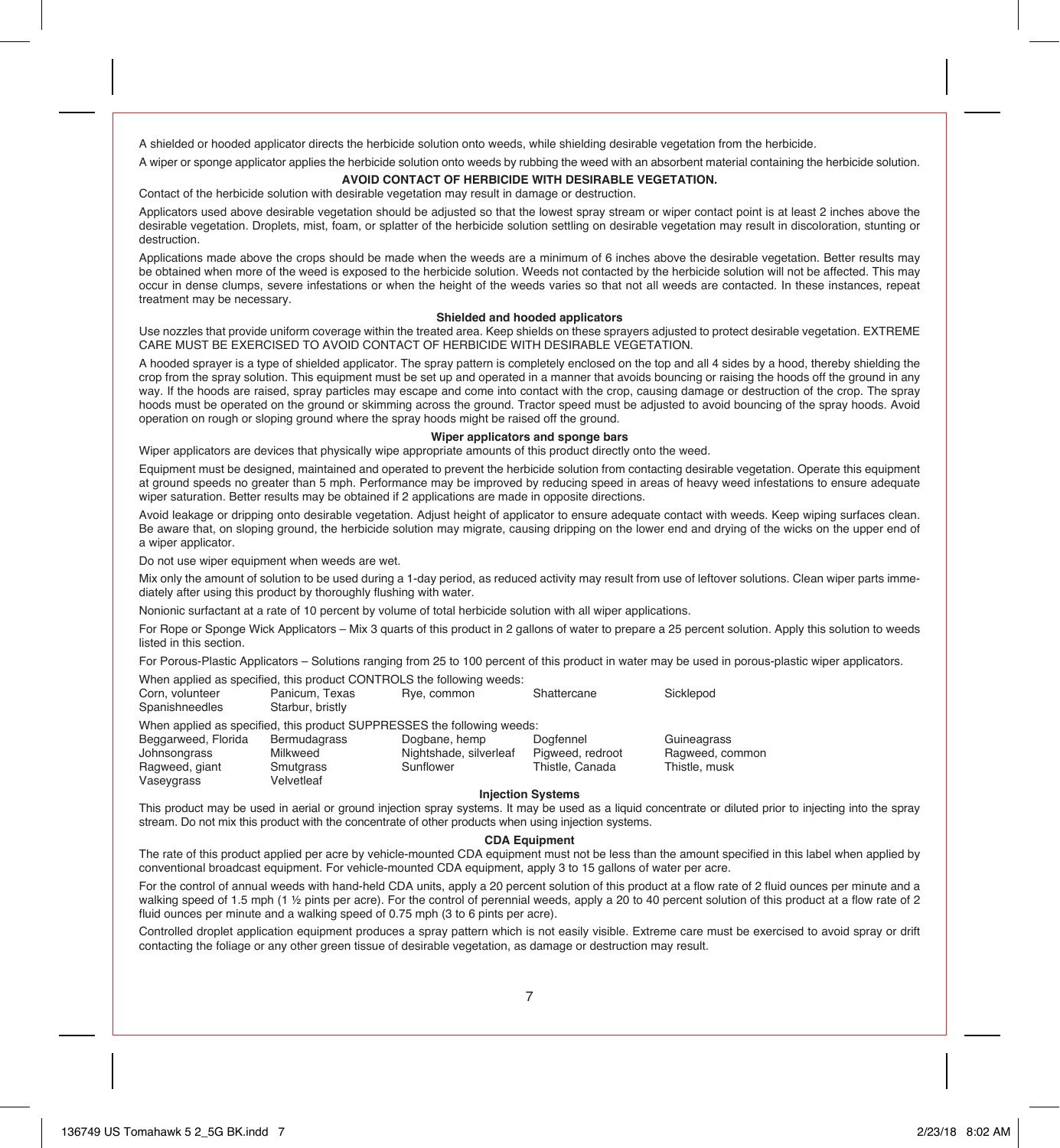### **CROPS (Alphabetical)**

This section is organized alphabetically by crop category. There may be several labeled crops listed in a crop category.

Unless otherwise specified, applications may be made to control any weeds listed in the annual, perennial and woody brush tables. Also refer to the "SELECTIVE EQUIPMENT" section.

The maximum use rates stated throughout this product's labeling apply to this product combined with the use of all other herbicides containing glyphosate or sulfosate as the active ingredient, whether applied as mixtures or separately. Calculate application rates and ensure that the total use of this and other glyphosate or sulfosate containing products does not exceed stated maximum use rate.

For any crop not listed in this "CROPS" section, applications must be made at least 30 days prior to planting.

For broadcast postemergent treatments, do not harvest or feed treated vegetation for 8 weeks following application, unless otherwise specified.

When applying this product prior to transplanting crops into plastic mulch, residues may be removed from the plastic by 0.5 inches of water via sprinkler irrigation or natural rainfall.

### **ALFALFA, CLOVER, AND OTHER FORAGE LEGUMES**

**LABELED CROPS:** Alfalfa, clover, kudzu, lespedeza, lupin, sainfoin, trefoil, velvet bean, vetch, crown vetch, milk vetch

**TYPES OF APPLICATIONS:** Preplant, preemergence, at-planting, spot treatment (alfalfa and clover only), wiper applicators (alfalfa and clover only), renovation, preharvest (alfalfa only)

Preplant, Preemergence and At-planting

**USE INSTRUCTIONS:** This product may be applied before, during or after planting crops listed in this section. Applications must be made prior to emergence of the crop.

**PRECAUTIONS, RESTRICTIONS:** Remove domestic livestock before application and wait 8 weeks after application before grazing or harvesting.

### **Preharvest (Alfalfa only)**

**USE INSTRUCTIONS:** This product may be used in declining alfalfa stands or any stand of alfalfa where crop destruction is acceptable. This application will severely injure or destroy the stand of alfalfa. This product will control annual and perennial weeds including quackgrass, when applied prior to the harvest of alfalfa. The treated crop and weeds can be harvested and fed to livestock after 36 hours. Allow a minimum of 36 hours between application and harvest. Applications may be made at any time of the year. Make only one application to an existing stand of alfalfa per year. For control of quackgrass, apply in the spring, late summer or fall when quackgrass is actively growing. Treatments for quackgrass must be followed by deep tillage for complete control.

**PRECAUTIONS, RESTRICTIONS:** Do not apply more than 1.5 pints of this product per acre as a preharvest treatment. Do not use for alfalfa grown for seed, as a reduction in germination or vigor may occur.

### **Spot treatment or Wiper applications (Alfalfa and Clover only)**

**USE INSTRUCTIONS:** This product may be applied as a spot treatment in alfalfa or clover. This product may be applied with wiper applicators to control or suppress the weeds listed under "WIPER APPLICATORS" in the "SELECTIVE EQUIPMENT" section of this label. Applications may be made in the same area at 30-day intervals.

**PRECAUTIONS, RESTRICTIONS:** For spot treatment and wiper applications, apply in areas where the movement of domestic livestock can be controlled. No more than one-tenth of any acre should be treated at one time. Remove domestic livestock before application and wait 14 days after application before grazing livestock or harvesting.

### **Renovation**

**USE INSTRUCTIONS:** This product may be applied as a broadcast spray to existing stands of alfalfa, clover, and other labeled forage legumes. Labeled crops may be planted into the treated area.

**PRECAUTIONS, RESTRICTIONS:** Remove domestic livestock before application and wait 8 weeks after application before grazing or harvesting.

### **ASPARAGUS**

**TYPES OF APPLICATIONS:** Preplant, preemergence, spot treatment, postharvest

Preplant, Preemergence

**USE INSTRUCTIONS:** This product may be applied prior to emergence of asparagus.

**PRECAUTIONS, RESTRICTIONS:** Do not apply within a week before the first spears emerge.

### **Spot treatment**

**USE INSTRUCTIONS:** This product may be applied immediately after cutting, but prior to the emergence of new spears.

PRECAUTIONS, RESTRICTIONS: Do not treat more than 10 percent of the total field area to be harvested. Do not harvest within 5 days of treatment. **Postharvest**

**USE INSTRUCTIONS:** This product may be applied after the last harvest and all spears have been removed. If spears are allowed to regrow, delay application until ferns have developed. Delayed treatments should be applied as a directed or shielded spray in order to avoid contact of the spray with ferns, stems or spears.

PRECAUTIONS, RESTRICTIONS: Direct contact of the spray with the asparagus may result in serious crop injury. Select and use specified types of spray equipment for postemergence postharvest applications. A directed spray is any application where the spray pattern is aligned in such a way as to avoid direct contact of the spray with the crop. A shielded spray is any application where a physical barrier is positioned and maintained between the spray and the crop to prevent contact of spray with the crop.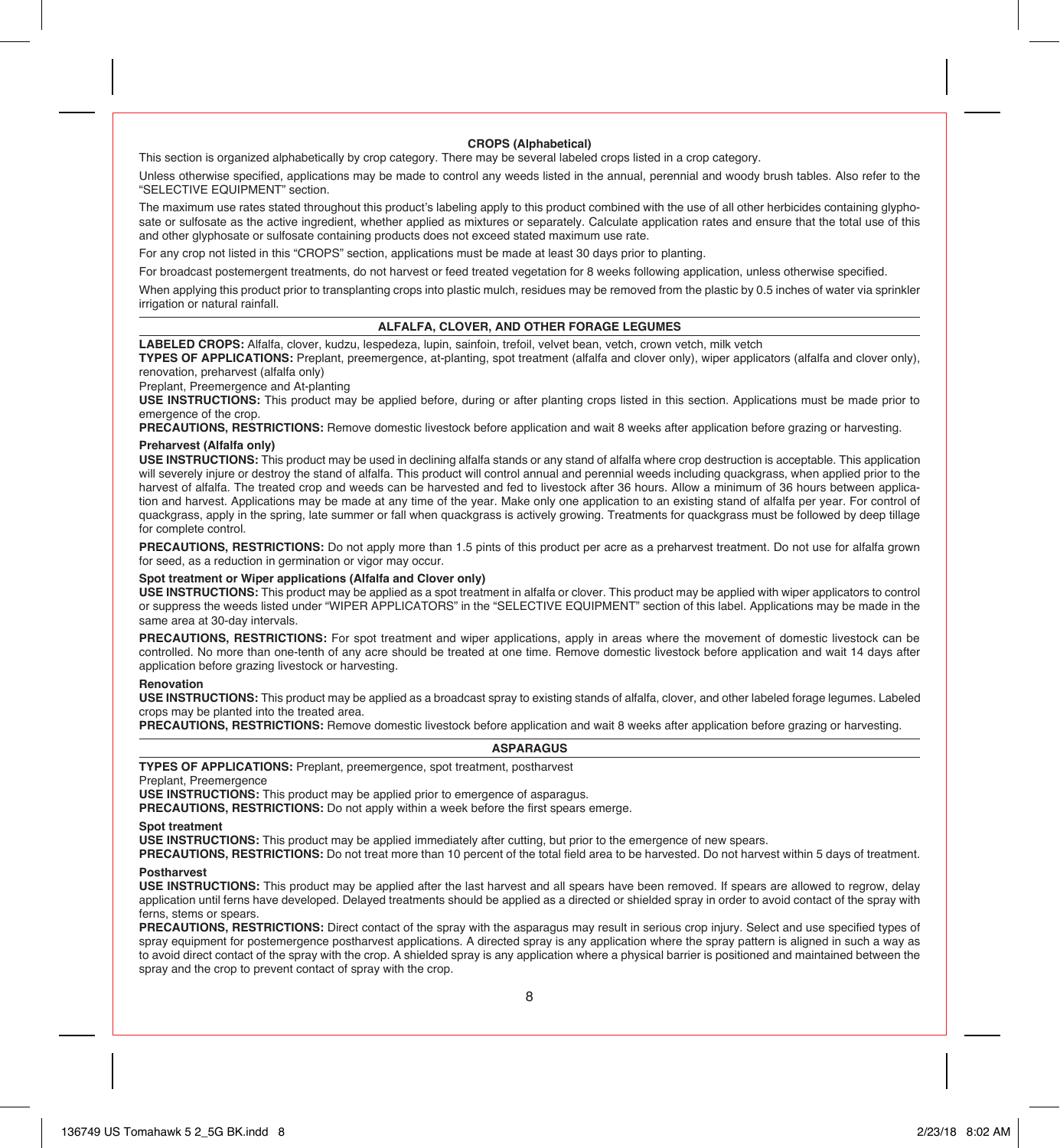### **CANOLA**

### **TYPES OF APPLICATIONS:** Preplant, preemergence.

**USE INSTRUCTIONS:** This product may be applied before, during or after planting canola. Applications must be made prior to emergence of the crop. **PRECAUTIONS, RESTRICTIONS:** Do not apply more than 1.5 quarts of this product per acre by ground.

### **CEREAL CROPS**

**LABELED CROPS:** Barley, Buckwheat, Millet (Pearl, Proso), Oats, Rice, Rye, Teosinte, Triticale, Wheat (All), Wild rice.

**TYPES OF APPLICATIONS:** Preplant, preemergence, at-planting, spot treatment (except rice), post-harvest, preharvest (wheat only), wiper applicators (wheat only)

Do not treat rice fields or levees when the field contains floodwater.

### **Preplant, Preemergence and At-planting**

**USE INSTRUCTIONS:** This product may be applied before, during or after planting of cereal crops. Applications must be made prior to emergence of the crop.

### **Spot treatment (except rice)**

**USE INSTRUCTIONS:** This product may be applied as a spot treatment in cereal crops. Apply this product before heading in small grains.

**PRECAUTIONS, RESTRICTIONS:** Do not treat more than 10 percent of the total field area to be harvested. The crop receiving spray in the treated area will be killed. Take care to avoid drift or spray outside target area for the same reason.

### **Postharvest**

**USE INSTRUCTIONS:** This product may be applied after harvest of cereal crops. Higher rates may be required for control of large weeds which were growing in the crop at the time of harvest. Tank mixtures with 2,4-D or dicamba may be used.

**PRECAUTIONS, RESTRICTIONS:** For any crop not listed on this label, applications must be made at least 30 days prior to planting the next crop. Do not harvest or feed treated vegetation for 8 weeks following application.

### **Preharvest (wheat only)**

**USE INSTRUCTIONS:** This product provides weed control when applied prior to harvest of wheat. Apply after the hard-dough stage of grain (30% or less grain moisture) and at least 7 days prior to harvest. Wheat stubble may be grazed immediately after harvest.

This product may be applied using either aerial or ground spray equipment. For ground applications, apply this product in 10 to 20 gallons of water per acre. For aerial applications, apply this product in 3 to 10 gallons of water per acre.

**PRECAUTIONS, RESTRICTIONS:** Do not apply more than 1.5 pints of this product per acre. Do not apply to wheat grown for seed, as a reduction in germination or vigor may occur.

### **Wiper applications (wheat only)**

**USE INSTRUCTIONS:** Wiper applications may be used in wheat. To control common rye or cereal rye, apply after the weeds have headed and achieved maximum growth, when the rye is at least 6 inches above the wheat crop.

**PRECAUTIONS, RESTRICTIONS:** Allow at least 35 days between application and harvest. Do not use roller applicators.

**RED RICE CONTROL PRIOR TO PLANTING RICE:** Apply 1.5 pints of this product in 5 to 10 gallons of water per acre. Flush fields prior to application to obtain uniform germination and stand of red rice. Make application when the majority of the red rice plants are in the 2-leaf stage and no more than 4 inches tall. Red rice plants with less than 2 true leaves may be only partially controlled. Avoid spraying during low humidity conditions, as reduced control may result. DO NOT TREAT RICE FIELDS OR LEVEES WHEN THE FIELDS CONTAIN WATER. DO NOT RE-FLOOD TREATED FIELDS FOR 8 DAYS FOLLOWING APPLICATION.

### **CHRISTMAS TREES**

**TYPES OF APPLICATIONS:** Post-directed, spot treatment, site preparation

### **Post-directed, Spot treatment**

**USE INSTRUCTIONS:** This product may be used as a post-directed spray and spot treatment around established Christmas trees.

**PRECAUTIONS, RESTRICTIONS:** Desirable plants may be protected from the spray solution by using shields or coverings made of cardboard or other impermeable material. THIS PRODUCT IS NOT FOR USE AS AN OVER-THE-TOP BROADCAST SPRAY IN CHRISTMAS TREES. Care must be exercised to avoid contact of spray, drift or mist with foliage or green bark of established Christmas trees.

### **Site preparation**

**USE INSTRUCTIONS:** This product may be used prior to planting Christmas trees.

**PRECAUTIONS, RESTRICTIONS:** Precautions should be taken to protect nontarget plants during site preparation applications.

### **CITRUS CROPS**

**LABELED CROPS:** Calamondin, Chironja, Citron, Citrus Hybrids, Grapefruit, Kumquat, Lemon, Lime, Mandarin (tangerine), Orange (All), Pummelo, Tangelo, Tangor

**TYPES OF APPLICATIONS:** General weed control, middles (between rows of trees), strips (in row of trees), selective equipment **NOTE:** FOR USE DIRECTIONS, SEE THE "TREE, NUT AND VINE" SECTION. THE FOLLOWING DIRECTIONS ARE SPECIFIC TO CITRUS CROPS. **Florida and Texas only:** For burndown or control of the weeds listed below, apply the specified rates of this product in 3 to 30 gallons of water per acre. Where weed foliage is dense, use 10 to 30 gallons of water per acre.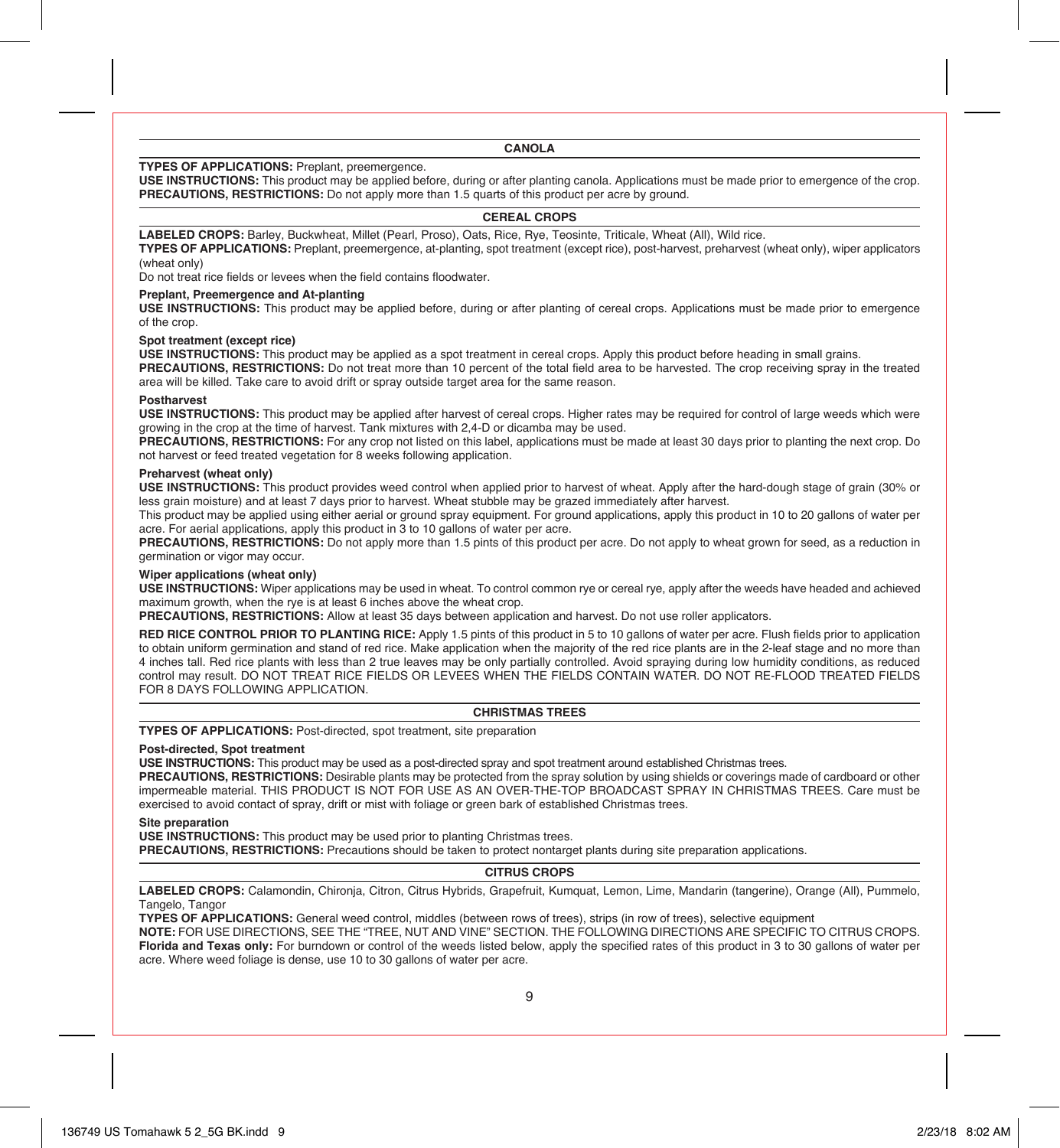For goatweed, apply 3 to 4.5 pints of this product per acre. Apply in 20 to 30 gallons of water per acre when plants are actively growing. Use 3 pints per acre when plants are less than 8 inches tall and 4.5 pints per acre when plants are greater than 8 inches tall. If goatweed is greater than 8 inches tall, the addition of Krovar® II or Karmex® may improve control. Refer to the individual product labels for specific crops, rates, geographic restrictions and precautionary statements.

### Perennial weeds:

| S=Suppression | B=Burndown PC=Partial Control | C=Control |
|---------------|-------------------------------|-----------|
|---------------|-------------------------------|-----------|

| Weed                                                                                             | <b>TOMAHAWK 5 Rate Per Acre</b> |      |           |        |
|--------------------------------------------------------------------------------------------------|---------------------------------|------|-----------|--------|
| <b>Species</b>                                                                                   | 1.5 PT                          | 3 PT | 4.5 PT    | 7.5 PT |
| Bermudagrass                                                                                     | в                               |      | <b>PC</b> |        |
| Guineagrass                                                                                      |                                 |      |           |        |
| Texas and Florida Ridge                                                                          |                                 |      |           |        |
| Florida Flatwoods                                                                                |                                 |      |           |        |
| Paragrass                                                                                        |                                 |      |           |        |
| Torpedograss                                                                                     |                                 |      | PC        |        |
| <b>PRECAUTIONS, RESTRICTIONS:</b> Allow a minimum of 1 day between last application and harvest. |                                 |      |           |        |

### **CONSERVATION RESERVE PROGRAM (CRP)**

**TYPES OF APPLICATIONS:** Renovation (rotating out of CRP), site preparation, dormant, wiper

Rotating out of CRP, Site preparation

**USE INSTRUCTIONS:** This product may be used to prepare CRP land for crop production.

### **Dormant, Wiper**

**USE INSTRUCTIONS:** This product may be used to suppress competitive growth and seed production of undesirable vegetation in CRP acres. Such applications may be made with wiper application equipment or as a broadcast or spot treatment to dormant CRP grasses. For selective applications with broadcast spray equipment, apply 9 to 12 fluid ounces of this product per acre in early spring before desirable CRP grasses, such as crested and tall wheatgrass, break dormancy and initiate green growth. Late fall applications can be made after desirable perennial grasses have reached dormancy. **PRECAUTIONS, RESTRICTIONS:** Some stunting of CRP perennial grasses will occur if broadcast applications are made when plants are not dormant.

**CORN**

**TYPES OF CORN:** Field corn, seed corn, sweet corn and popcorn

**TYPES OF APPLICATIONS:** Preplant, preemergence, at-planting, spot treatment, hooded sprayers, preharvest, post-harvest

### **Preplant, Preemergence and At-planting**

**USE INSTRUCTIONS:** This product may be applied before, during or after planting corn. Applications must be made prior to emergence of the crop. The following tank mixtures may be applied before, during or after planting in conventional tillage systems, into a cover crop, established sod or in previous crop residue.

Apply these tank mixtures in 10 to 20 gallons of water or 10 to 60 gallons of nitrogen solution per acre.

For Southern states, do not apply in nitrogen solutions to tough-to-control grasses such as barnyardgrass, fall panicum, broadleaf signalgrass, annual ryegrass and any perennial weeds. See the map in the "ANNUAL WEEDS" section of this label for areas included in these directions.

| ATRAZINE              | <b>FRONTIER®</b>                | LOROX <sup>®</sup>       |
|-----------------------|---------------------------------|--------------------------|
| DICAMBA DMA SALT      | <b>GUARDSMAN®</b>               | <b>DICAMBAZINE™</b>      |
| BICEP <sup>®</sup>    | <b>HARNESS®</b>                 | MICRO-TECH <sup>®</sup>  |
| BICEP <sup>®</sup> II | <b>HARNESS<sup>®</sup> XTRA</b> | <b>PARTNER®</b>          |
| <b>BROADSTRIKE®</b>   | HARNESS <sup>®</sup> EXTRA 5.6L | PROWL <sup>®</sup>       |
| <b>BULLET®</b>        | <b>LARIAT®</b>                  | SIMAZINE                 |
| DUAL <sup>®</sup>     | LASSO <sup>®</sup> /ALACHLOR    | <b>SURPASS®</b>          |
| DUAL <sup>®</sup> II  | <b>LINEX<sup>®</sup></b>        | SURPASS <sup>®</sup> 100 |
|                       |                                 | <b>TOPNOTCH®</b>         |

For improved burndown, this product may be tank mixed with 2,4-D or dicamba.

Annual weeds – for difficult-to-control weeds such as fall panicum, barnyardgrass, crabgrass, shattercane and broadleaf signalgrass up to 2 inches tall, and Pennsylvania smartweed up to 6 inches tall, apply this product at 1.5 pints per acre in these tank mixtures. For other labeled annual weeds, apply 12 fluid ounces to 18 fluid ounces of this product per acre when weeds are less than 6 inches tall, and 1.5 to 2.25 pints when weeds are over 6 inches tall. **PRECAUTIONS, RESTRICTIONS:** Applications of 2,4-D or dicamba must be made at least 7 days prior to planting corn.

The tank mix recommendations in this section are not registered in California.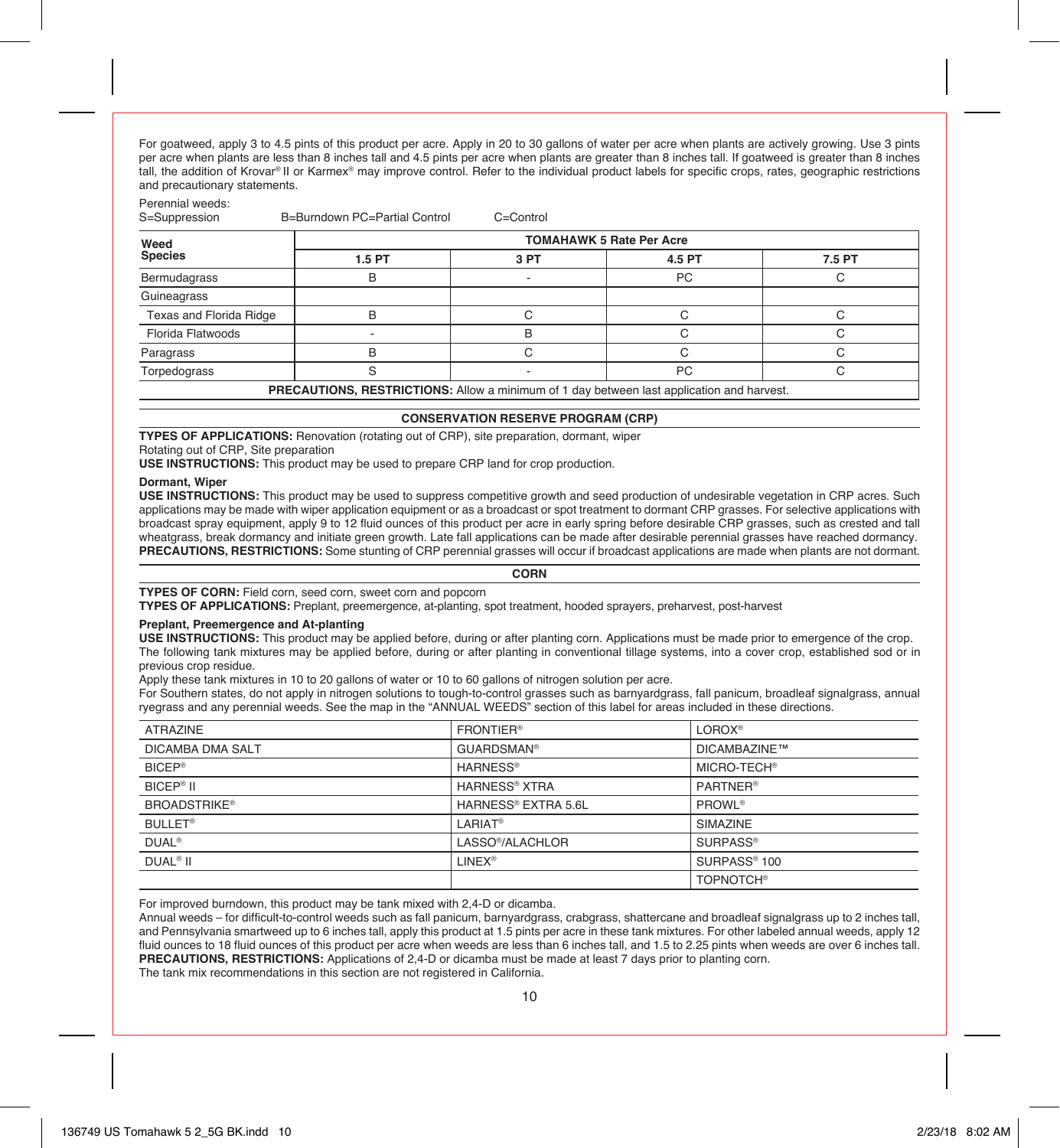### **Hooded Sprayers**

**USE INSTRUCTIONS:** This product may be used through hooded sprayers for weed control between the rows of corn. Only hooded sprayers that completely enclose the spray pattern may be used.

When applying to corn that is grown on raised beds, ensure that the hood is designed to completely enclose the spray solution. If necessary, extend the front and rear flaps of the hoods to reach the ground in deep furrows.

Follow these requirements:

The spray hoods must be operated on the ground or skimming across the ground.

Do not apply more than 1.5 pints of this product per acre per application.

Corn must be at least 12 inches tall, measured without extending leaves.

Leave at least an 8 inch untreated strip over the drill row. For example, if the crop row width is 38 inches, the maximum width of the spray hood should be 30 inches.

Maximum tractor speed: 5 mph.

Maximum wind speed: 10 mph.

Use low-drift nozzles.

Crop injury may occur when the foliage of treated weeds comes into direct contact with leaves of the crop. Do not apply this product when the leaves of the crop are growing in direct contact with weeds to be treated. Droplets, mist, foam or splatter of the herbicide solution may contact the crop and cause discoloration, stunting or destruction.

**PRECAUTIONS, RESTRICTIONS:** Contact of this product in any manner to any vegetation to which treatment is not intended may cause damage. Such damage shall be the sole responsibility of the applicator. Do not graze or feed corn forage or fodder following applications of this product through hooded sprayers. Do not apply more than 4.5 pints of this product per acre per year for hooded sprayer applications.

### **Spot treatment**

**USE INSTRUCTIONS:** For spot treatments, apply this product prior to silking of corn.

**PRECAUTIONS, RESTRICTIONS:** Do not treat more than 10 percent of the total field area to be harvested. The crop receiving spray in the treated area will be killed. Take care to avoid drift or spray outside target area for the same reason.

### **Preharvest**

**USE INSTRUCTIONS:** Make applications at 35 percent grain moisture or less. Ensure that maximum kernel fill is complete and the corn is physiologically mature (black layer formed). For ground applications, apply up to 4.5 pints of this product per acre. For aerial applications, apply up to 1.5 pints of this product per acre.

**PRECAUTIONS, RESTRICTIONS:** Allow a minimum of 7 days between application and harvest. It is not recommended that corn grown for seed be treated because a reduction in germination or vigor may result.

### **Post-harvest**

**USE INSTRUCTIONS:** This product may be applied after harvest of corn. Higher rates may be required for control of large weeds which were growing in the crop at the time of harvest. Tank mixtures with 2,4-D or dicamba may be used.

**PRECAUTIONS, RESTRICTIONS:** Do not harvest or feed treated vegetation for 8 weeks following application.

### **COTTON**

**TYPES OF APPLICATIONS:** Preplant, preemergence, at-planting, hooded sprayer, selective equipment, spot treatment, preharvest **Preplant, Preemergence, and At-planting**

**USE INSTRUCTIONS:** This product may be applied before, during or after planting cotton. Applications must be made prior to emergence of the crop.

### **Hooded sprayer, Selective equipment**

**USE INSTRUCTIONS:** This product may be applied through hooded sprayers, recirculating sprayers, shielded applicators or wiper applicators in cotton. Allow at least 7 days between application and harvest.

**PRECAUTIONS, RESTRICTIONS:** See the "SELECTIVE EQUIPMENT" part of the "APPLICATION EQUIPMENT AND TECHNIQUES" section of this label for information on proper use and calibration of this equipment.

### **Spot treatment**

**USE INSTRUCTIONS:** For spot treatments, apply this product prior to boll opening of cotton.

PRECAUTIONS, RESTRICTIONS: Do not treat more than 10 percent of the total field area to be harvested. The crop receiving spray in treated area will be killed. Take care to avoid drift or spray outside target area for the same reason.

### **Preharvest**

**USE INSTRUCTIONS:** This product provides weed control and cotton regrowth inhibition when applied prior to harvest of cotton. For weed control, apply at rates given in the annual, perennial and woody brush tables. Apply 12 fluid ounces to 3 pints of this product per acre for cotton regrowth inhibition. Allow a minimum of 7 days between application and harvest of cotton.

This product may be applied using either aerial or ground spray equipment. For ground applications, apply this product in 10 to 20 gallons of water per acre. For aerial applications, apply this product in 3 to 10 gallons of water per acre.

Apply after sufficient bolls have developed to produce the desired yield of cotton. Applications made prior to this time could affect maximum yield potential.

This product may be tank mixed with DEF® 6, Folex®, or Prep™ to provide additional enhancement of cotton leaf drop.

**PRECAUTIONS, RESTRICTIONS:** Do not feed or graze treated cotton forage or hay following preharvest applications. DO NOT APPLY MORE THAN 1.5 PINTS OF THIS PRODUCT PER ACRE BY AIR. Do not apply more than 1.5 quarts of this product per acre by ground. Do not apply to cotton grown for seed, as a reduction in germination or vigor may occur.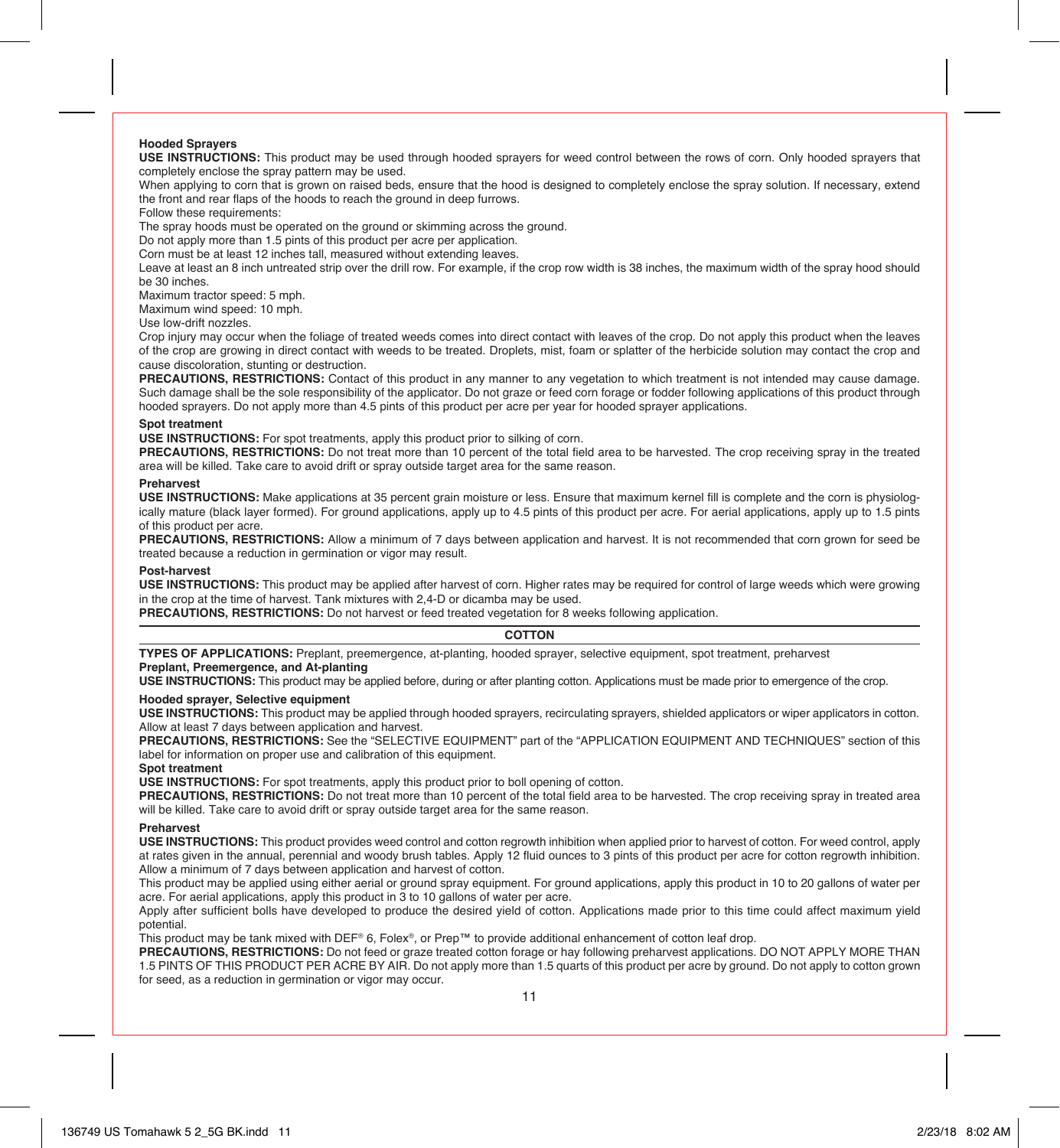### **FALLOW SYSTEMS**

**TYPES OF APPLICATIONS:** Chemical fallow, preplant fallow beds, aid-to-tillage.

### **Chemical fallow**

**USE INSTRUCTIONS:** This product may be applied during the fallow period prior to planting or emergence of any crop listed on this label. For any crop not listed on this label, applications must be made at least 30 days prior to planting. This product may be used as a substitute for tillage to control annual weeds in fallow fields. Also, broadcast or spot treatments will control or suppress many perennial weeds in fallow fields. Ground or aerial application equipment may be used. Tank mixtures with 2,4-D and dicamba may be used.

**PRECAUTIONS, RESTRICTIONS:** DO NOT APPLY BANVEL® TANK MIXTURES BY AIR IN CALIFORNIA.

Refer to the specific product labels for crop rotation restrictions and cautionary statements of all products used in tank mixtures. Some crop injury may occur if Banvel® is applied within 45 days of planting.

### **Preplant fallow beds**

**USE INSTRUCTIONS:** This product may be applied to fallow beds prior to planting or emergence of any crop listed on this label. For any crop not listed on this label, applications must be made at least 30 days prior to planting. This product will control weeds listed in the annual, perennial and woody brush tables.

In addition, 9 fluid ounces of this product plus 2 to 4 oz of Goal® 2XL per acre will control the following weeds with the maximum height or length indicated: 3" – common cheeseweed, chickweed, groundsel; 6" – London rocket, shepherd's purse.

12 fluid ounces of this product plus 2 to 4 oz of Goal® 2XL per acre will control the following weeds with the maximum height or length indicated: 6" – common cheeseweed, groundsel, marestail *(Conyza canadensis)*, 12" – chickweed, London rocket, shepherd's purse.

### **Aid-to-tillage**

**USE INSTRUCTIONS:** This product may be used in conjunction with tillage practices in fallow systems or preplant to labeled crops to control downy brome, cheat, volunteer wheat, tansy mustard and foxtail. Apply 6 fluid ounces of this product in 3 to 10 gallons of water per acre. Make applications before weeds are 6 inches in height. Application must be followed by conventional tillage practices no later than 15 days after treatment and before regrowth occurs. Allow at least 1 day after application before tillage.

**PRECAUTIONS, RESTRICTIONS:** Tank mixtures with residual herbicides may result in reduced performance.

### **GRAIN SORGHUM (MILO)**

**TYPES OF APPLICATIONS:** Preplant, preemergence, at-planting, spot treatment, wiper applicators, hooded sprayers, preharvest, post-harvest

### **Preplant, Preemergence, At-planting**

**USE INSTRUCTIONS:** This product may be applied before, during or after planting grain sorghum. Applications must be made prior to emergence of the crop.

### **Spot treatment and Wiper applications**

**USE INSTRUCTIONS:** This product may be applied as a spot treatment in grain sorghum. Make spot treatments before heading of milo. This product may be applied with wiper applicators to control or suppress the weeds listed under "WIPER APPLICATORS" in the "SELECTIVE EQUIPMENT" section of this label.

**PRECAUTIONS, RESTRICTIONS:** For spot treatment, do not treat more than 10 percent of the total field area to be harvested. The crop receiving spray in treated area will be killed. Take care to avoid drift or spray outside target area for the same reason.

For wiper applicators, allow at least 40 days between application and harvest. Do not use roller applicators. Do not feed or graze treated milo fodder. Do not ensile treated vegetation.

### **Hooded Sprayers**

**USE INSTRUCTIONS:** This product may be used through hooded sprayers for weed control between the rows of milo. Only hooded sprayers that completely enclose the spray pattern may be used.

When applying to milo that is grown on raised beds, ensure that the hood is designed to completely enclose the spray solution. If necessary, extend the front and rear flaps of the hoods to reach the ground in deep furrows.

Follow these requirements:

- The spray hoods must be operated on the ground or skimming across the ground.
- Do not apply more than 1.5 pints of this product per acre per application.
- Milo must be at least 12 inches tall, measured without extending leaves. Treat before milo sends tillers between the drill rows. If such tillers are contacted with the spray solution, the main plant may be killed.
- Leave at least an 8 inch untreated strip over the drill row. For example, if the crop row width is 38 inches, the maximum width of the spray hood should be 30 inches.
- Maximum tractor speed: 5 mph.
- Maximum wind speed: 10 mph.
- Use low-drift nozzles.

Crop injury may occur when the foliage of treated weeds comes into direct contact with leaves of the crop. Do not apply this product when the leaves of the crop are growing in direct contact with weeds to be treated. Droplets, mist, foam or splatter of the herbicide solution may contact the crop and cause discoloration, stunting or destruction.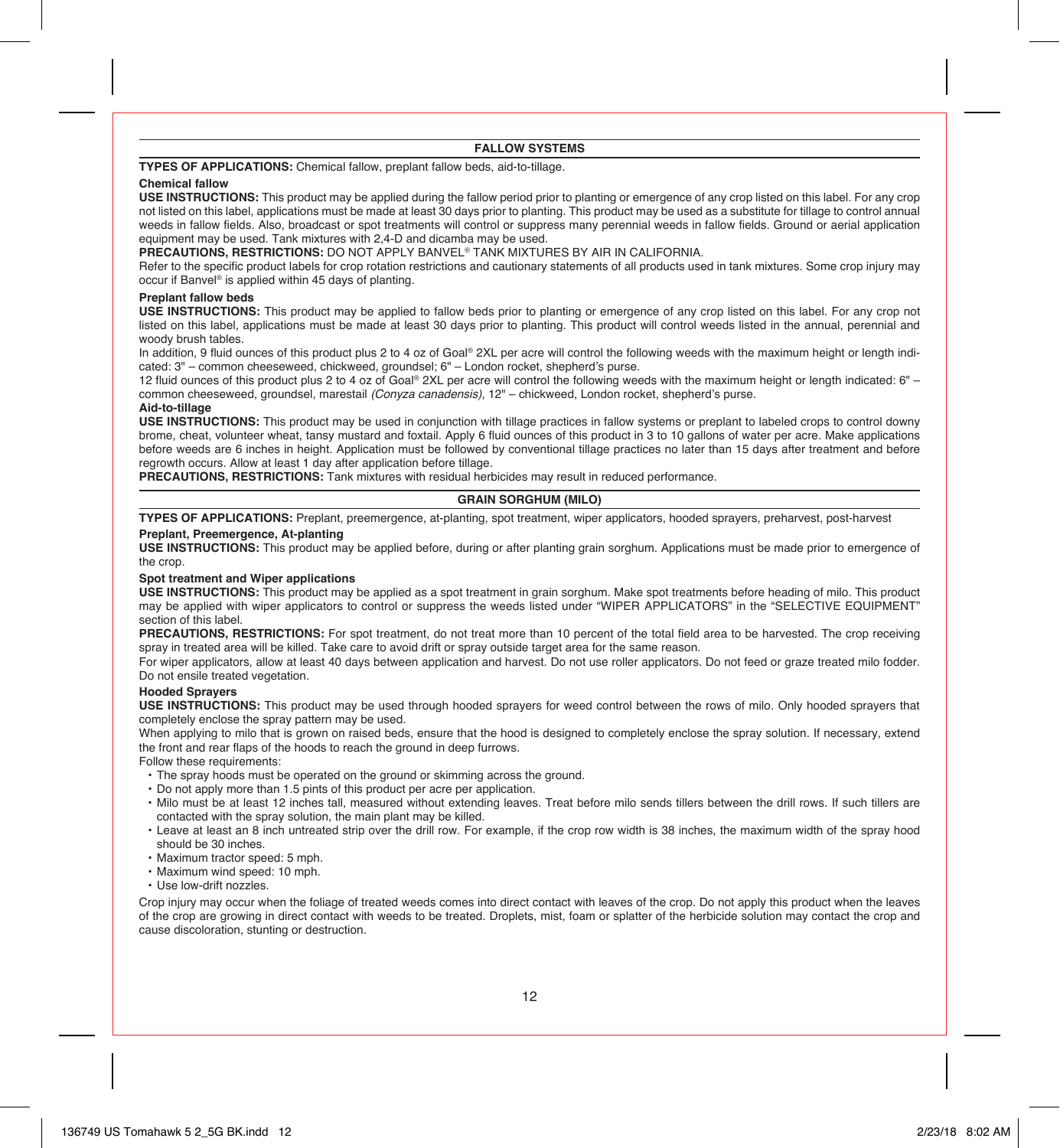**PRECAUTIONS, RESTRICTIONS:** Contact of this product in any manner to any vegetation to which treatment is not intended may cause damage. Such damage shall be the sole responsibility of the applicator. Do not graze or feed milo forage or fodder following applications of this product through hooded sprayers. Do not apply more than 4.5 pints of this product per acre per year for hooded sprayer applications.

### **Preharvest**

**USE INSTRUCTIONS:** Make applications at 30% grain moisture or less.

**PRECAUTIONS, RESTRICTIONS:** Do not apply more than 3.0 pints of this product per acre. Allow a minimum of 7 days between application and harvest of sorghum. It is not recommended that sorghum grown for seed be treated, as a reduction in germination or vigor may occur. The use of this product for preharvest grain sorghum (milo) is not registered in California.

### **Post-harvest**

**USE INSTRUCTIONS:** This product may be applied after harvest of grain sorghum. Higher rates may be required for control of large weeds which were growing in the crop at the time of harvest. Tank mixtures with 2,4-D or dicamba may be used.

This product may be applied to grain sorghum (milo) stubble following harvest to suppress or control regrowth. Apply 1.5 pints of this product per acre for control, or 1.25 pints of this product per acre for suppression.

**PRECAUTIONS, RESTRICTIONS:** Do not harvest or feed treated vegetation for 8 weeks following application.

### **GRASS SEED PRODUCTION**

**TYPES OF APPLICATIONS:** Preplant, preemergence, renovation, site preparation, shielded sprayers, wiper applicators, spot treatments, creating rows in annual ryegrass.

**USE INSTRUCTIONS:** This product may be applied before, during, or after planting or renovation of turf or forage grass areas grown for seed production. Applications MUST be made prior to the emergence of the crop to avoid crop injury. For maximum control of existing vegetation, delay planting to determine if any regrowth from escaped underground plant parts occurs. Where repeat treatments are necessary, sufficient regrowth must be attained prior to application. For warm-season grasses, such as bermudagrass, summer or fall applications provide best control.

**PRECAUTIONS, RESTRICTIONS:** Do not disturb soil or underground plant parts before treatment.

Tillage or renovation techniques such as vertical mowing, coring or slicing should be delayed for 7 days after application to allow proper translocation into underground plant parts.

Do not feed or graze treated areas for 8 weeks following application.

### **Shielded Sprayers**

**USE INSTRUCTIONS:** Apply 1.5 pints to 4.5 pints of this product as a broadcast spray in 10 to 20 gallons of water per acre to control weeds in the rows. Uniform planting in straight rows aids in shielded sprayer applications. Best results are obtained when the grass seed crop is small enough to easily pass by or through the protective shields.

**PRECAUTIONS, RESTRICTIONS:** Contact of this product in any manner to any vegetation to which treatment is not intended may cause damage. Such damage shall be the sole responsibility of the applicator.

### **Wiper Applications**

**PRECAUTIONS, RESTRICTIONS:** Contact of the herbicide solution with desirable vegetation may result in damage or destruction. Applicators should be adjusted so that the wiper contact point is at least two (2) inches above the desirable vegetation. Weeds should be a minimum of six (6) inches above the desirable vegetation. Better results may be obtained when more of the weed is exposed to the herbicide solution. Weeds not contacted by the herbicide solution will not be affected. This may occur in dense clumps, severe infestations, or when height of weeds varies so that not all weeds are contacted. In these instances, repeat treatments may be necessary. Better results may be obtained if 2 applications are made in opposite directions.

### **Spot Treatments**

**USE INSTRUCTIONS:** Use a 1 to 5 percent solution on a volume to volume basis with water. See the "SELECTIVE EQUIPMENT" section for additional application instructions.

**PRECAUTIONS, RESTRICTIONS:** Apply this product prior to heading of grasses. Do not treat more than 10 percent of the total field to be harvested. The crop receiving the spray in the treated area will be killed. Take care to avoid drift or spray outside the target area for the same reason.

### **Creating Rows in Annual Ryegrass**

**USE INSTRUCTIONS:** Use 12-24 fluid ounces of this product per acre mixed with water. Use the higher rate when the ryegrass is greater than 6 inches tall. Best results are obtained when applications are made before the ryegrass reaches 6 inches in height.

**PRECAUTIONS, RESTRICTIONS:** Set nozzle heights to allow the establishment of the desired row spacing while preventing spray droplets, spray fines, or drift to contact the ryegrass plants not treated. Use of low-pressure nozzles, or drop nozzles designed to target the application over a narrow band are recommended.

Grower assumes all responsibility for crop losses from misapplication.

**HERBS**

### **TYPES OF HERBS:** Peppermint, spearmint

**USE INSTRUCTIONS:** This product may be used as a spot treatment in spearmint and peppermint. Apply spray-to-wet with hand-held equipment, such as backpack and knapsack sprayers, pump-up pressure sprayers, hand-guns, hand-wands or any other hand-held or motorized spray equipment used to direct the spray solution on to a limited area.

**PRECAUTIONS, RESTRICTIONS:** Allow at least 7 days between application and harvest. Further applications may be made in the same area at 30 day intervals. No more than one-tenth of any acre should be treated at one time. The crop receiving spray in the treated area will be killed. Take care to avoid drift or spray outside the target area for this reason.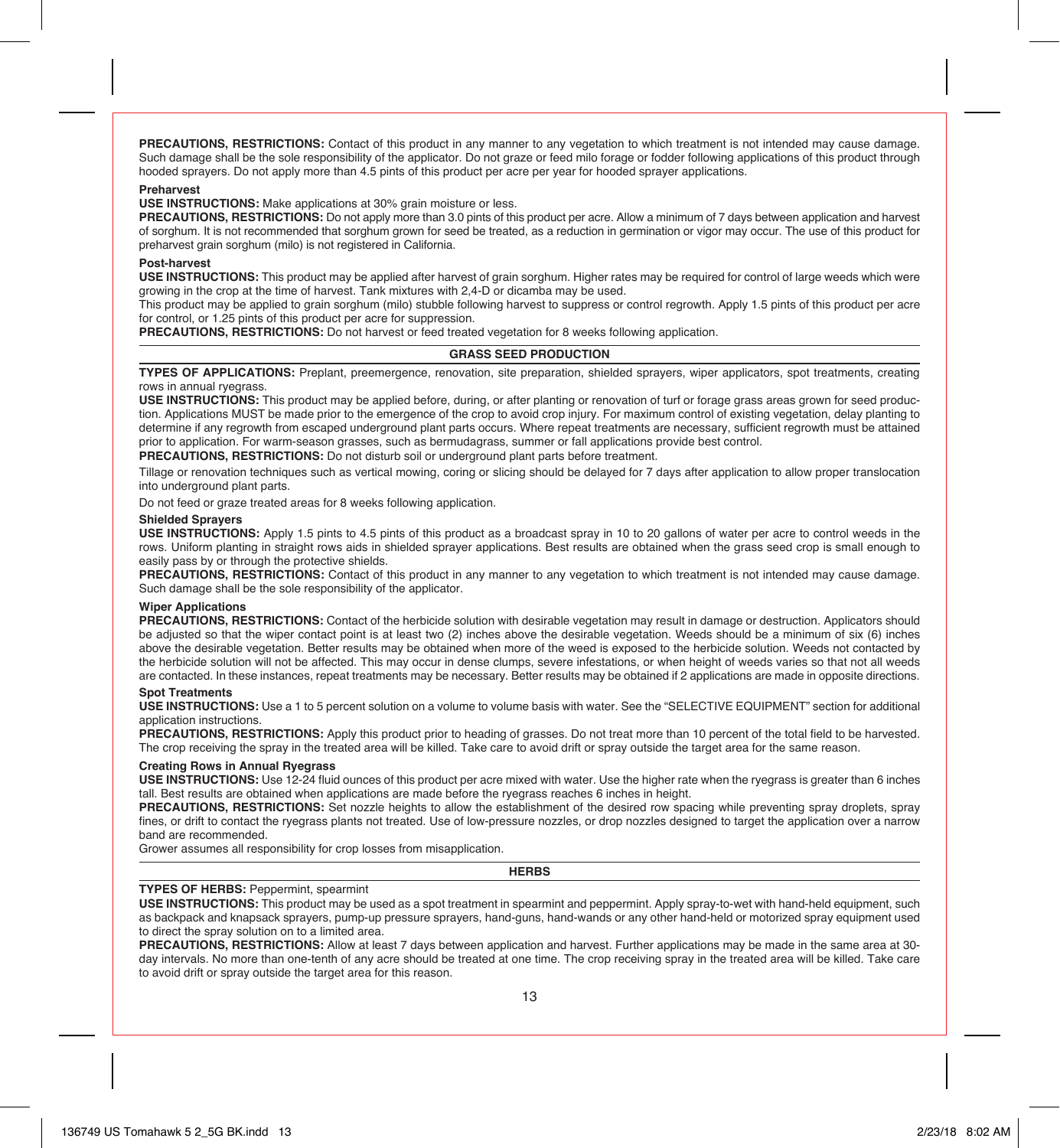### **PASTURES**

**TYPES OF PASTURES:** Bahiagrass, bermudagrass, bluegrass, brome, fescue, orchardgrass, ryegrass, timothy, wheatgrass, alfalfa and clover **TYPES OF APPLICATIONS:** Spot treatment, wiper application, preplant, preemergence, pasture renovation

### **Spot treatment and Wiper Application**

**USE INSTRUCTIONS:** This product may be applied as a spot treatment or with wiper applicators in pastures. Applications may be made in the same area at 30-day intervals.

**PRECAUTIONS, RESTRICTIONS:** For spot treatment and wiper applications, apply in areas where the movement of domestic livestock can be controlled. No more than one-tenth of any acre should be treated at one time. Remove domestic livestock before application and wait 14 days after application before grazing livestock or harvesting.

### **Preplant, Preemergence and Pasture renovation**

**USE INSTRUCTIONS:** This product may be applied prior to planting or emergence of forage grasses and legumes. In addition, this product may be used to control perennial pasture species listed on this label prior to re-planting.

**PRECAUTIONS, RESTRICTIONS:** Remove domestic livestock before application and wait 8 weeks after application before grazing or harvesting.

### **PEANUTS**

### **TYPES OF APPLICATIONS:** Preplant, preemergence, at-planting

**USE INSTRUCTIONS:** This product may be applied before, during or after planting peanuts. Applications must be made prior to the emergence of the crop.

### **SMALL FRUITS AND BERRIES**

**LABELED CROPS:** Blackberry, Blueberry, Boysenberry, Cranberry, Currant, Dewberry, Elderberry, Gooseberry, Huckleberry, Loganberry, Olallieberry, Raspberry (Black, Red), Youngberry

**TYPES OF APPLICATIONS:** Preplant, preemergence, directed spray (except cranberry), wiper application

**USE INSTRUCTIONS:** This product may be applied as a preplant or preemergence broadcast application or as a wiper application for crops listed in this section. Directed sprays may be applied to any crop except cranberries. For wick or wiper applicators, mix 3 quarts of this product in 4 gallons of water. In severe infestations, reduce equipment ground speed to ensure that adequate amounts of this product are wiped on the weeds. A second treatment in the opposite direction may be beneficial.

PRECAUTIONS, RESTRICTIONS: Do not permit herbicide solution to contact desirable vegetation, including green shoots, canes or foliage. Allow a minimum of 30 days between last application and harvest of cranberries. For other small fruits and berries, allow a minimum of 14 days between last application and harvest.

### **SOYBEANS**

**TYPES OF APPLICATIONS:** Preplant, preemergence, at-planting, spot treatment, preharvest, selective equipment, hooded sprayers Preplant, Preemergence and At-planting

**USE INSTRUCTIONS:** This product may be applied before, during or after planting soybeans. Applications must be made prior to emergence of the crop.

The following tank mixtures may be applied before, during or after planting in conventional tillage systems, into a cover crop, established sod or in previous crop residue.

| <b>CANOPY®</b>       | LASSO <sup>®</sup> /ALACHLOR | PROWL <sup>®</sup>                       |
|----------------------|------------------------------|------------------------------------------|
| <b>COMMAND®</b>      | LINEX <sup>®</sup>           | <b>PURSUIT®</b>                          |
| $DUAL^{\otimes}$     | LOROX <sup>®</sup> /LINURON  | PURSUIT <sup>®</sup> PLUS                |
| DUAL <sup>®</sup> II | LOROX <sup>®</sup> PLUS      | <b>SCEPTER®</b>                          |
| <b>FRONTIER®</b>     | MICRO-TECH <sup>®</sup>      | SENCOR <sup>®</sup> /LEXONE <sup>®</sup> |
| <b>FUSION®</b>       | <b>PARTNER®</b>              | <b>SOUADRON®</b>                         |
| <b>GEMINI®</b>       | <b>PREVIEW®</b>              | TURBO <sup>®</sup>                       |

For improved burndown, this product may be tank-mixed with 2,4-D or 2,4-DB. See the 2,4-D label for intervals between application and planting.

**Annual weeds:** For difficult-to-control weeds such as fall panicum, barnyardgrass, crabgrass, shattercane and broadleaf signalgrass up to 2 inches tall, and Pennsylvania smartweed up to 6 inches tall, apply this product at 1.5 pints per acre in these tank mixtures. For other labeled annual weeds, apply 12 fluid ounces to 18 fluid ounces of this product per acre when weeds are less than 6 inches tall, and 1.5 to 2.25 pints when weeds are over 6 inches tall. **PRECAUTIONS, RESTRICTIONS:** The tank mix recommendations in this section are not registered in California.

### **Spot treatment**

**USE INSTRUCTIONS:** For spot treatments, apply this product prior to initial pod set in soybeans.

**PRECAUTIONS, RESTRICTIONS:** Do not treat more than 10 percent of the total field area to be harvested. The crop receiving spray in treated area will be killed. Take care to avoid drift or spray outside target area for the same reason.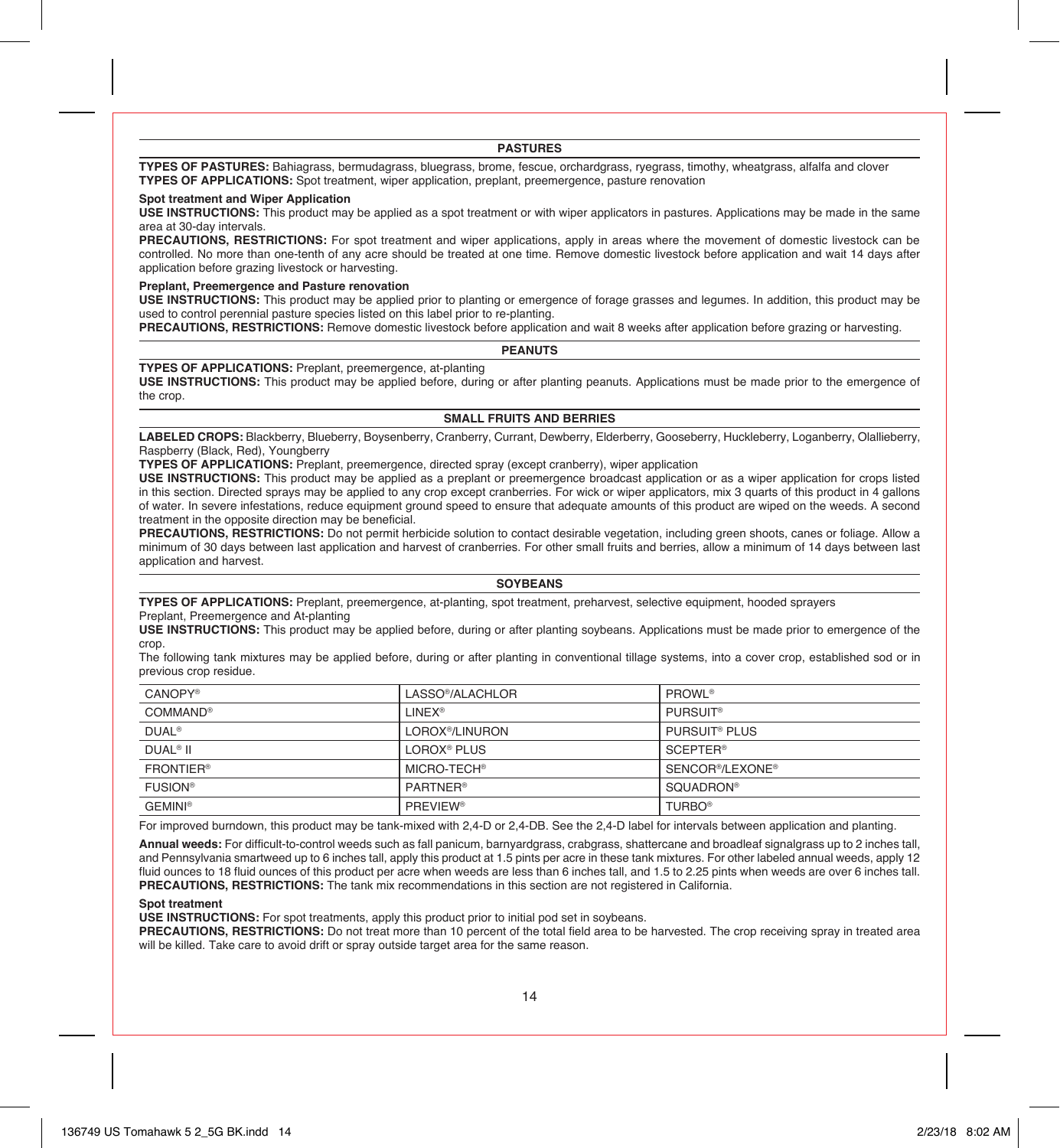### **Preharvest**

**USE INSTRUCTIONS:** This product provides weed control when applied prior to harvest of soybeans.

Apply at rates given in the annual, perennial and woody brush tables. This product may be applied using either aerial or ground spray equipment. For ground applications, apply this product in 10 to 20 gallons of water per acre. For aerial applications, apply this product in 3 to 10 gallons of water per acre. Apply after pods have set and lost all green color. Allow a minimum of 7 days between application and harvest of soybeans. Care should be taken to avoid excessive seed shatter loss due to ground application equipment.

**PRECAUTIONS, RESTRICTIONS:** Do not graze or harvest treated crop for livestock feed within 25 days of last preharvest application. DO NOT APPLY MORE THAN 4 QUARTS PER ACRE OF THIS PRODUCT FOR PREHARVEST APPLICATIONS. DO NOT APPLY MORE THAN 1.5 PINTS PER ACRE OF THIS PRODUCT BY AIR. Do not apply to soybeans grown for seed as a reduction in germination or vigor may occur.

### **Selective equipment**

**USE INSTRUCTIONS:** This product may be applied through recirculating sprayers, shielded applicators, hooded sprayers, wiper applicators or sponge bars in soybeans. Allow at least 7 days between application and harvest.

**PRECAUTIONS, RESTRICTIONS:** See the "SELECTIVE EQUIPMENT" part of the "APPLICATION EQUIPMENT AND TECHNIQUES" section of this label for information on proper use and calibration of this equipment.

### **SUGARCANE**

**TYPES OF APPLICATIONS:** Preplant, preemergence, spot treatment, fallow, hooded sprayers

### **Preplant, Preemergence**

**USE INSTRUCTIONS:** This product may be applied in or around sugarcane fields or in fields prior to the emergence of plant cane.

**PRECAUTIONS, RESTRICTIONS:** Do not apply to vegetation in or around ditches, canals or ponds containing water to be used for irrigation.

### **Spot Treatment**

**USE INSTRUCTIONS:** This product may be applied as a spot treatment in sugarcane. For control of volunteer or diseased sugarcane, make a 3/4 percent solution of this product in water and spray to wet the foliage of vegetation to be controlled. Volunteer or diseased sugarcane should have at least 7 new leaves.

**PRECAUTIONS, RESTRICTIONS:** Avoid spray contact with healthy cane plants since severe damage or destruction may result. Do not feed or graze treated sugarcane foliage following application.

### **Fallow treatments**

**USE INSTRUCTIONS:** This product may be used as a replacement for tillage in fields that are lying fallow between sugarcane crops. This product may also be used to remove the last stubble of ratoon cane. For removal of last stubble of ratoon cane, apply 3 to 3 3/4 quarts of this product in 10 to 40 gallons of water per acre to new growth having at least 7 new leaves. Allow 7 or more days after application before tillage.

### **Hooded sprayers**

**USE INSTRUCTIONS:** This product may be used through hooded sprayers for weed control between the rows of sugarcane. A hooded sprayer is a type of shielded applicator. The spray pattern is completely enclosed on the top and all 4 sides by a hood, thereby shielding the crop from the spray solution. Minimize the potential for spray particles to escape from under the hood by operating the sprayer at appropriate ground speeds, nozzle pressures and wind speeds. Operation on rough or sloping ground may result in spray particles escaping from the hood.

When applying to sugarcane that is grown on raised beds, ensure that the hood is designed to completely enclose the spray. If necessary, extend the front and rear flaps of the hoods to reach the ground in furrows between the rows.

Equipment must be designed, maintained and operated to prevent the herbicide solution from contacting the crop. Contact of this product in any manner to any vegetation to which treatment is not intended may cause damage. Such damage shall be the sole responsibility of the applicator.

**PRECAUTIONS, RESTRICTIONS:** Do not allow treated weeds to come in contact with the crop. Droplets, mist, foam or splatter of the herbicide solution settling on the crop may result in discoloration, stunting or destruction.

### **SUNFLOWERS**

### **TYPES OF APPLICATIONS:** Preplant, preemergence

**USE INSTRUCTIONS:** This product may be applied before, during or after planting sunflowers.

Applications must be made prior to emergence of the crop.

A tank mixture with Prowl® may be applied before, during or after planting in conventional tillage systems, into a cover crop, established sod or in previous crop residue.

**PRECAUTIONS, RESTRICTIONS:** Do not apply more than 24 fluid ounces (1.5 pints) of this product per acre for sunflowers. Make only one preplant or preemergent application per year. Do not feed or graze sunflower forage following application of this product.

### **TREE AND VINE CROPS**

**TYPES OF APPLICATIONS:** General weed control, middles (between rows of trees), strips (in row of trees), selective equipment (except kiwi), perennial grass suppression

**NOTE:** THIS SECTION GIVES DIRECTIONS THAT APPLY TO ALL CITRUS CROPS, TREE FRUITS, TREE NUTS AND VINE CROPS. SEE THE INDIVIDUAL CROP SECTIONS FOR INSTRUCTIONS, PREHARVEST INTERVALS, PRECAUTIONS AND RESTRICTIONS FOR SPECIFIC CROPS.

This product may be applied in middles, strips and for weed control in established citrus groves, tree fruit and tree nut orchards, and vineyards. Apply at rates given in the annual, perennial and woody brush tables. Repeat applications may be made up to a maximum of 8 quarts per acre per year. This product may also be used for site preparation prior to transplanting these crops. Allow a minimum of 3 days between application and transplanting.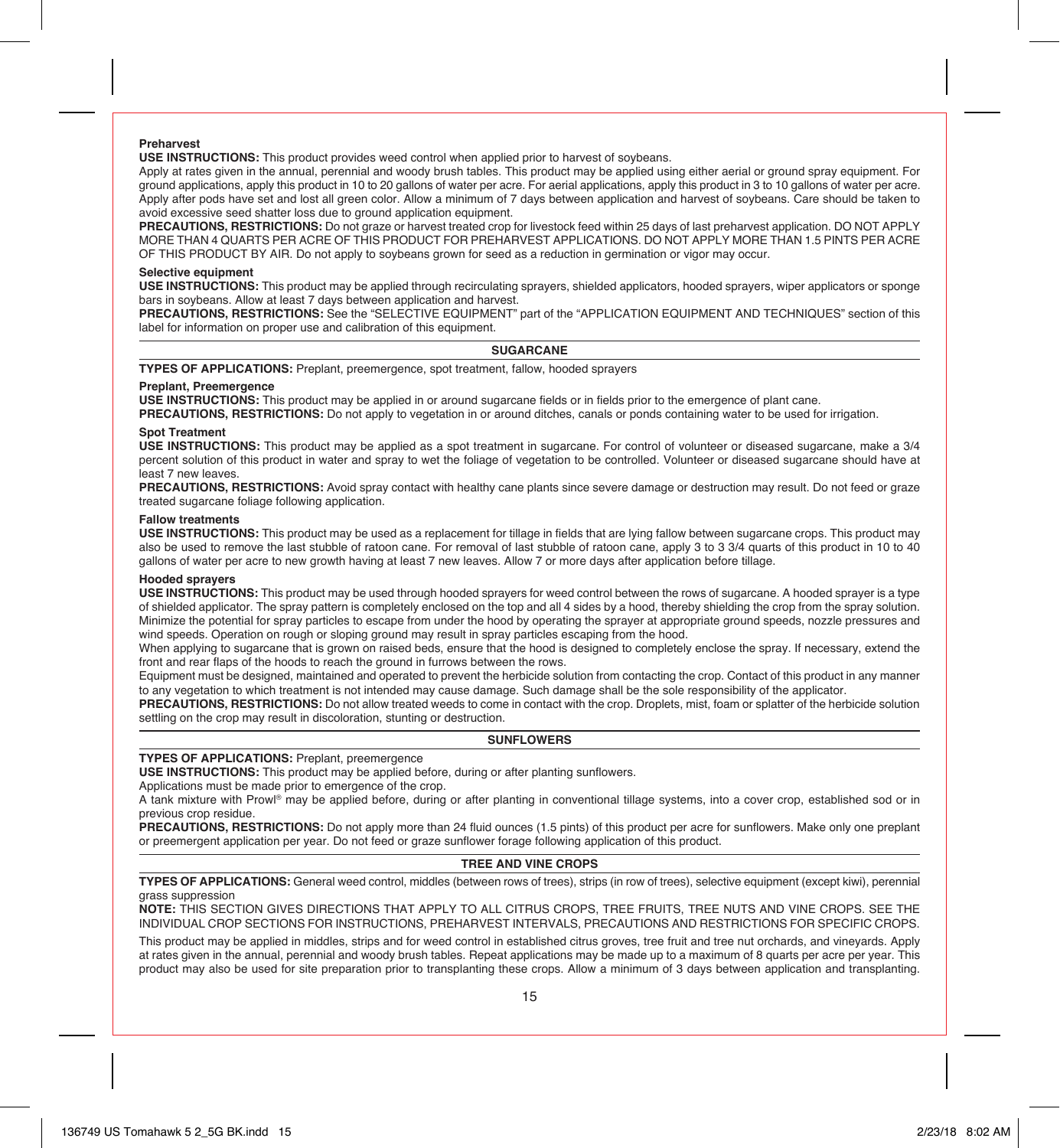Applications may be made with boom equipment, CDA, shielded sprayers, hand-held and high-volume wands, lances, orchard guns or with wiper applicator equipment, except as directed.

### **Middles (between rows)**

**USE INSTRUCTIONS:** This product will control or suppress annual and perennial weeds and ground covers growing between the rows of labeled tree and vine crops. If weeds are under drought stress, irrigate prior to application. Reduced control may result if weeds have been mowed prior to application.

A tank mixture of this product plus Goal® 2 XL may be used for annual weeds in middles between rows of citrus crops, tree fruits, tree nuts and vine crops. This mixture is directed when weeds are stressed or growing in dense populations. 12 to 24 oz/A of this product plus 3 to 12 oz/A of Goal® 2 XL will control annual weeds with a maximum height or diameter of 6 inches, including crabgrass, hairy fleabane *(Conyza bonariensis)*, common groundsel, junglerice, common lambsquarters, redroot pigweed, London rocket, common ryegrass, shepherd's purse, annual sowthistle, common cheeseweed (malva), filaree (suppression), horseweed/marestail *(Conyza canadensis)*, stinging nettle and common purslane (suppression). 9 to 24 oz/A of this product plus 3 to 12 oz/A of Goal® 2 XL will control common cheeseweed (malva) with a maximum height or diameter of 3 inches.

### **Strips (in rows)**

**USE INSTRUCTIONS:** This product may be applied in rows of tree or vine crops and may also be tank mixed with the following products.

| DEVRINOL <sup>®</sup> 50 DF  | KROVAR® I              | <b>SIMAZINE 4L</b> | l SOLICAM® DF            |
|------------------------------|------------------------|--------------------|--------------------------|
| $DIREX^{\circledcirc}$ 4L    | KROVAR <sup>®</sup> II | SIMAZINE 80W       | I SURFLAN® AS            |
| GOAL <sup>®</sup> 2XL        | PROWL <sup>®</sup>     | I SIM-TROL™ 4L     | SURFLAN <sup>®</sup> 75W |
| <b>KARMEX<sup>®</sup> DF</b> | PRINCEP® CALIBER 90    |                    |                          |

Do not apply these tank mixtures in Puerto Rico.

Refer to the individual product labels for specific crops, rates, geographic restrictions and precautionary statements.

Apply 12 fluid ounces to 7.5 pints of this product per acre in these tank mixtures. Use rates at the higher end of the specified rate range when weeds are stressed, growing in dense populations or are greater than 12 inches tall.

### **Perennial grass suppression**

This product will suppress perennial grasses such as bahiagrass, bermudagrass, tall fescue, orchardgrass, Kentucky bluegrass, and quackgrass that are grown as ground covers in tree and vine crops.

For suppression of tall fescue, fine fescue, orchardgrass and quackgrass, apply 6 fluid ounces of this product in 10 to 20 gallons of water per acre. For suppression of Kentucky bluegrass covers, apply 4.5 fluid ounces of this product per acre. Do not add ammonium sulfate.

For best results, mow cool season grass covers in the spring to even their height and apply this product 3 to 4 days after mowing.

For suppression of vegetative growth and seedhead inhibition of bahiagrass for approximately 45 days, apply 4.5 fluid ounces of this product in 10 to 25 gallons of water per acre. Apply 1 to 2 weeks after full green-up or after mowing to a uniform height of 3 to 4 inches. This application must be made prior to seedhead emergence.

For suppression up to 120 days, apply 3 fluid ounces of this product per acre, followed by an application of 1.5 to 3 fluid ounces per acre about 45 days later. Make no more than 2 applications per year.

For burndown of bermudagrass, apply 1.5 pints to 3 pints of this product in 3 to 20 gallons of water per acre. Use this treatment only if reduction of the bermudagrass stand can be tolerated. When burndown is required prior to harvest, allow at least 21 days to ensure sufficient time for burndown to occur. For suppression of bermudagrass, apply 4.5 to 12 fluid ounces of this product per acre east of the Rocky Mountains and 12 fluid ounces of this product per acre west of the Rocky Mountains. Apply in a total spray volume of 3 to 20 gallons per acre, no sooner than 1 to 2 weeks after full green-up. If the bermudagrass is mowed prior to application, maintain a minimum of 3 inches in height. Sequential applications may be made when regrowth occurs and bermudagrass injury and stand reduction can be tolerated. East of the Rocky Mountains, rates of 4.5 to 7.5 fluid ounces per acre should be used in shaded conditions or where a lesser degree of suppression is desired.

### **Selective equipment**

Shielded and wiper applicators may be used in tree crops and grapes. Refer to the individual crop sections for time interval between application and harvest.

**PRECAUTIONS/RESTRICTIONS:** For citron and olives, apply as a post-directed spray only.

EXTREME CARE MUST BE EXERCISED TO AVOID CONTACT OF HERBICIDE SOLUTION, SPRAY, DRIFT OR MIST WITH FOLIAGE OR GREEN BARK OF TRUNK, BRANCHES, SUCKERS, FRUIT OR OTHER PARTS OF TREES AND VINES. CONTACT OF THIS PRODUCT WITH OTHER THAN MATURED BROWN BARK CAN RESULT IN SERIOUS CROP DAMAGE.

AVOID PAINTING CUT STUMPS WITH THIS PRODUCT AS INJURY RESULTING FROM ROOT GRAFTING MAY OCCUR IN ADJACENT TREES.

### **TREE FRUITS**

LABELED CROPS: Apple, Apricot, Cherry (Sweet, Sour), Crabapple, Loquat, Mayhaw, Nectarine, Olive, Peach, Pear, Plum/Prune (All), Quince **TYPES OF APPLICATIONS:** Weed control, middles (between rows of trees), strips (in row of trees), selective equipment **NOTE:** FOR USE DIRECTIONS, SEE THE "TREE, NUT AND VINE" SECTION. THE FOLLOWING DIRECTIONS ARE SPECIFIC TO TREE FRUITS.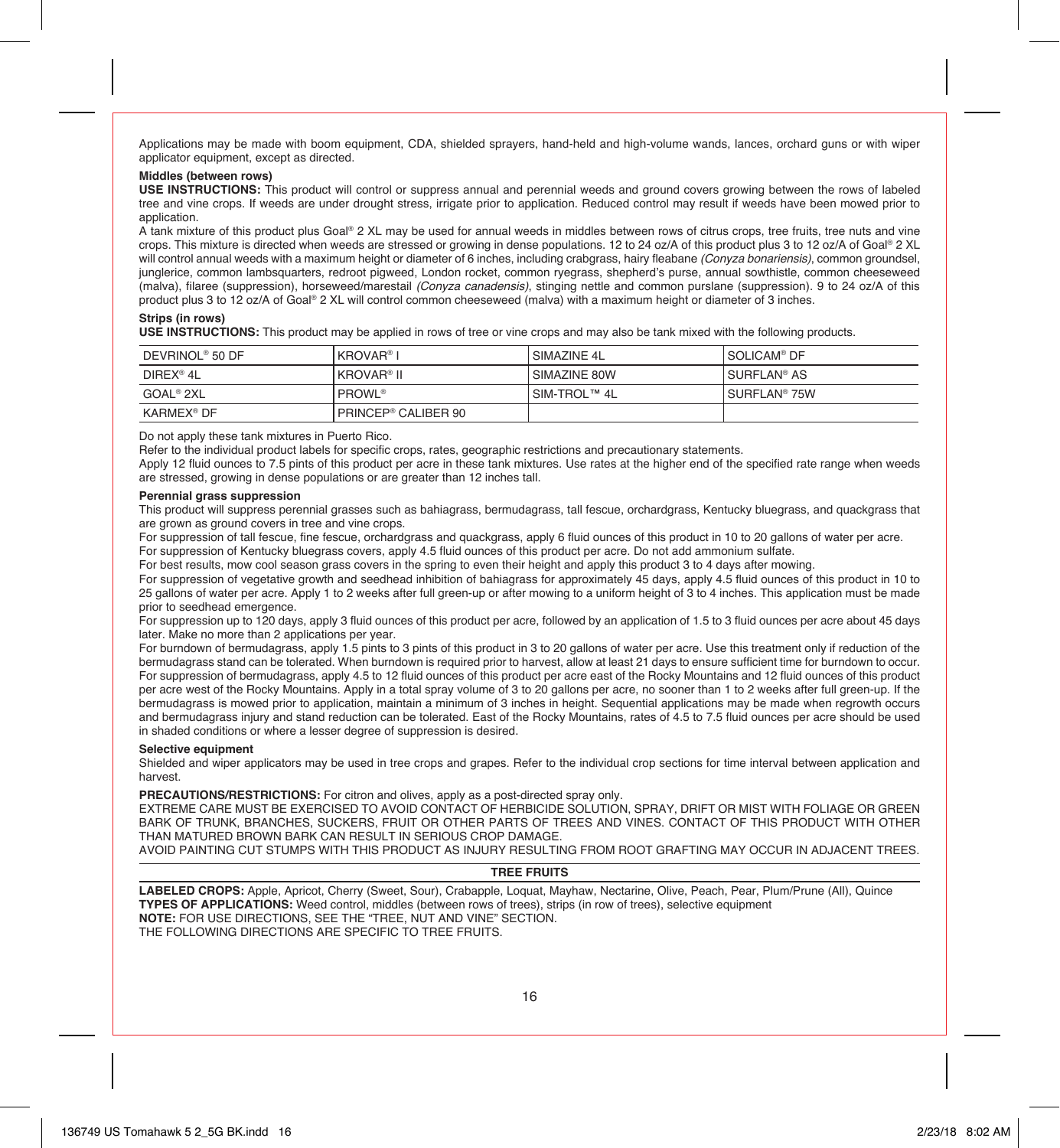### **Restrictions on application equipment**

For cherries, any application equipment listed in this section may be used in all states.

Any application equipment listed in this section may be used in apricots, nectarines, peaches and plums/prunes growing in Arizona, California, Colorado, Idaho, Kansas, Kentucky, New Jersey, North Dakota, Oklahoma, Oregon, Texas, Utah and Washington, except for peaches grown in the states specified in the following paragraph. In all other states use wiper equipment only.

For PEACHES grown in Alabama, Arkansas, Florida, Georgia, Louisiana, Mississippi, North Carolina, South Carolina and Tennessee only, apply with a shielded boom sprayer or shielded wiper applicator, which prevents any contact of this product with the foliage or bark of trees. Apply no later than 90 days after first bloom. Applications made after this time may result in severe damage. Remove suckers and low-hanging limbs at least 10 days prior to application. Avoid applications near trees with recent pruning wounds or other mechanical injury. Apply only near trees which have been planted in the orchard for 2 or more years. EXTREME CARE MUST BE TAKEN TO ENSURE NO PART OF THE PEACH TREE IS CONTACTED.

**PRECAUTIONS, RESTRICTIONS:** Allow a minimum of 1 day between last application and harvest for apple, crabapple, loquat, mayhaw, pear, quince. Allow a minimum of 17 days between last application and harvest for apricot, cherry, nectarine, olive, peach, plum/prune.

### **TREE NUTS**

**LABELED CROPS:** Almond, Beechnut, Brazil nut, Butternut, Cashew, Chestnut, Chinquapin, Filbert (Hazelnut), Hickory nut, Macadamia, Pecan, Pistachio, Walnut (Black, English)

**TYPES OF APPLICATIONS:** General weed control, middles (between rows of trees), strips (in row of trees), selective equipment.

**NOTE:** FOR GENERAL USE DIRECTIONS, SEE THE "TREE, NUT AND VINE (GENERAL)" SECTION. THE FOLLOWING DIRECTIONS ARE SPECIFIC TO TREE NUTS.

**PRECAUTIONS, RESTRICTIONS:** Allow a minimum of 3 days between last application and harvest of tree nuts.

### **TROPICAL CROPS**

**LABELED CROPS:** Atemoya, Avocado, Barbados Cherry (acerola), Banana, Breadfruit, Canistel, Carambola, Cherimoya, Cocoa beans, Coconuts, Coffee, Dates, Durian, Figs, Guava, Jaboticaba, Jackfruit, Longan, Lychee, Mango, Mangosteen, Marmaladebox (genip), Papaya, Passion fruit, Persimmon, Pineapple, Plantain, Pomegranate, Rambutan, Sapodilla, Sapote (black, mamey, white), Soursop, Sugar apple, Tamarind, Tea.

**USE INSTRUCTIONS:** This product may be applied for weed control or for site preparation prior to transplanting crops listed in this section. In coffee and banana, delay applications 3 months after transplanting to allow the new coffee or banana plant to become established.

**PRECAUTIONS, RESTRICTIONS:** Allow a minimum of 14 days between last application and harvest of acerola, atemoya, avocado, banana, breadfruit, canistel, carambola, cherimoya, cocoa beans, coconuts, dates, figs, genip, jaboticaba, jackfruit, longan, lychee, mango, mayhaw, passion fruit, persimmon, pomegranate, sapodilla, sapote, soursop, sugar apple, tamarind, and tea.

Allow a minimum of 28 days between last application and harvest of coffee.

Allow a minimum of 1 day between last application and harvest of banana, guava, papaya and plantain.

Do not feed or graze treated pineapple forage following application.

### **VEGETABLE CROPS**

**LABELED CROPS:** Amaranth, Arrugula, Artichoke (Jerusalem), Beans (All), Beet greens, Garden beets, Broccoli (All), Brussels sprouts, Cabbage (All), Cabbage (Chinese), Cantaloupe, Cardoon, Cavalo Broccolo, Carrot, Cauliflower, Casaba melon, Celery, Celery (Chinese), Celeriac, Celtuce, Chard (Swiss), Chayote, Chervil, Chick peas, Chicory, Chrysanthemum, Collards, Corn salad, Crenshaw melon, Cress, Cucumber, Dandelion, Dock (sorrel), Eggplant, Endive, Fennel (florence), Garlic, Gherkin, Ginseng, Gourds, Ground cherry, Guar, Honeydew melon, Honey ball melon, Horseradish, Kale, Kohlrabi, Leek, Lentils, Lettuce, Mango melon, Melons (All), Mizuna, Muskmelon, Mustard greens, Okra, Onion, Oriental radish, Parsley, Parsnips, Peas (All), Pepinos, Pepper (All), Persian melon, Potato (Irish), Pumpkin, Purslane, Radish, Rape greens, Rhubarb, Rutabaga, Salsify, Shallot, Spinach (All), Mustard Spinach, Squash (Summer, Winter), Sugar beets, Sweet potato, Tomatillo, Tomato, Turnip, Watercress, Watermelon, Yams.

**USE INSTRUCTIONS:** This product may be applied prior to the emergence of direct seeded vegetables or prior to transplanting vegetables.

**PRECAUTIONS, RESTRICTIONS:** When applying this product prior to transplanting crops into plastic mulch, care must be taken to remove residues of this product, which could cause crop injury, from the plastic prior to transplanting. Residues can be removed by a single 0.5 inch application of water, either by natural rainfall or via a sprinkler system. Applications made at emergence will result in injury or death to emerged seedlings.

For the following crops, apply only prior to planting. Allow at least 3 days between application and planting of cantaloupe, casaba melon, crenshaw melon, cucumber, eggplant, gherkin, gourds, ground cherry, honeydew melon, honey ball melon, mango melon, melons (all), muskmelon, pepper (all), persian melon, pumpkin, squash (summer, winter), tomatillo, watercress, and watermelon.

Wiper applicators may be used in rutabagas. Allow at least 14 days between application and harvest.

### **VINE CROPS**

**LABELED CROPS:** Grape (raisin, table, wine), Kiwi fruit

**TYPES OF APPLICATIONS:** Weed control, middles (between rows), strips (in row), selective equipment

**NOTE:** FOR USE DIRECTIONS, SEE THE "TREE, NUT AND VINE" SECTION.

### **THE FOLLOWING DIRECTIONS ARE SPECIFIC TO VINE CROPS.**

Applications should not be made when green shoots, canes or foliage are in the spray zone.

In the northeast and Great Lakes regions, applications must be made prior to the end of bloom stage of grapes to avoid injury, or make applications with shielded sprayers or wiper equipment.

**PRECAUTIONS, RESTRICTIONS:** Allow a minimum of 14 days between last application and harvest.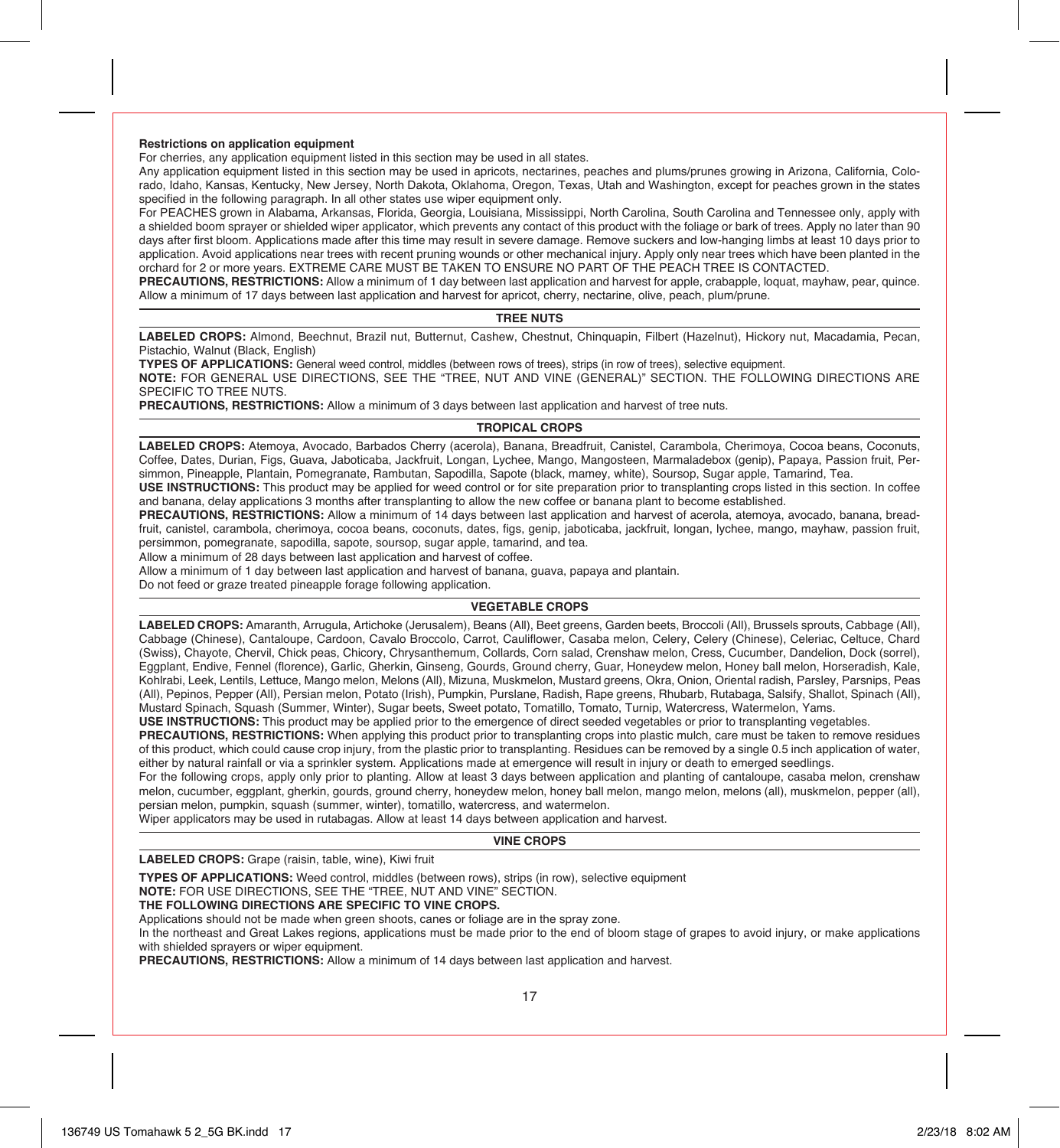### **ROUNDUP READY® CROPS**

The following instructions include applications which can be made onto Roundup Ready® crops during the complete cropping season. Do NOT combine these instructions with other directions made for crop varieties which do not contain the Roundup Ready® gene, in the CROPS (ALPHABETICAL) section of this label.

WINFIELD SOLUTIONS, LLC INTENDS USE OF THIS PRODUCT FOR POSTEMERGENCE APPLICATION ONLY ON CROP VARIETIES DESIG-NATED AS CONTAINING THE ROUNDUP READY® GENE.

Applying this product to crop varieties which are not designated as Roundup Ready® will result in severe crop injury and yield loss. Avoid contact with foliage, green stems, or fruit of crops, or any desirable plants which do not contain the Roundup Ready® gene, since severe injury or destruction will result. The Roundup Ready® designation indicates that the crop variety contains a patented gene which provides resistance to glyphosate herbicides. Information on Roundup Ready® crop varieties may be obtained from your seed supplier.

### **Spray Drift Management**

AVOID DRIFT. EXTREME CARE MUST BE USED WHEN APPLYING THIS PRODUCT TO PREVENT INJURY TO DESIRABLE PLANTS AND CROPS.

See the MIXING and APPLICATION EQUIPMENT AND TECHNIQUES sections of this labeling for additional directions and restrictions on the application of this product.

DO NOT exceed a maximum rate of 24 fluid ounces per acre of this product when making applications by air unless otherwise directed. For aerial application in California or Arkansas, refer to the federal supplemental label for aerial applications in that state for specific instructions, restrictions and requirements.

Tank mixtures with other herbicides, insecticides, or fungicides may result in reduced weed control or crop injury and are NOT for over-the-top applications of this product.

Sprayer Preparation: It is important that sprayer, lines, filters, and mixing equipment be clean and free of pesticide residue before making applications of this product to Roundup Ready® crops. Follow the cleaning procedures specified on the label of the product(s) previously used. Many crops can be very sensitive to herbicides at extremely low concentrations and care should be taken to thoroughly clean all equipment prior to use.

**NOTE:** The following directions are based on a clean start at planting by using a burn down application or tillage to control existing weeds before crop emergence. In no-till and stale seedbed systems, a preplant burn-down treatment of 18 to 48 fluid ounces per acre of this product to control existing weeds prior to crop emergence.

There are no rotational crop restrictions following the application of this product.

For over-the-top uses on Roundup Ready® crop varieties, crop safety and weed control performance are not warranted by Winfield Solutions, LLC when this product is used in conjunction with "brown bag" or "bin run" seed saved from previous year's production and replanted.

### **ROUNDUP READY ALFALFA**

The Roundup Ready designation indicates that the alfalfa contains a patented gene, which provides resistance to this product. Information on Roundup Ready alfalfa varieties may be obtained from your seed supplier or Winfield Solutions, LLC representative. Roundup Ready crop varieties must be purchased from an authorized licensed seed supplier.

### **APPLICATION INSTRUCTIONS**

This product will control many troublesome emerged weeds with over-the-top applications in Roundup Ready alfalfa. Allow a minimum of 5 days between the last application and grazing, or cutting and feeding of alfalfa forage and hay.

**For ground applications** with broadcast equipment, apply this product in 3 to 40 gallons of spray solution per acre. Carefully select proper nozzle and spray pressure to avoid spraying a fine mist. For best results with ground application equipment, use flat fan nozzles. Check for even distribution of spray droplets.

**For aerial application:** Use the specified rates of this product in 3 to 15 gallons of spray solution per acre.

DO NOT EXCEED 1.5 QUARTS OF THIS PRODUCT PER ACRE WHEN MAKING APPLICATIONS BY AIR.

FOR AERIAL APPLICATION IN CALIFORNIA, REFER TO THE FEDERAL SUPPLEMENTAL LABEL FOR AERIAL APPLICATION IN THAT STATE. AVOID DRIFT. EXTREME CARE MUST BE USED WHEN APPLYING THIS PRODUCT TO PREVENT. INJURY TO DESIREABLE PLANTS AND CROPS WHICH DO NOT CONTAIN A ROUNDUP READY GENE.

Do not apply during low-level inversion conditions, when winds are gusty or under any other conditions that favor drift. Drift may cause damage to any vegetation contacted to which treatment is not intended. To prevent injury to adjacent desirable vegetation, appropriate buffer zones must be maintained. See the "APPLICATION EQUIPMENT AND TECHNIQUES" section of the label booklet for procedures to avoid spray drift that may cause injury to any vegetation not intended for treatment.

**Sprayer Preparation:** It is important that sprayer and mixing equipment be clean and free of pesticide residue before making applications of this product to Roundup Ready alfalfa. Follow the cleaning procedures specified on the label of the product(s) used. Alfalfa can be very sensitive to many herbicides at extremely low concentrations and care should be taken to thoroughly clean all equipment prior to use.

Types Of Applications: Pre-plant, At-planting, Preemergence and Postemergence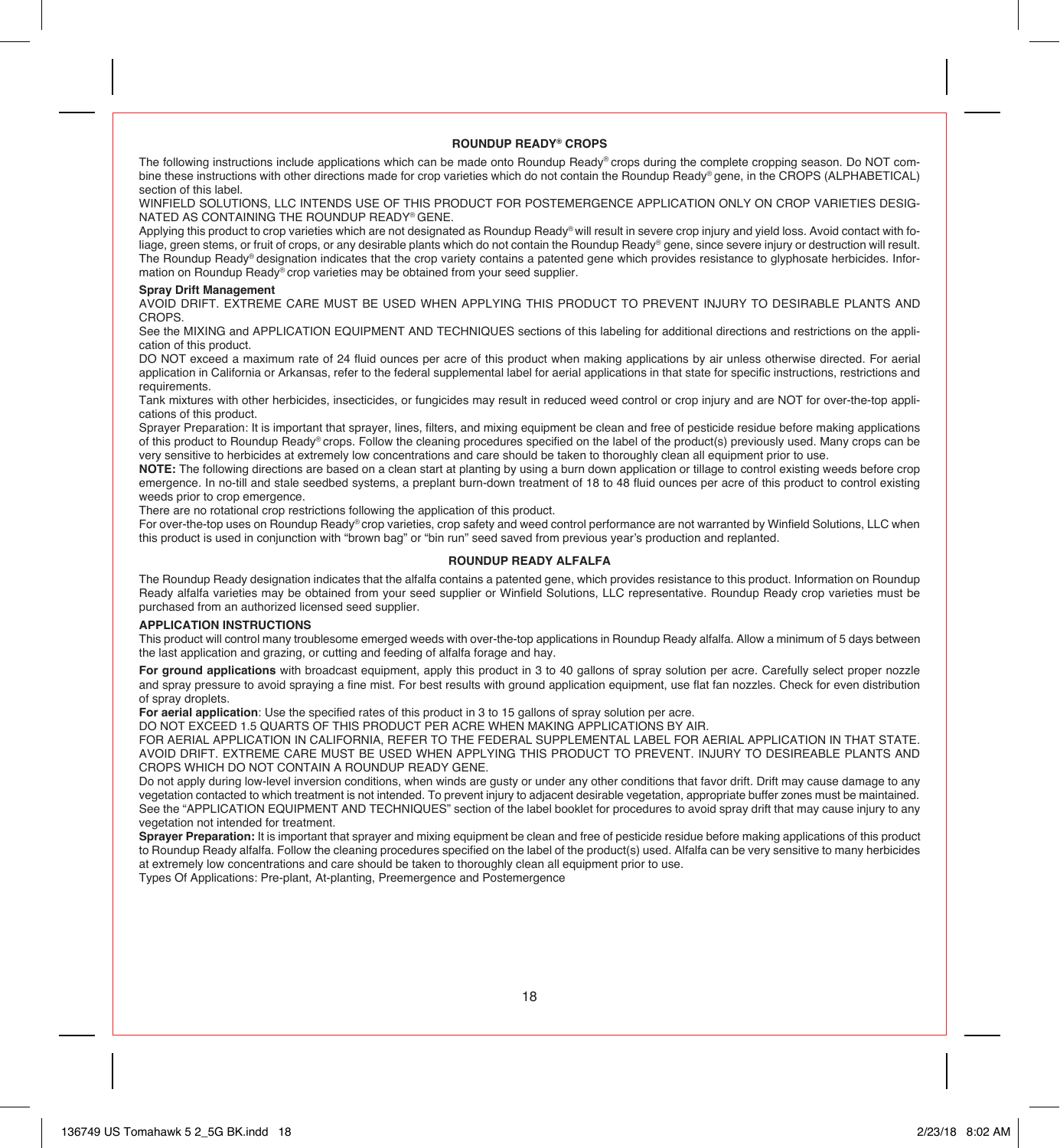### **MAXIMUM ALLOWABLE APPLICATION RATES**

| Combined total per year for all applications, including preplant during year of establishment      | 5.75 quarts per acre                        |  |  |
|----------------------------------------------------------------------------------------------------|---------------------------------------------|--|--|
| Combined total per year for in-crop applications for newly established and established stands      | 4.5 quarts per acre<br>(144 fl oz per acre) |  |  |
| Pre-plant, At-planting and Preemergence single applications                                        | 1.5 quarts per acre                         |  |  |
| A.New Stand Establishment (seeding year)<br>Prior to First Cutting During New Stand Establishment: |                                             |  |  |
| From emergence up to 4 trifoliate leaves                                                           | 1.5 quarts per acre                         |  |  |
| From 5 trifoliate leaves up to 5 days before first cutting                                         | 1.5 quarts per acre                         |  |  |
| After First Cutting in Newly Established Stands:                                                   |                                             |  |  |
| In-crop application, per cutting, up to 5 days before cutting<br>1.5 quarts per acre               |                                             |  |  |
| B. Established Stands (non-seeding year)                                                           |                                             |  |  |
| In-crop applications, per cutting, up to 5 days before cutting                                     | 1.5 quarts per acre                         |  |  |

There are no rotational crop restrictions following applications of this product. For any crop NOT listed in the label booklet, applications must be made at least 30 days prior to planting.

**Over-The-Top Applications:** This product may be applied postemergence to Roundup Ready alfalfa from emergence until 5 days prior to cutting. Any single over-the-top applications of this product should not exceed 1.5 quarts per acre. Sequential applications of this production must be at least 7 days apart.

**ATTENTION:** Where Roundup Ready alfalfa is grown with a companion or cover crop, or is over seeded with a second species, over-the-top applications of this product will eliminate the non-Roundup Ready species.

During stand establishment, due to the biology and breeding constraints of alfalfa, up to 10% of the seedlings may not contain the Roundup Ready gene and will not survive after the first application of this product. To eliminate the undesirable effects of stand gaps created by the loss of plants not containing a Roundup Ready gene, make a single application of at least 0.75 quart per acre at or before the 3 to 4 trifoliate growth stage.

In both newly seeded and established stands, in order to maximize yield and quality potential of forage and hay, make applications of this product after weeds have emerged but before alfalfa growth or regrowth interferes with application spray coverage of the target weeds.

**Weeds Controlled:** For specific rates of application and instructions for control of various annual and perennial weeds, refer to the "ANNUAL WEEDS RATE TABLE" and the "PERENNIAL WEEDS RATE TABLE" in this label booklet. Some weeds with multiple germination times or suppressed (stunted) weeds may require a second application of this product for complete control. The second application should be made after some re-growth of weeds has occurred.

In addition to those weeds listed in this label booklet, this product will suppress or control the parasitic weed, Dodder (Cuscuta spp.) in Roundup Ready alfalfa. Repeat applications may be necessary for complete control.

Tank mixtures with other herbicides, insecticides, or fungicides may result in crop injury or reduced weed control and are NOT recommended for overthe-top applications of this product.

### **PRECAUTIONS AND RESTRICTIONS:**

- Any single over-the-top application of this product must not exceed 1.5 quarts (48 fluid ounces) per acre.
- Sequential applications of this production must be at least 7 days apart.
- The combined total per year for all in-crop applications in newly established and established stands must not exceed 4.5 quarts (144 fluid ounces) per acre.
- Remove domestic livestock before application and wait a minimum of 5 days after last application before grazing, or cutting and feeding of Roundup Ready alfalfa forage and hay.

### **CANOLA WITH THE ROUNDUP READY® GENE**

### **TYPES OF APPLICATIONS:** Preplant, preemergence, postemergence

### **USE INSTRUCTIONS:**

Maximum Allowable Combined Application Quantities Per Season

- 1. Preplant and preemergence applications and the state of the 48 fluid ounces per acre<br>1. Total in-crop application from emergence to 6-leaf and the state of the 24 fluid ounces per acre
- 2. Total in-crop application from emergence to 6-leaf

**For ground applications** with broadcast equipment, apply this product in 5 to 20 gallons of spray solution per acre. Carefully select proper nozzle and spray pressure to avoid spraying a fine mist. For best results with ground application equipment use flat fan nozzles. Check for even distribution of spray droplets.

**For aerial applications** apply this product in 3 to 15 gallons of water per acre.

Preplant or Preemergent applications: This product may be applied by aerial or ground application equipment prior to planting or emergence of canola.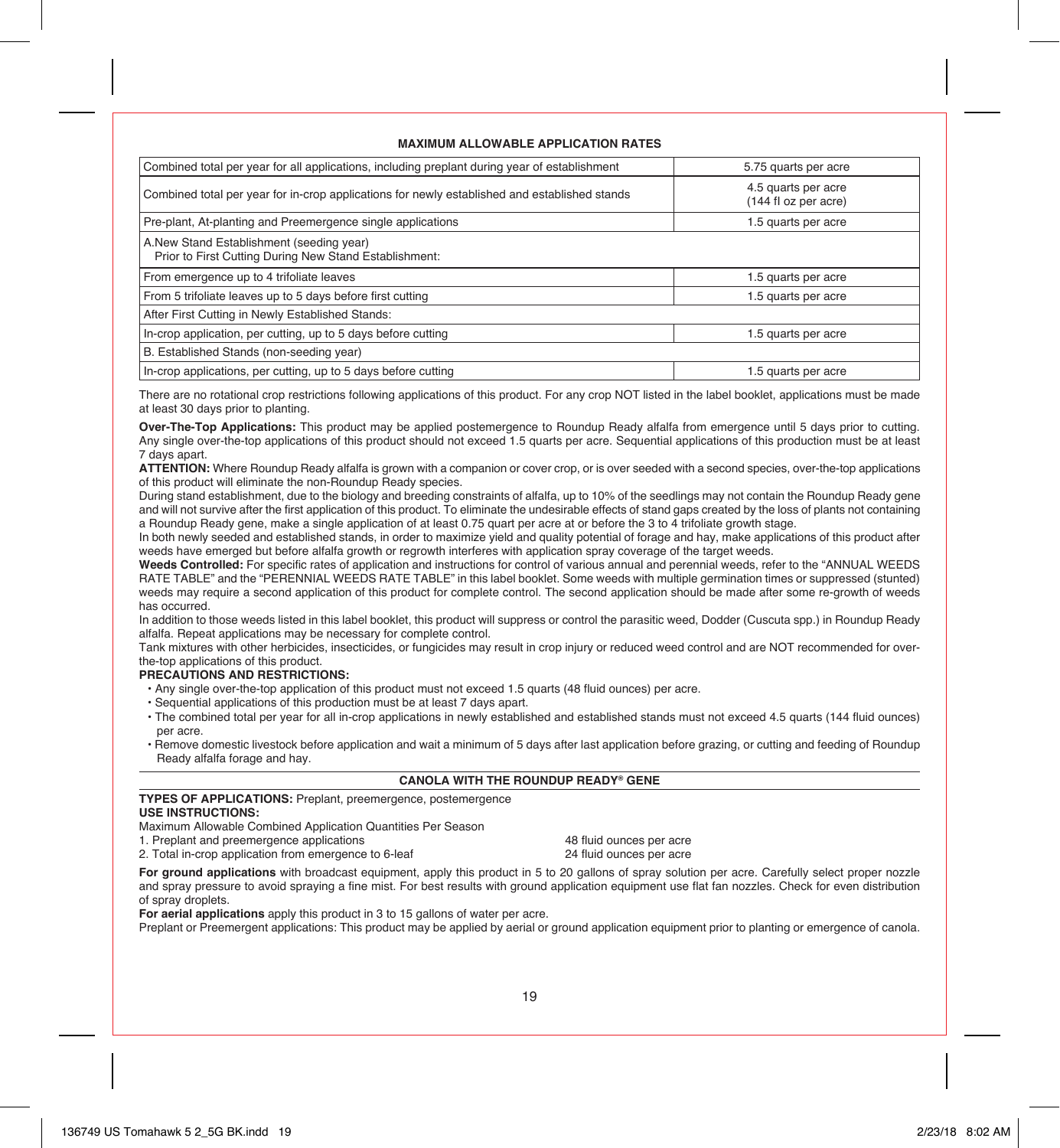**Over-the-top applications:** This product may be applied by aerial or ground application equipment postemergence to Roundup Ready® canola from emergence through the six leaf stage of development. To maximize yield potential spray canola early to eliminate competing weeds. Any single overthe-top broadcast application should not exceed 10 fluid ounces per acre. No more than two over-the-top broadcast applications may be made from crop emergence through the six leaf stage of development. Sequential over-the-top applications of this product must be at least 10 days apart.

**Weeds controlled.** For specific rates of application and instructions for control of various annual and perennial weeds, refer to the "ANNUAL" and "PERENNIAL" weed rate tables of this labeling.

Some weeds with multiple germination times or suppressed (stunted) weeds may require sequential applications of this product for control. The second application should be made after some regrowth has occurred and at least 10 days after a previous application of this product.

This product will control or suppress, most perennial weeds. For some perennial weeds, repeat applications may be required to eliminate crop competition throughout the growing season.

**PRECAUTIONS, RESTRICTIONS:** Allow a minimum of 60 days between last application and canola harvest.

### **CORN WITH THE ROUNDUP READY® GENE**

**TYPES OF APPLICATIONS:** Preplant, preemergence, at-planting, postemergence, spot treatment, post-harvest

When applied as directed, this product controls labeled annual grass and broadleaf weeds in Roundup Ready® corn. Many perennial grasses and broadleaf weeds will be controlled or suppressed with one or more applications of this product. Applications should be made to actively growing weeds before they reach the maximum size listed in the "ANNUAL" and "PERENNIAL" weed rate tables. Refer to the "MIXING" section of this labeling for proper use instructions.

This product may be applied postemergence to Roundup Ready® corn from emergence through the V8 stage (8 leaves with collars) or until corn height reaches 30 inches, whichever comes first. Single in-crop applications of this product are not to exceed 24 fluid ounces per acre. Sequential in-crop applications of this product from emergence through the V8 stage or 30 inches must not exceed 48 fluid ounces per acre per growing season.

| <b>Maximum Allowable Application Rates</b>                                                                                                                                 |                          |
|----------------------------------------------------------------------------------------------------------------------------------------------------------------------------|--------------------------|
| 1. Combined total per year for all applications                                                                                                                            | 6 quarts per acre        |
| 2. Preplant, Preemergence applications                                                                                                                                     | 3.75 quarts per acre     |
| 3. Total in-crop applications from emergence through the V8 stage or 30 inches                                                                                             | 48 fluid ounces per acre |
| 4. Maximum preharvest application rate after maximum kernel fill is complete and<br>the crop is physiologically mature (black layer formation) until 7 days before harvest | 24 fluid ounces per acre |

The addition of 1 to 2 percent dry ammonium sulfate by weight or 8.5 to 17 pounds per 100 gallons of water may increase the performance of this product under hard water conditions, drought conditions or when tank mixed with Bullet®, Micro-Tech®, or Partner® Herbicides. Ensure that ammonium sulfate is completely dissolved in the spray tank before adding herbicides. Thoroughly rinse the spray system with clean water after use to reduce corrosion. The addition of other additives, including fertilizers and micronutrients are not specified with this product since this may result in increased potential for crop injury.

For ground applications: Use the specified rates of this product in 5 to 20 gallons of spray solution per acre as a broadcast spray. Carefully select correct nozzles and spray pressure to avoid spraying a fine mist. Check for even distribution of spray droplets.

**For aerial applications:** Use the specified rates of this product in 3 to 15 gallons of spray solution per acre.

**PRECAUTIONS, RESTRICTIONS:** Allow a minimum of 50 days between application of this product and harvest of corn forage and 7 days between application and harvest of corn grain. Allow a minimum of 10 days between in-crop applications of this product.

### **Weed Control Directions**

Apply 18 to 24 fluid ounces of TOMAHAWK 5 per acre for control of labeled grasses and broadleaf weeds in conventional and no-till corn production systems. Refer to the "ANNUAL WEED RATE TABLE" of this labeling for rates for specific annual weeds. TOMAHAWK 5 applied at up to 24 fluid ounces per acre will control or suppress the growth of perennial weeds such as: bermudagrass, Canada thistle, common milkweed, field bindweed, hemp dogbane, Horsenettle, nutsedge, quackgrass, rhizome Johnsongrass, redvine, Trumpetcreeper, swamp smartweed, and wirestem muhly. For additional information on perennial weeds, see the "PERENNIAL WEED RATE TABLE" in this labeling.

### **Preemergence followed by Postemergence Weed Control Program**

This product may be applied postemergence in-crop following any labeled preemergence herbicide application. The post application of this product should be made before the weeds reach a height and/or density that the weeds become competitive with the crop. A single in-crop application of this product at the specified rate will provide control of emerged weeds listed on this label. This product may be applied postemergence to Roundup Ready® corn from emergence through the V8 stage (8 leaves with collars) or until corn height reaches 30 inches (free standing), whichever comes first.

### **Postemergence Only Weed Control Program**

This product may be applied alone as a postemergence in-crop application to provide control of emerged weeds listed on this label. The postemergence application of this product should be made before the weeds reach a height and/or density that the weeds become competitive with the crop. If new flushes of weeds occur, a sequential application of this product at 18 to 24 fluid ounces per acre will control the labeled grasses and broadleaf weeds. This product may be applied postemergence to Roundup Ready® corn from emergence through the V8 stage or until corn height reaches 30 inches (free standing), whichever comes first.

This product may be applied in tank mixture with a labeled rate of Harness®, Harness® Xtra, Harness® Xtra 5.6L, Micro-Tech®, Bullet®, Partner®, Permit® or Atrazine. Refer to the specific product label and observe all precautions and limitations on the label for all products used in tank mixtures, including application timing restrictions, soil restrictions, minimum recropping interval and rotational guidelines – the more restrictive requirements apply.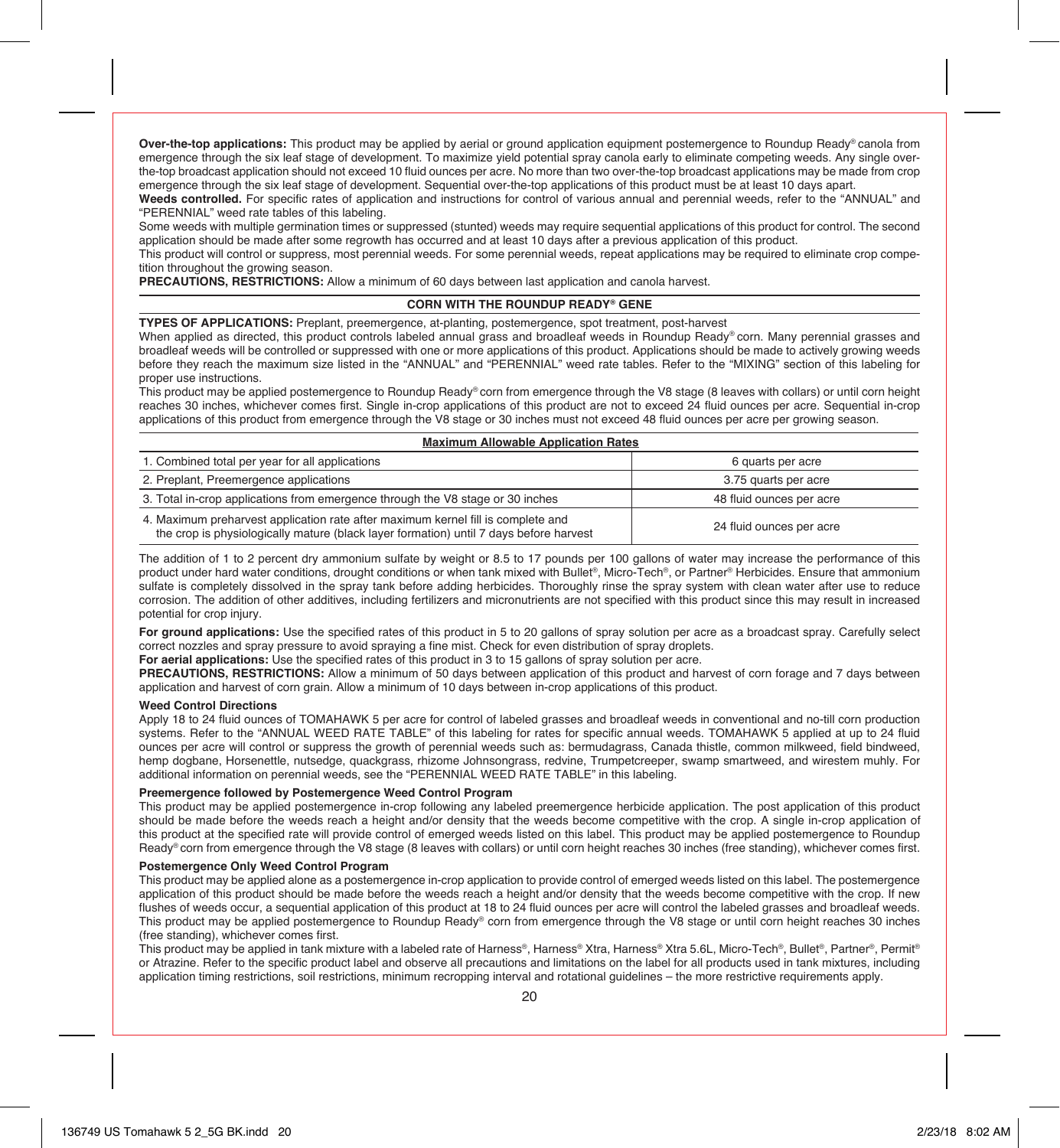| <b>Tank Mix Partner</b>                                                                             | Maximum Height of Corn For Application |
|-----------------------------------------------------------------------------------------------------|----------------------------------------|
| Harness <sup>®</sup>                                                                                | 11 inches                              |
| Harness <sup>®</sup> Xtra                                                                           |                                        |
| Harness <sup>®</sup> Xtra 5.6                                                                       |                                        |
| Bullet®*                                                                                            | 5 inches                               |
| Micro-Tech <sup>®*</sup>                                                                            |                                        |
| Partner®*                                                                                           |                                        |
| Permit <sup>®</sup>                                                                                 | 24 inches                              |
| Atrazine                                                                                            | 12 inches                              |
| *Bullet, Micro-Tech and Partner are not registered for use as a postemergence application in Texas. |                                        |

### **CORN 2 WITH THE ROUNDUP READY® GENE**

• Applying this product to corn varieties which are not designated as Roundup Ready® will result in severe crop injury and yield loss.

• The Roundup Ready® designation indicates that the corn contains a patented gene which provides resistance to this product. Information on Roundup Ready® corn may be obtained from your seed supplier.

Note: The instructions provided here are specific to, and should only be used with Roundup Ready Corn 2 hybrids. DO NOT combine the instructions in this section with those in the "Corn with the Roundup Ready Gene" section of this label booklet, or with any other Roundup Ready corn instructions on labeling for this or other glyphosate-containing product. See "Annual Maximum Use Rate" in the "INFORMATION" section of this label booklet, for additional information.

### **The use of the higher in-crop over the top rates described in this label on other than Roundup Ready Corn 2 may cause crop injury and reduce yields.**

For Roundup Ready Corn 2 from emergence through the V8 stage (8 leaves with collars) or until corn height reaches 30 inches, whichever comes first, this product may be applied over-the-top broadcast or with drop nozzles. When corn height is 24 to 30 inches (free standing), for optimum spray coverage and weed control, drop nozzles are recommended. For corn heights 30 to 48 inches (free standing), apply this product only using ground application equipment with drop nozzles adjusted to avoid spraying into the whorls of the corn plants.

Single in-crop applications of this product must not exceed 36 fluid ounces per acre.

### **MAXIMUM ALLOWED COMBINED APPLICATION QUANTITIES PER SEASON**

**Preplant, At-Planting, Pre-emergence:** Maximum amount of this product which can be applied prior to crop emergence is 3.75 quarts per acre.

**In-crop:** Maximum combined total of multiple in-crop applications from emergence through the 48 inch stage is 2.25 quarts per acre.

**Preharvest:** Maximum preharvest application rate after maximum kernel fill is complete and the crop is physiologically mature (black layer formation) with 35 percent grain moisture or less until 7 days before harvest is 0.75 quarts per acre. See Precautions and Restrictions on preharvest applications. **Cropping Season:** Combined total per year for all applications may not exceed 6.0 quarts per acre.

The addition of 1 to 2 percent dry ammonium sulfate by weight or 8.5 to 17 pounds per 100 gallons of water may increase the performance of this product under hard water conditions, drought conditions or when tank mixed with Bullet® or Micro-Tech® herbicides. Ensure that ammonium sulfate is completely dissolved in the spray tank before adding herbicides. Thoroughly rinse the spray system with clean water after use to reduce corrosion. The addition of other additives, including fertilizers and micro-nutrients are not recommended with this product since this may result in increased potential for crop injury. **ATTENTION:** AVOID DRIFT, EXTREME CARE MUST BE USED WHEN APPLYING THIS PRODUCT TO PREVENT INJURY TO DESIRABLE PLANTS AND CROPS WHICH DO NOT CONTAIN THE ROUNDUP READY GENE.

THOROUGHLY CLEAN THE SPRAY TANK AND ALL LINES AND FILTERS TO ELIMINATE POTENTIAL CONTAMINATION FROM OTHER HERBI-CIDES PRIOR TO MIXING AND APPLYING THIS PRODUCT.

For ground applications: Use the specified rates of this product in 5 to 20 gallons of spray solution per acre as a broadcast spray. Carefully select correct nozzles and spray pressure to avoid spraying a fine mist. Check for even distribution of spray droplets.

**For aerial applications:** Use the specified rates of this product in 3 to 15 gallons of spray solution per acre. Do not exceed 0.75 quarts per acre. See WEEDS CONTROLLED" section below.

**AVOID DRIFT** — DO NOT APPLY DURING INVERSION CONDITIONS, WHEN WINDS ARE GUSTY OR UNDER ANY OTHER CONDITIONS WHICH FAVOR DRIFT. DRIFT MAY CAUSE DAMAGE TO ANY VEGETATION CONTACTED TO WHICH TREATMENT IS NOT INTENDED. TO PREVENT INJURY TO ADJACENT VEGETATION, APPROPRIATE BUFFER ZONES MUST BE MAINTAINED.

### **WEED CONTROL DIRECTIONS**

Apply 18 to 24 fluid ounces of this product per acre for control of labeled grasses and broadleaf weeds in conventional and no-till corn production systems. Refer to the label booklet for TOMAHAWK 5 herbicide for rates for specific annual weeds. TOMAHAWK 5 herbicide applied at up to 54 fluid ounces per acre will control or suppress the growth of perennial weeds such as: Berrnudagrass, Canada thistle, common milkweed, field bindweed, hemp dogbane, horsenettle, nutsedge, quickgrass, rhizome Johnsongrass, redvine, trumpetcreeper, swamp smartweed, and wirestem muhly. For additional information on perennial weeds, see the "PERENNIAL WEED RATE TABLE" of this label booklet.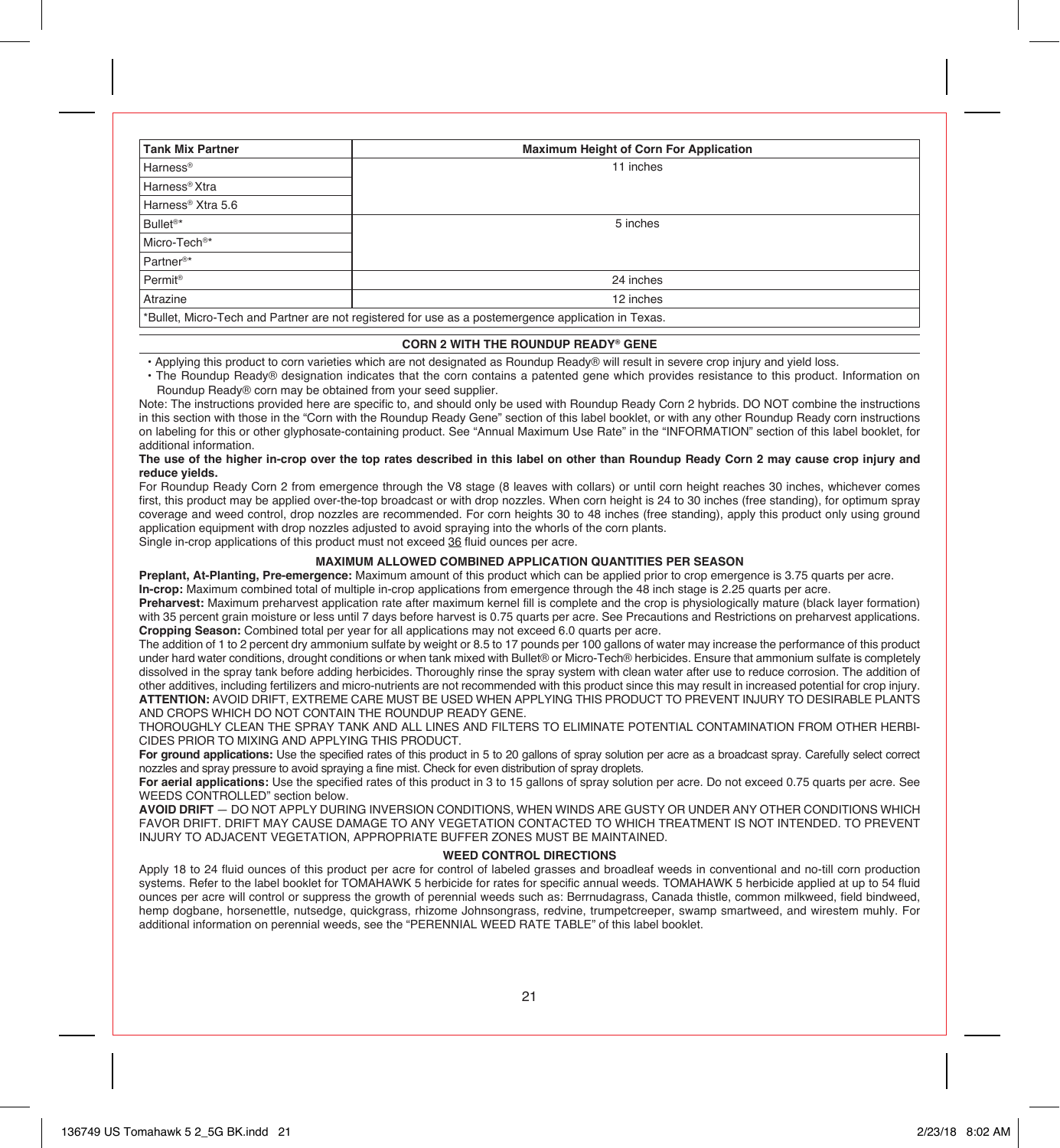### **Preplant, Preemergence, At-Planting**

**USE INSTRUCTIONS:** This product may be applied alone or in a tank-mixture before, during or after planting corn.

**TANK MIXTURES:** This product may be tank mixed with Bullet, Degree, Degree Xtra, Harness, Harness Xtra, Harness Xtra 5.6L, Lariat, Lasso or Micro-Tech herbicides at 50 to 100 percent of labeled rate. Refer to the specific product label and observe all precautions and limitations on the label for any preemergence herbicide application, including application timing restrictions, soil restrictions, minimum recropping interval and rotational quidelines—the more restrictive requirements apply.

**NOTE:** For maximum weed control, a post-emergence (in-crop) application of this product should be applied following the use of less than labeled rates of the preemergence residual products listed above.

### **Preemergence followed by Post-emergence Weed Control Program**

**USE INSTRUCTIONS:** This product may be applied post-emergence in-crop following any labeled preemergence herbicide application. The post application of this product should be made before the weeds reach a height and/or density that the weeds become competitive with the crop.

An in-crop application of this product at the specified rate will provide control of emerged weeds listed on the label. This product may be applied overthe-top broadcast or with drop nozzles post-emergence to stage (8 leaves with collars) or until corn height reaches 30 inches (free standing), whichever comes first. When corn height is 24 to 30 inches drop nozzles are recommended for optimum spray coverage and weed control. For corn heights 30 to 48 inches (free standing) apply this product only using ground application equipment with drop nozzles and avoid spraying into the whorls of the corn plants. **Postemergence (in-crop) Only Weed Control Program**

**USE INSTRUCTIONS:** This product may be applied alone as a post-emergence in-crop application to provide control of emerged weeds listed on the label. The post-emergence application of this product should be made before the weeds reach a height and/or density that the weeds become competitive with the crop. If new flushes of weeds occur, a sequential application of this product at 18 to 24 fluid ounces per acre will control the labeled grasses and broadleaf weeds. This product may be applied over-the-top broadcast or with drop nozzles post-emergence to Roundup Ready Corn 2 from emergence through the V8 stage or until corn height reaches 30 inches (free standing), whichever comes first. For corn height 30 to 48 inches (free standing), apply this product only using ground application equipment with drop nozzles and avoid spraying into the whorls of the corn plants. When corn height is 24 to 48 inches (free standing), for optimum spray coverage and weed control, drop nozzles are recommended.

**TANK MIXTURES:** This product may be applied in tank mixture with a labeled rate of Degree, Degree Xtra, Harness, Harness Xtra, Harness Xtra 5.6L, Micro-Tech, and Bullet herbicides at 50 to 100 percent of labeled rate. This product may be applied in tank mixture with Permit, and atrazine at labeled rates. Refer to the specific product label and observe all precautions and limitations on the label for all products used in tank mixtures, including application timing restrictions, soil restrictions, minimum re-cropping interval and rotational guidelines-the more restrictive requirements apply. Tank mixtures with other products may result in increased potential for crop injury and/or weed antagonism. Refer to the table below for height limitation for tank mix partner.

| <b>Tank Mix Partner</b> | Maximum Height of Corn for Application |
|-------------------------|----------------------------------------|
| Degree                  | 11 Inches                              |
| Degree Xtra             |                                        |
| Harness                 |                                        |
| Harness Xtra            |                                        |
| Harness Xtra 5.6L       |                                        |
| Bullet*                 | 5 Inches                               |
| MicroTech*              |                                        |
| Permit                  | 30 Inches                              |
| Atrazine                | 12 Inches                              |

\*Bullet and Micro-Tech are not registered for use as a post emergence application in Texas.

**PRECAUTIONS, RESTRICTIONS:** See the 'ROUNDUP READY CROPS" section of this label booklet for precautionary instructions for use in Roundup Ready Crops. Single in-crop applications of this product must not exceed 36 fluid ounces per acre. Allow a minimum of 10 days between in-crop applications of this product. Allow a minimum of 50 days between application of this product and harvest of corn forage or grain. For applications at a pre-harvest timing (see Pre-harvest section of this supplemental label), allow a minimum of 7 days between application and harvest or feeding of corn stover or corn grain. There are no rotational crop restrictions following applications of this product.

### **PREHARVEST**

**USE INSTRUCTIONS:** A single pre-harvest application of up to 24 fluid ounces per acre of this product may be made, if no more than a total of 48 fluid ounces of this product has been previously applied in over-the-top or drop nozzles applications. Make a pre-harvest application at 35 percent grain moisture or less. Ensure that maximum kernel fill is complete and the corn is physiologically mature (black layer formed).

**PRECAUTIONS, RESTRICTIONS:** Do not make a pre-harvest application of this product if more than a combined total of 48 fluid ounces of this product has been previously applied in over-the- top or drop nozzles applications. Allow a minimum of 7 days between a pre-harvest application and harvest or feeding of corn stover or grain.

### **POSTHARVEST**

**USE INSTRUCTIONS:** This product may be applied after harvest of corn. Higher rates may be required for control of large weeds that were growing in the crop at the time of harvest. Tank mixtures with 2,4-D or dicamba may be used.

**PRECAUTIONS, RESTRICTIONS:** Allow a minimum of 7 days between treatment and harvest or feeding of treated vegetation.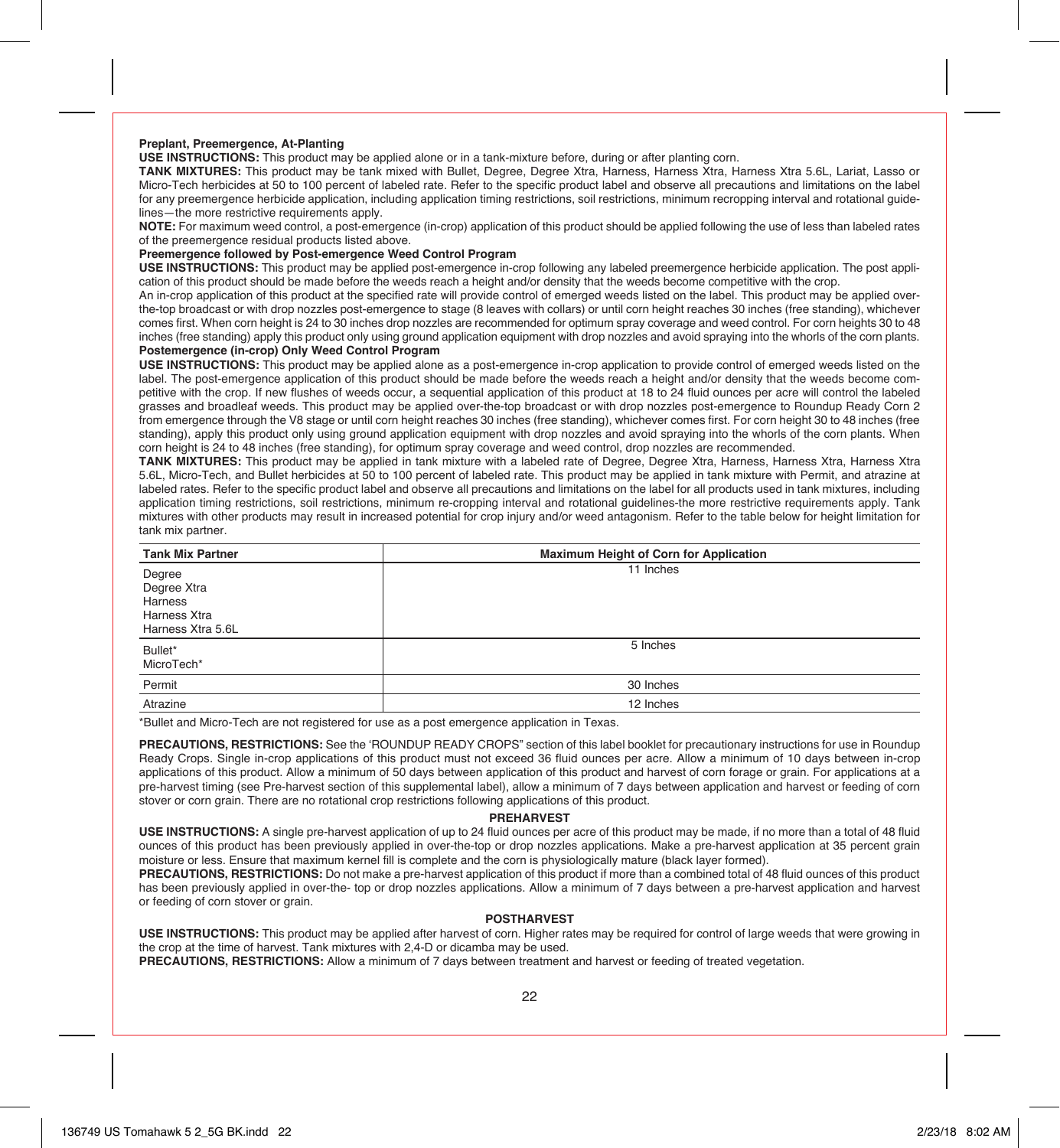### **COTTON WITH THE ROUNDUP READY® GENE**

**TYPES OF APPLICATIONS:** Preplant, preemergence, at-planting, over-the-top, post-directed, hooded sprayer, preharvest

**ATTENTION:** Winfield Solutions, LLC intends this product for use only over-the-top of or directed onto improved cotton varieties that are designated as cotton with the Roundup Ready® gene. SEVERE INJURY OR DEATH OF COTTON WILL RESULT IF ANY COTTON VARIETIES NOT PROPERLY DESIGNATED AS HAVING THE ROUNDUP READY® GENE ARE SPRAYED WITH THIS PRODUCT.

ROUNDUP READY® COTTON VARIETIES MUST BE PURCHASED FROM AN AUTHORIZED LICENSED SEED SUPPLIER. THE DESIGNATION, "ROUNDUP READY", INDICATES THE COTTON VARIETY CONTAINS A PATENTED PROPRIETARY TRAIT.

### **USE INSTRUCTIONS:**

| <b>Maximum Allowable Yearly Rates</b>                |                      |
|------------------------------------------------------|----------------------|
| 1. Combined total per year for all applications      | 6 quarts per acre    |
| 2. Preplant, Preemergence applications               | 3.75 quarts per acre |
| 3. Total in-crop applications from cracking to layby | 3 quarts per acre    |
| 4. Maximum preharvest application rate               | 1.5 quarts per acre  |

For ground applications with broadcast equipment, apply this product in 5 to 20 gallons of spray solution per acre. Carefully select proper nozzle and spray pressure to avoid spraying a fine mist. For best results with ground application equipment, use flat fan nozzles. Check for even distribution of spray droplets.

**For aerial applications**, apply this product in 3 to 15 gallons of water per acre.

**PRECAUTIONS, RESTRICTIONS:** The combined total application from crop emergence until harvest must not exceed 4.5 quarts per acre.

**Over-the-top applications:** This product may be applied by aerial or ground application equipment postemergence to Roundup Ready® cotton from the ground cracking stage until the four leaf (node) stage of development (until the fifth true leaf reaches the size of a quarter). Over-the-top applications made after the four leaf (node) stage of development may result in boll loss, delayed maturity and/or yield loss. Any single over-the-top broadcast application should not exceed 24 fluid ounces per acre. No more than two over-the-top broadcast applications may be made from crop emergence through the four leaf (node) stage of development. Sequential over-the-top applications of this product must be at least 10 days apart and cotton must have at least two nodes of incremental growth between applications.

**Post-directed or hooded applications:** This product may be applied using precision post-directed or hooded sprayers to Roundup Ready® cotton through layby. At this stage, post-directed equipment should be used which directs the spray to the base of the cotton plants. Contact of the spray with cotton leaves should be avoided to the maximum extent possible. To minimize spray onto the leaves of the cotton plants, place nozzles in a low position directing a horizontal spray pattern under the cotton leaves to contact weeds in the row, and maintain low spray pressure (less than 30 PSI). For best results, make applications while weeds are small (less than 3 inches). Any single post-directed application should not exceed 24 fluid ounces per acre of this product. No more than two applications should be made from the fifth leaf through layby. Sequential in-crop applications of this product must be at least 10 days apart and cotton must have at least two nodes of incremental growth between applications.

**ATTENTION:** USE OF TOMAHAWK 5 IN ACCORDANCE WITH LABEL DIRECTIONS IS EXPECTED TO RESULT IN NORMAL GROWTH OF ROUNDUP READY® COTTON, HOWEVER, VARIOUS ENVIRONMENTAL CONDITIONS, AGRONOMIC PRACTICES AND OTHER FACTORS MAKE IT IMPOSSIBLE TO ELIMINATE ALL RISKS ASSOCIATED WITH THIS PRODUCT, EVEN WHEN APPLICATIONS ARE MADE IN CONFORMANCE WITH THE LABEL SPECIFICATIONS. IN SOME CASES, THESE FACTORS CAN RESULT IN BOLL LOSS, DELAYED MATURITY AND/OR YIELD LOSS.

Salvage Treatment: This treatment may be used after the four leaf stage of development and should only be used where weeds threaten to cause the loss of the crop. 24 fluid ounces per acre may be applied either as an over-the-top application or as a post-directed treatment sprayed higher on the cotton plants and over the weeds.

**NOTE:** SALVAGE TREATMENTS WILL RESULT IN SIGNIFICANT BOLL LOSS, DELAYED MATURITY AND/OR YIELD LOSS. NO MORE THAN ONE SALVAGE TREATMENT SHOULD BE USED PER GROWING SEASON.

**Weeds controlled:** For specific rates of application and instructions for control of specific weed species, refer to the "ANNUAL" and "PERENNIAL" weed rate tables of this label. TOMAHAWK 5 applied at 24 fluid ounces per acre will burndown or suppress the growth of the following perennial weeds and reduce crop competition: yellow and purple nutsedge, rhizome Johnsongrass, common bermudagrass, silverleaf nightshade, trumpet creeper, and redvine. Fall preharvest applications may be required for control of these perennial weeds.

Some weeds with multiple germination times or suppressed (stunted) weeds may require sequential applications of this product for control.

**Preharvest applications:** This product may be applied for preharvest annual and perennial weed control as a broadcast treatment to Roundup Ready® cotton after 20% boll crack. Allow a minimum of 7 days between final application and harvest of cotton or feeding of cotton forage or hay.

**NOTE:** TOMAHAWK 5 will not enhance the performance of harvest aids when applied to Roundup Ready® cotton. DO NOT apply TOMAHAWK 5 preharvest to crops grown for seed.

### **FLEX COTTON WITH THE ROUNDUP READY® GENE**

The use of the over-the-top applications described in this section on cotton varieties other than Roundup Ready Flex cotton will cause crop injury and reduced yields. Drift of this product from applications made to Roundup Ready Flex cotton onto adjacent fields of post 4-leaf (node) Roundup Ready cotton may cause extensive injury including boll loss, delayed maturity and/or yield loss.

**TYPES OF APPLICATIONS:** Pre-plant, At-Planting, Pre-emergence, Post-emergence(In-crop), Pre-harvest.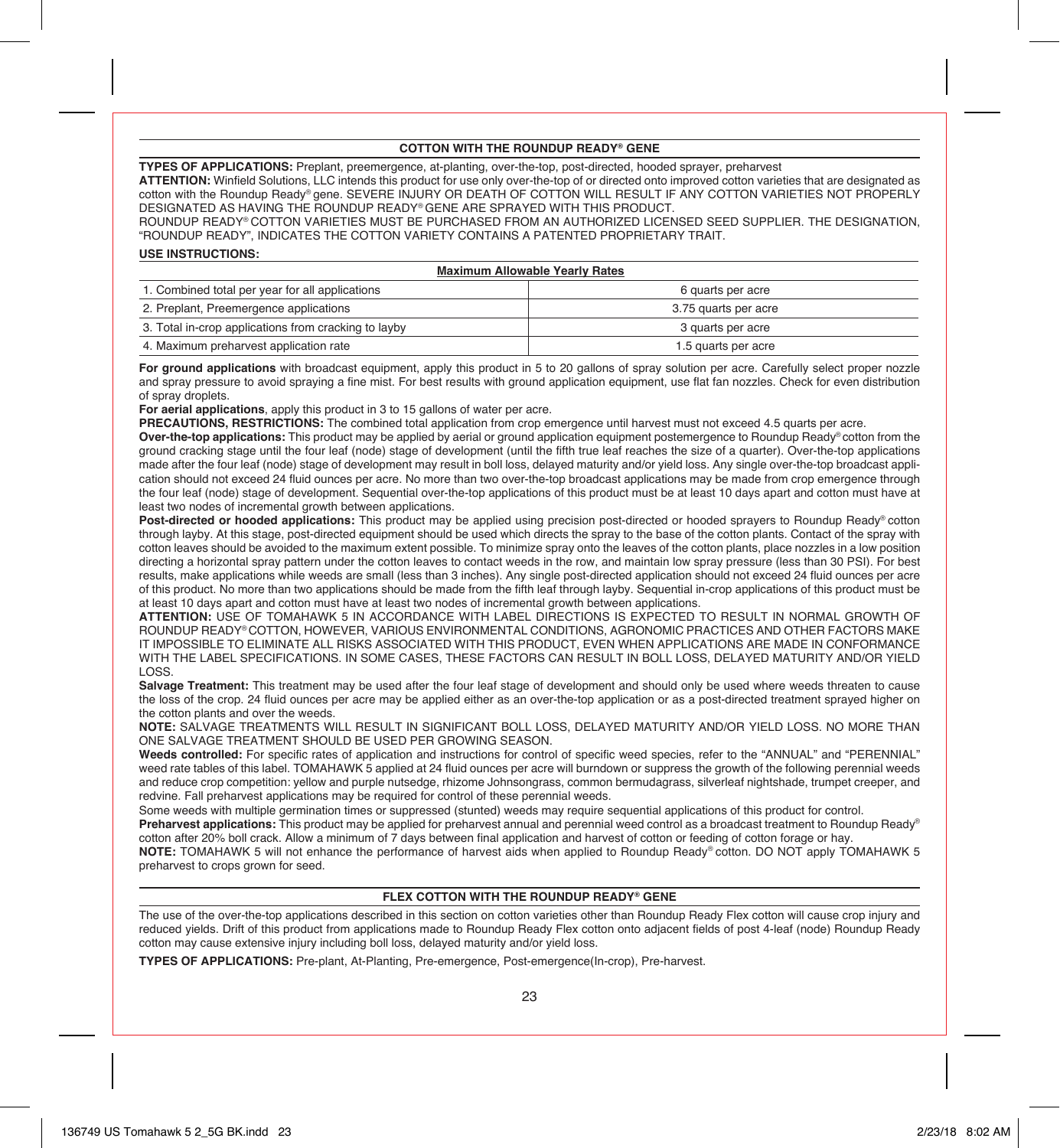**USE INSTRUCTIONS:** Refer to the following table for maximum application rates of this product with Roundup Ready Flex Cotton.

| <b>Maximum Application Rates</b>                                                        |                      |
|-----------------------------------------------------------------------------------------|----------------------|
| Combined total per year for all applications                                            | 6.0 quarts per acre  |
| Total of all Preplant, At-planting, Preemergence applications                           | 3.75 quarts per acre |
| Total of all in-crop applications from ground cracking to 60 percent open bolls         | 4.5 quarts per acre  |
| Total of all in-crop applications between layby and 60 percent open bolls               | 1.5 quarts per acre  |
| Total of all in-crop applications from 60 percent bolls open to 7 days prior to harvest | 1.5 quarts per acre  |
| Total of all in-crop applications from emergence through harvest                        | 4.5 quarts per acre  |

**PRECAUTIONS and RESTRICTIONS:** See the "ROUNDUP READY CROPS" section of the label booklet provided with the product container for precautionary instructions for use in Roundup Ready crops.

### **Pre-plant, Pre-emergence, At-Planting**

**USE INSTRUCTIONS:** This product may be applied before, during or after planting Roundup Ready Flex cotton. Always plant into a weed free seedbed. In no-till and stale seedbed systems, always burn down existing weeds before cotton emerges.

### **Post-emergence (In-crop)**

**USE INSTRUCTIONS:** When applied in accordance with this label, TOMAHAWK 5 will control labeled annual grasses and broadleaf weeds in Roundup Ready Flex cotton. To maximize yield potential spray cotton early to eliminate competing weeds. Many perennial weeds will be controlled or suppressed with one or more applications of this product. Apply an initial application of 0.75 quarts per acre on 1 to 3 inch tall annual grass and broadleaf weeds. This product may be applied by ground application equipment at rates up to 1.125 quarts per acre per application postemergence to Roundup Ready Flex cotton. In addition to broadcast applications, post-directed equipment may be used to achieve weed coverage.

**NOTE:** For specific rates of application and instructions, refer to the "ANNUAL WEEDS" and "PERENNIAL WEEDS RATE SECTION" in the label booklet for TOMAHAWK 5.

**PRECAUTIONS, RESTRICTIONS:** The maximum rate for any single in-crop application of this product is 1.125 quarts per acre made using ground application equipment. In-crop application rates above 0.75 quarts per acre made alone or with the addition of other crop chemical products containing surfactant may cause a crop response including leaf speckling or leaf necrosis. Except for pre-harvest use, do not exceed a maximum rate of 0.75 quarts per acre of this product when making applications by air. Between layby and 60 percent open bolls, the maximum combined total rate of this product that may be applied is 1.5 quarts per acre. The maximum combined total of all applications made from crop emergence through 60 percent open bolls must not exceed 4.5 quarts per acre. Do not add additional surfactant or additives containing surfactant to this product for over-the-top application to Roundup Ready Flex Cotton.

### **Pre-harvest**

**USE INSTRUCTIONS:** This product may be applied for pre-harvest annual and perennial weed control as a broadcast treatment to Roundup Ready Flex cotton after 60 percent boll crack. Up to 1.5 quarts of this product may be applied using either aerial or ground spray equipment.

**NOTE:** This product will not enhance the performance of harvest aids when applied to Roundup Ready Flex cotton.

**PRECAUTIONS, RESTRICTIONS:** Allow a minimum of 7 days between application and harvest of Roundup Ready Flex cotton. Do not apply this product as a preharvest application to cotton grown for seed, as a reduction in germination or vigor may occur.

### **Ground Broadcast Equipment**

Use the specified rates of TOMAHAWK 5 in 5 to 20 gallons of spray solution per acre. As density of weeds increases, spray volume should be increased within the specified range to ensure complete and uniform coverage of the target. Carefully select proper nozzle and spray pressure to avoid spraying a fine mist. Check for even distribution of spray droplets.

### **Aerial Equipment**

Apply this product in 3 to 15 gallons of water per acre. Except for pre-harvest use do not exceed a maximum rate of 0.75 quarts per acre of this product when making applications by air. Extreme care must be used when applying this product to prevent injury to desirable plants and crops which do not contain a Roundup Ready gene. Drift may cause damage to any vegetation contacted to which treatment is not intended including boll loss, delayed maturity and/or yield loss on Roundup Ready cotton exceeding the 4 leaf (node) stage of development.

**PRECAUTIONS, RESTRICTIONS:** See the "Aerial Equipment" part of the "APPLICATION EQUIPMENT AND TECHNIQUES" section of the TOMA-HAWK 5 label booklet for information on proper use and calibration of this equipment.

### **Sprayer Preparation**

Cotton is very sensitive to many herbicides at extremely low concentrations and care should be taken to thoroughly clean all equipment prior to use. It is important that the sprayer, including tank and hoses, and mixing equipment be clean and free of pesticide residue before making applications of this product to Roundup Ready Flex cotton. Follow the cleaning procedures specified on the label of the product(s) previously used.

**ATTENTION:** USE OF THIS PRODUCT IN ACCORDANCE WITH LABEL DIRECTIONS IS EXPECTED TO RESULT IN NORMAL GROWTH OF ROUNDUP READY FLEX COTTON, HOWEVER, DUE TO THE SENSITIVITY OF COTTON FRUITING TO VARIOUS ENVIRONMENTAL CONDI-TIONS, AGRONOMIC PRACTICES AND OTHER FACTORS IT IS IMPOSSIBLE TO ELIMINATE ALL RISKS ASSOCIATED WITH THIS PRODUCT, EVEN WHEN APPLICATIONS ARE MADE IN CONFORMANCE WITH THE LABEL SPECIFICATIONS. IN SOME CASES, THESE FACTORS CAN RESULT IN BOLL LOSS, DELAYED MATURITY AND/OR YIELD LOSS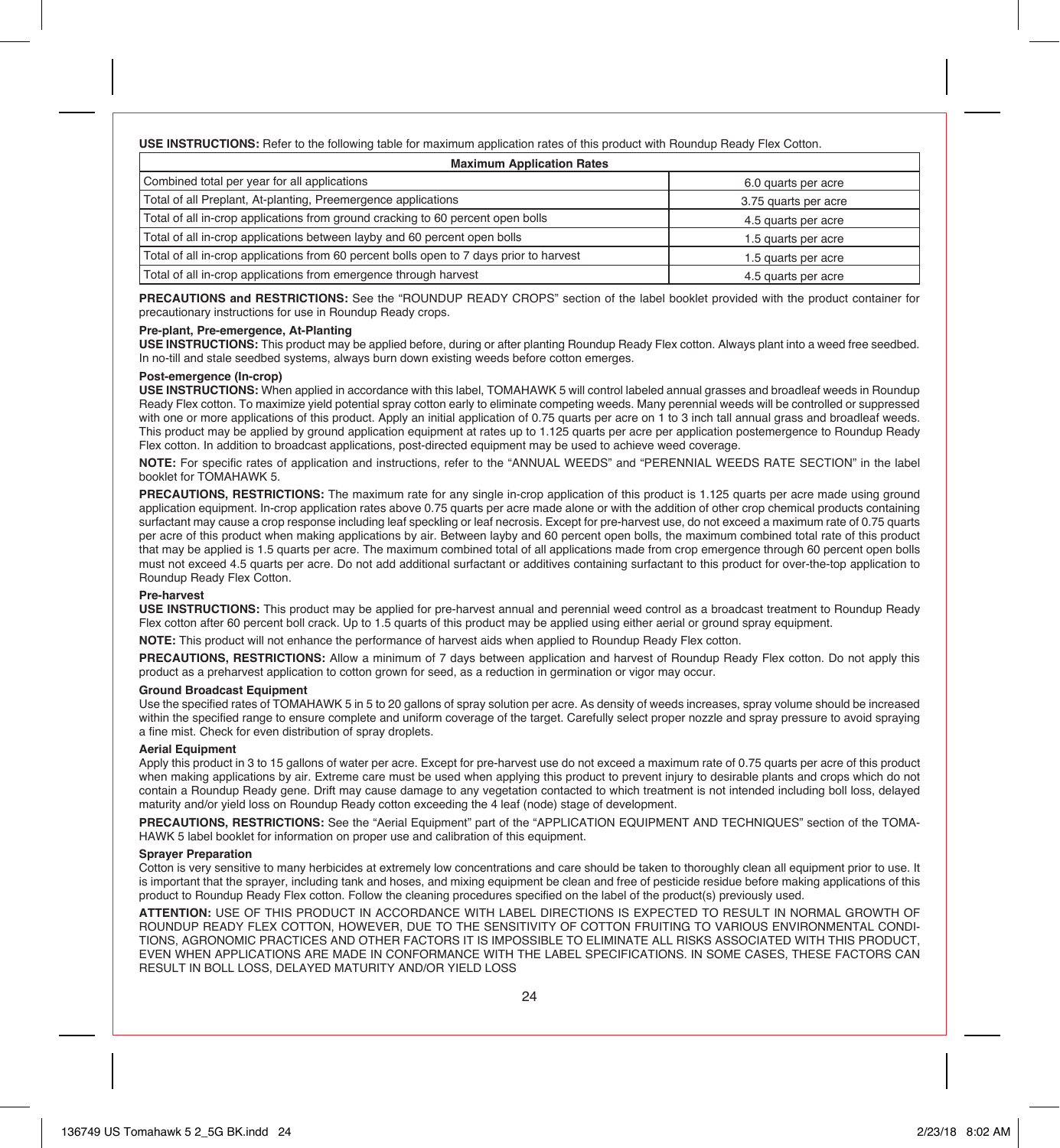### **SOYBEANS WITH THE ROUNDUP READY® GENE**

**TYPES OF APPLICATIONS:** Preplant, preemergence, at-planting, postemergence, preharvest, post-harvest **USE INSTRUCTIONS:** When applied as directed, this product will control labeled annual grasses and broadleaf weeds in Roundup Ready® soybeans. Many perennial grasses and broadleaf weeds will be controlled or suppressed with one or more applications of this product.

| <b>Maximum Allowable Application Rates</b>                                      |                          |
|---------------------------------------------------------------------------------|--------------------------|
| 1. Combined total per year for all applications                                 | 6 quarts per acre        |
| 2. Preplant, Preemergence applications                                          | 3.75 quarts per acre     |
| 3. Total in-crop applications from emergence from cracking throughout flowering | 2.25 quarts per acre     |
| 4. Maximum preharvest application rate                                          | 24 fluid ounces per acre |

**PRECAUTIONS, RESTRICTIONS:** The combined total application from crop emergence through harvest must not exceed 2.25 quarts per acre. The maximum rate for any single in crop application is 48 fluid ounces per acre. The maximum combined total of this product which can be applied during flowering is 48 fluid ounces per acre. Allow a minimum of 14 days between final application and harvest or feeding of soybean grain, forage or hay. **NOTE:** The use of this product for in-crop applications over Roundup Ready® soybeans is not registered in California.

### **Annual Weed Rate Tables**

The following rate specifications will provide control of labeled grasses and broadleaf weeds in conventional and no-till Roundup Ready® soybean production systems. Refer to the "ANNUAL WEED RATE TABLES" of this label for rate recommendations for specific annual weeds.

To the extent consistent with applicable law, Winfield Solutions, LLC will not warrant crop safety or weed control when Roundup Ready® soybeans are treated with herbicides not specified on this label. Because of the potential for: 1) crop injury, 2) poor weed control from antagonism, and/or 3) rotational crop restrictions, herbicides not specified on this label should not be used, whether applied preemergence or applied postemergence as a tank mixture with TOMAHAWK 5 herbicide.

This product may be used up to 48 fluid ounces per acre in any single in-crop application for control of annual weeds, where heavy weed densities exist.

### **Midwest/Mid-Atlantic Directions**

**Narrow row or drilled soybeans:** A single in-crop application of this product will provide effective control of labeled weeds. For best results, an initial application of 24 fluid ounces per acre, on 4-8" weeds is recommended. Weeds will generally be 4-8" tall 3 to 5 weeks after planting. If the initial application is delayed and weeds are 8-18" tall, use 36 fluid ounces per acre for best results.

Under adverse growing conditions such as drought, hail, wind damage or a poor soybean stand that slows or delays canopy closure, a sequential application of this product at 18 to 24 fluid ounces per acre may be necessary to control late flushes of weeds.

**Wide row soybeans:** An in-crop application of this product will provide effective control of the initial stand of labeled weeds. For best results, an initial application of 24 fluid ounces per acre, on 4-8" weeds is recommended. Weeds will generally be 4-8" tall 3 to 5 weeks after planting. If new flushes of weeds occur, they can be controlled by sequential applications of this product.

### **Initial and Sequential (if needed) Applications**

| <b>Weed Height</b><br>(inches) | Rate<br>(fI oz/A) |
|--------------------------------|-------------------|
| $1-3$                          | 18                |
| $4 - 8$                        | 24                |
| $8 - 18$                       | 36                |

**Giant ragweed:** Apply 24 fluid ounces per acre when the weed is 8-12" tall to avoid the need for sequential application.

**Black nightshade, Pennsylvania smartweed, ladysthumb smartweed, velvetleaf and waterhemp:** Apply 24 fluid ounces per acre to weeds 3-6" tall and 36 fluid ounces per acre when weeds are up to 12 inches tall. **For Morningglory species** apply 24 fluid ounces per acre when weeds are up to 4 inches tall, and 36 fluid ounces per acre when weeds are up to 6 inches tall.

Some weeds, such as black nightshade, woolly cupgrass, shattercane, wild proso millet, burcumber, and giant ragweed, with multiple germination times may require a sequential application of this product. Suppressed or stunted weeds may also require sequential applications. Sequential applications should be made after some regrowth has occurred. Use a minimum of 18 fluid ounces of this product per acre for sequential applications.

### **Southeast Directions**

**Narrow row, drilled, or wide-row soybeans:** An in-crop application of this product will provide effective control of the initial stand of labeled weeds. For best results, an initial application of 24 fluid ounces per acre, on 3-6" weeds is recommended. Weeds will generally be 3-6" tall 2 to 3 weeks after planting.

| Weed Height<br>(inches) | Rate<br>(fI oz/A) |
|-------------------------|-------------------|
| $3-6$                   | 24                |
| $6 - 12$                | 36                |

Under adverse growing conditions such as drought, hail, wind damage or a poor soybean stand that slows or delays canopy closure, a sequential application of this product at 12 to 24 fluid ounces per acre may be necessary to control late flushes of weeds.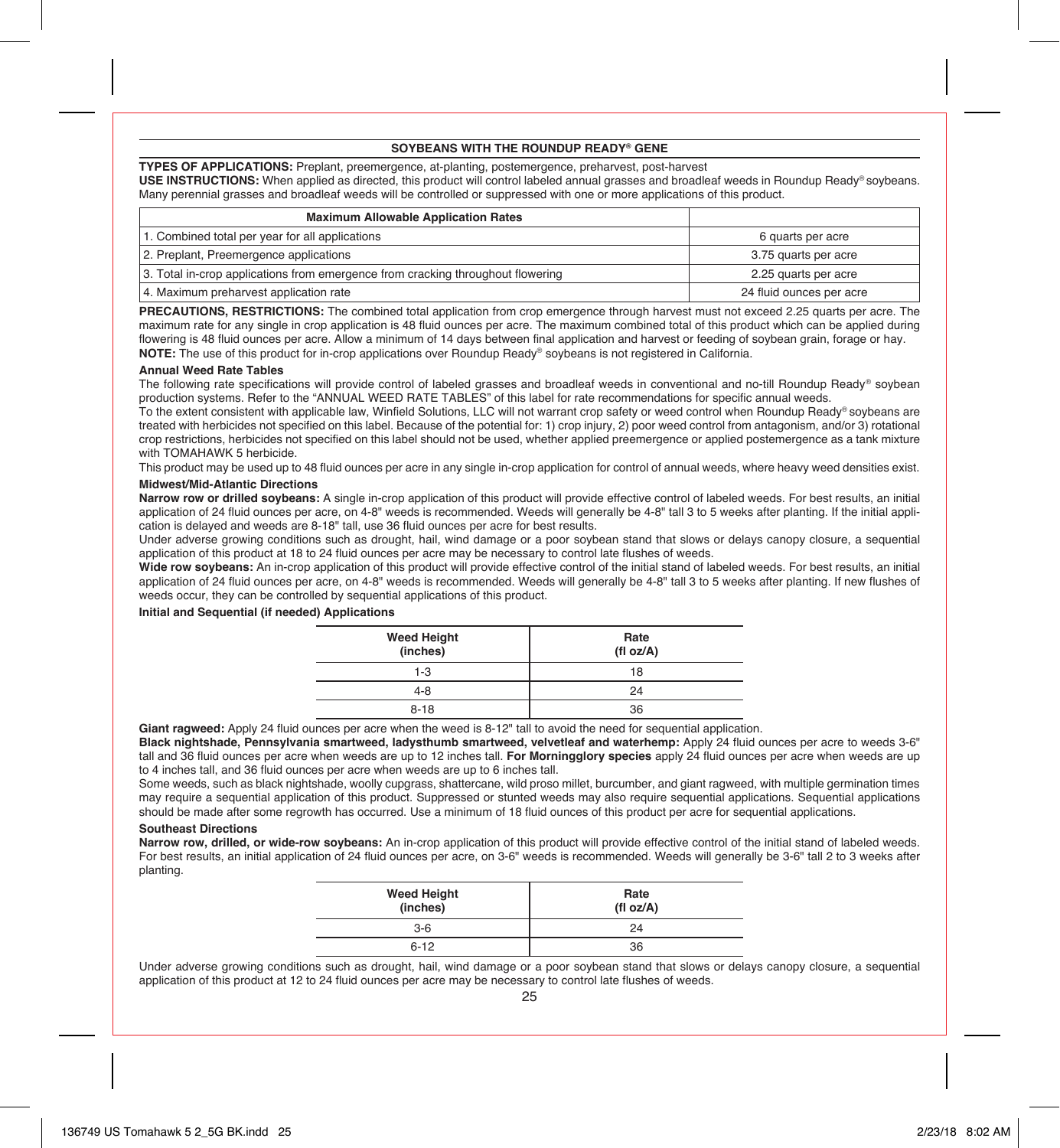### **Sequential Application (if needed)**

| Weed Height<br>(inches) | Rate<br>(fl oz/A) |
|-------------------------|-------------------|
| $2 - 3$                 | 12                |
| $3-6$                   | 18                |
| $6 - 12$                | 24                |

Florida pusley, hemp sesbania and spurred anoda: Apply 24 fluid ounces per acre to weeds 2-4" for the initial application. Apply 24 fluid ounces per acre when these weeds are 3-6" tall if a sequential application is necessary.

Morningglory, black nightshade, groundcherry, and Pennsylvania smartweed: Apply 18 fl ounces per acre on 1-3" weeds, 24 fluid ounces per acre on 3-6" weeds, or 36 fluid ounces per acre on 6-12" weeds for the initial application.

Some weeds, such as black nightshade, broadleaf signalgrass, Texas panicum, burcumber, and sicklepod, with multiple germination times may require a sequential application of this product. Suppressed or stunted weeds may also require sequential applications. Sequential applications of this product should be made after some regrowth has occurred. Use a minimum of 12 fluid ounces of this product per acre for sequential applications.

### **Delta/Mid-South Directions**

**Narrow row, drilled, or wide row soybeans:** An in-crop application of this product will provide effective control of the initial stand of labeled weeds. A sequential application will be required to control new flushes of weeds. For best results, an initial application of 24 fluid ounces per acre, on 2-4" weeds is recommended. Weeds will generally be 2-4" tall 2 to 3 weeks after planting.

| Rate<br>(fl oz/A) |
|-------------------|
| 24                |
| 36                |
|                   |
| Rate<br>(fl oz/A) |
| 12                |
| 18                |
| 24                |
|                   |

Hemp sesbania and spurred anoda: Apply a sequential treatment of 24 fl ounces per acre on 3-6" weeds if necessary.

Some weeds, such as black nightshade, broadleaf signalgrass, Texas panicum, burcumber, and sicklepod, with multiple germination times may require a sequential application of this product. Suppressed or stunted weeds may also require sequential applications. Sequential applications should be made after some regrowth has occurred. Use a minimum of 12 fluid ounces of this product per acre for sequential applications.

### **Perennial Weeds Rate Directions**

A 24 to 48 fluid ounces per acre rate (single or multiple applications) of this product will control or suppress perennial weeds such as: bermudagrass, Canada thistle, common milkweed, field bindweed, hemp dogbane, horsenettle, marestail (horseweed), nutsedge, quackgrass, rhizome johnsongrass, redvine, trumpetcreeper, swamp smartweed, and wirestem muhly.

For best results, allow perennial weed species to achieve at least 6" of growth before spraying with TOMAHAWK 5 herbicide.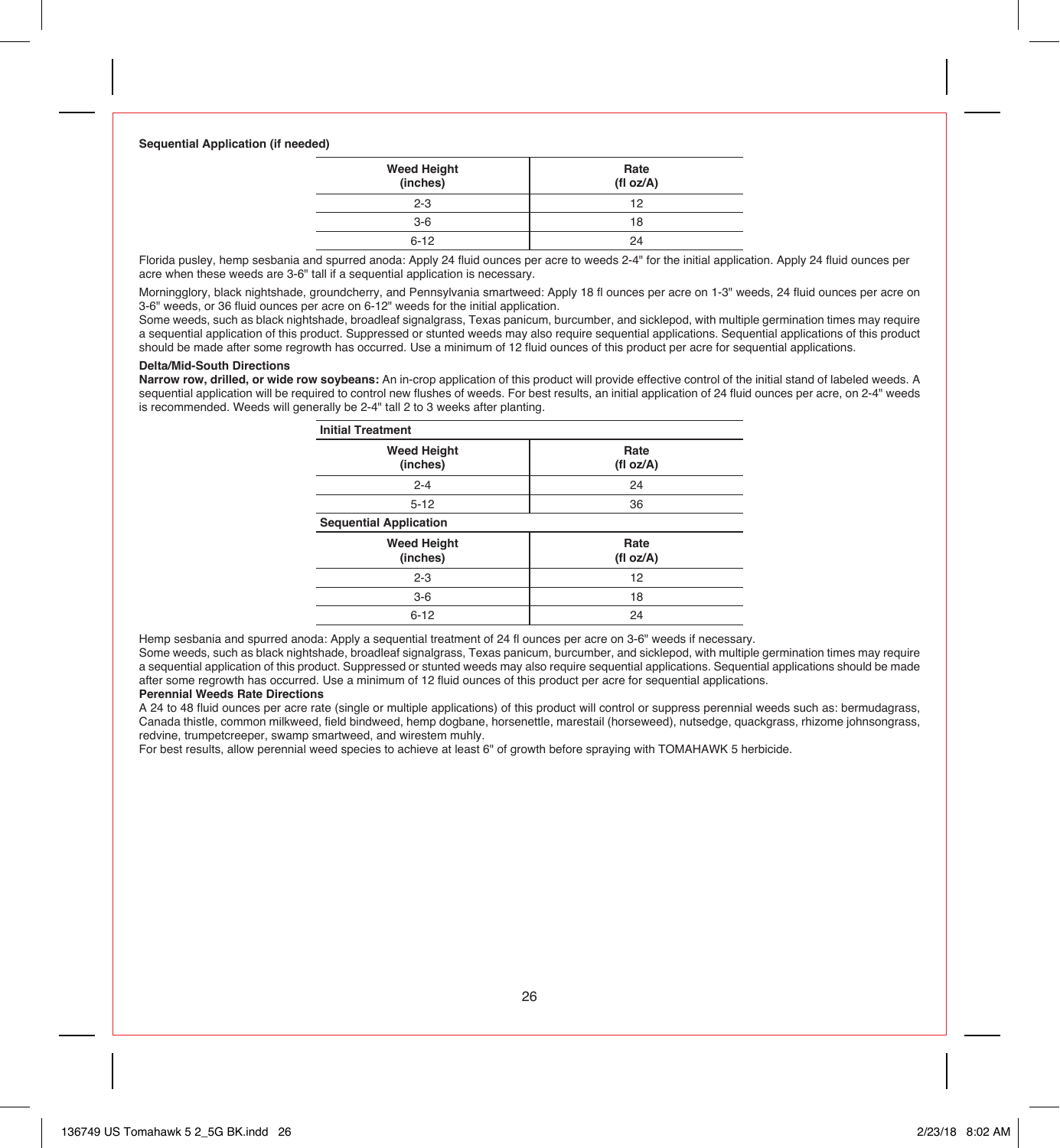### **ROUNDUP READY® 2 YIELD SOYBEANS**

WINFIELD SOLUTIONS, LLC INTENDS USE OF THIS PRODUCT FOR POSTEMERGENCE APPLICATION ONLY ON SOYBEAN VARIETIES DESIGNATED AS CONTAINING A ROUNDUP READY GENE.

The Roundup Ready designation indicates that the soybean contains a patented gene, which provides resistance to this product. Information on Roundup Ready soybean varieties may be obtained from your seed supplier or Winfield Solutions, LLC representative. Roundup Ready crop varieties must be purchased from an authorized licensed seed supplier.

**TYPES OF APPLICATION:** Preplant, At-planting, Preemergence, Postemergence (In-crop), Preharvest, Post-Harvest

**USE INSTRUCTIONS:** Refer to the following table for maximum application rates of this product with Roundup Ready 2 Yield soybean.

| <b>Maximum Application Rates</b>                                                      |                      |
|---------------------------------------------------------------------------------------|----------------------|
| Combines total per year for all applications                                          | 6.0 quarts per acre  |
| Total of all Preplant, At-Planting, Preemergence applications                         | 3.75 quarts per acre |
| Total of all In-crop applications from cracking through flowering (R2 stage soybeans) | 2.25 quarts per acre |
| Maximum preharvest application rate                                                   | 0.75 quarts per acre |

**PRECAUTIONS, RESTRICTIONS:** See the "ROUNDUP READY CROPS" section of this label for precautionary instructions for use in Roundup Ready crops. The maximum combined total quantity of this product for all applications in a season is 6.0 quarts per acre. See the "PRODUCT INFORMATION" section of this label for more information on Maximum Application Rates.

### **Preplant, At-Planting, Preemergence**

**USE INSTRUCTIONS:** This product may be applied before, during or after planting Roundup Ready 2 Yield soybean.

**TANK MIXTURES:** This product may be tank-mixed with 2,4-D, Banvel or Clarity and applied prior to planting only. This product may be tank-mixed with the following products and applied prior to crop emergence. Ensure that the specific product being used is labeled for application prior to emergence of soybean. Read and follow label directions of all products in the tank mixture.

2,4-D, alachlor, atrazine, carfentrazone-ethyl, chlorimuron ethyl, clethodim, clomazone, cloransulam-methyl, dimethenamid-p, fenoxyprop, fluazifop-p-butyl, flufenacet, flumetsulam, flumiclorac pentyl ester, flumioxazin, fomesafen, imazaquin, imazethapyr, lactofen, linuron, metolachlor, s-metolachlor, metribuzin, pendimethalin, sulfentrazone, tribenuron methyl, trifluralin, quizalofop P-ethyl

**PRECAUTIONS, RESTRICTIONS:** Maximum quantity of this product that may be applied for all preplant, at-planting and preemergence applications combined is 3.75 quarts per acre per season. Refer to individual tank mixture product label for restrictions and precautions; use according to the most restrictive precautionary statements for each product in the tank mixture.

### **Postemergence (In-crop)**

**USE INSTRUCTIONS:** This product must be used to control annual grasses and broadleaf weeds in Roundup Ready 2 Yield soybean. Application of this product can be made from emergence (cracking) through flowering (R2 stage soybeans). R2 stage soybean ends when a pod 5 millimeters (3/16 inch) long appears at one of the four uppermost nodes on the main stem with fully developed leaf (R3 stage). Refer to the "ANNUAL WEEDS RATE SECTION" of this label for application rates for specific annual weeds. Apply an initial application of 0.75 quarts per acre on 2 to 8-inch tall weeds. Weeds will generally be 2 to 8 inches tall, 2 to 5 weeks after planting. If the initial application is delayed and weeds are larger, apply a higher rate of this product. This product may be applied up to 1.5 quarts per acre as a single, in-crop application for control of annual weeds and where dense weed populations exist.

A 0.75 to 1.5 quarts per acre rate (single or multiple applications) of this product will control of suppress perennial weeds, such as, bermudagrass, Canada thistle, common milkweed, field bindweed, hemp dogbane, horsenettle, marestail (horseweed), nutsedge, quackgrass, rhizome johnsongrass, redvine, trumpetcreeper, swamp smartweek and wirestem muhly. For best results, allow perennial weed species to achieve at least 6 inches of growth before spraying with this product.

Under adverse growing conditions such as drought, hail, or wind damage, or a poor soybean stand that slows or delays canopy closure, a sequential application of this product may be necessary to control late flushes of weeds. IN THE SOUTHERN STATES, A SEQUENTIAL APPLICATION OF THIS PRODUCT WILL BE REQUIRED TO CONTROL NEW FLUSHES OF WEEDS IN THE ROUNDUP READY 2 YIELD SOYBEAN CROP. To control giant ragweed, apply 0.75 quarts of this product per acre when the weed is 8 to 12 inches tall to increase control and possibly avoid the need for a sequential application.

**TANK MIXTURES:** This product may be tank-mixed with the following products and applied postemergence (in-crop) over the top of Roundup Ready 2 Yield soybean. Ensure that the specific product being used is labeled for application postemergence (in-crop) to soybean. Read and follow label directions of all products in the tank mix.

acifluorfen, bentazon, chlorimuron ethyl, clethodim, cloransulam-methyl, fenoxaprop, fluazifop-p-butyl, flumiclorac pentyl ester, fomesafen, imazamox, imazethapyr, lactofen, pendimethalin, quizalofop P-ethyl, sethoxydim, thifensulfuron-methyl

**PRECAUTIONS, RESTRICTIONS:** The combined total application from crop emergence through harvest must not exceed 2.25 quarts per acre. The maximum combined total of this product that can be applied during flowering (R2 stage soybeans) is1.5 quarts per acre. Refer to individual tank-mix product label for restrictions and precautions; use according to the most restrictive precautionary statements for each product in the tank mixture. In some cases, these tank-mix products will cause visual soybean injury.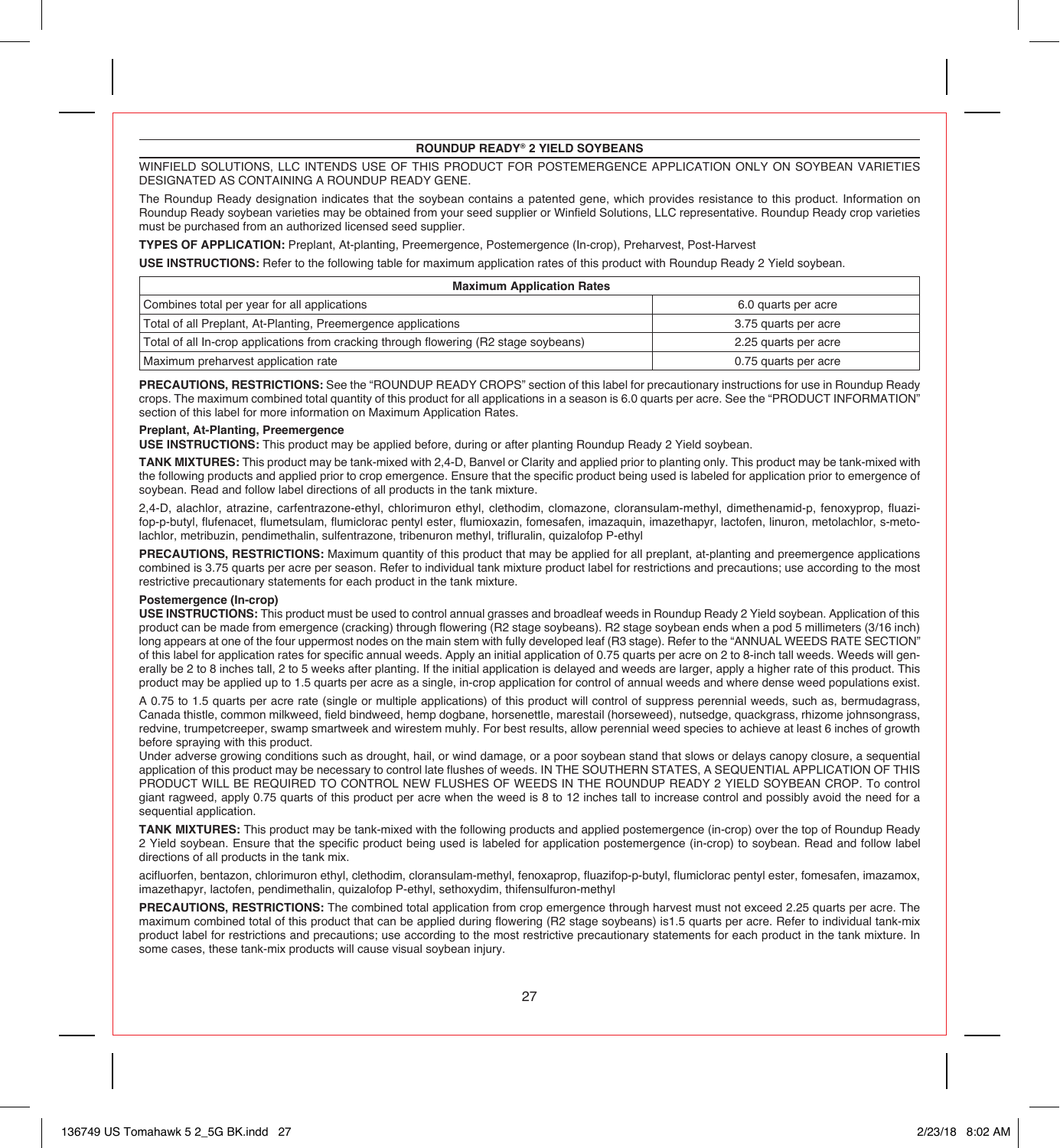### **Preharvest**

**USE INSTRUCTIONS:** This product may be applied to Roundup Ready 2 Yield soybean for weed control prior to harvest. Apply up to 0.75 quarts of this product per acre after pods have set and lost all green color.

**PRECAUTIONS, RESTRICTIONS:** Care should be taken to avoid excessive seed shatter loss due to ground application equipment. Allow a minimum of 14 days between final application and harvest of soybean grain, forage or hay.

### **Post-Harvest**

**USE INSTRUCTIONS:** This product may be applied for weed control after harvest of Roundup Ready 2 Yield soybean. Higher rates may be required for control of large weeds that were growing in the crop at the time of harvest. Tank mixtures with 2,4-D or dicamba may be used. Ensure that the specific product being used is labeled for weed control application after harvest of soybean. Read and follow label directions of all products in the tank mixture.

### **SUGAR BEETS WITH THE ROUNDUP READY® GENE**

WINFIELD SOLUTIONS, LLC INTENDS USE OF THIS PRODUCT FOR POSTEMERGENCE APPLICATION ONLY ON SUGAR BEET VARIETIES DESIGNATED AS CONTAINING A ROUNDUP READY GENE.

The Roundup Ready designation indicates that the sugar beet contains a patented gene, which provides resistance to this product. Information on Roundup Ready sugarbeet may be obtained from your seed supplier or representative. Roundup Ready crop varieties must be purchased from an authorized licensed seed supplier.

See the "ROUNDUP READY CROPS" section of this label booklet for general precautionary instructions for use in Roundup Ready crops. Do NOT combine these instructions with other recommendations made for crop varieties that do not contain a Roundup Ready gene listed in the "ANNUAL AND PERENNIAL CROPS (Alphabetical)" sections of this label booklet.

**TYPES OF APPLICATIONS:** Preplant, At-Planting, Preemergence, Postemergence (In-crop)

### **APPLICATION INSTRUCTIONS MAXIMUM ALLOWABLE APPLICATION RATES**

| Combined total per year for all application | 192 fluid ounces per acre |
|---------------------------------------------|---------------------------|
| Preplant, Preemergence applications         | 120 fluid ounces per acre |
| Emergence to 8 leaf stage                   | 60 fluid ounces per acre  |
| Between 8 leaf stage and canopy closure     | 48 fluid ounces per acre  |

**PRECAUTIONS, RESTRICTIONS:** See the "ROUNDUP READY CROPS" section of this label for general precautionary instructions for use in Roundup Ready crops. Tank mixtures of this product with herbicides, insecticides or fungicides may result in crop injury or reduced weed control.

### **Preplant, At-Planting, Preemergence**

**USE INSTRUCTIONS:** This product may be applied before, during or after planting of Roundup Ready sugar beets.

**PRECAUTIONS, RESTRICTIONS:** Maximum quantity of this product that may be applied for all preplant, at-planting and preemergence applications combined is 120 fluid ounces per acre per season.

### **Postemergence (In-crop)**

**USE INSTRUCTIONS:** This product may be applied over the top of Roundup Ready sugar beets for control of annual grasses and broadleaf weeds from emergence to 30 days prior to harvest. To maximize yield potential, spray sugar beets early to eliminate competing weeds. Up to 4 sequential applications of this product may be made with at least 10 days between applications. This product will control or suppress most perennial weeds. For some perennial weeds, repeat applications may be required to eliminate crop competition throughout the growing season.

**RESTRICTIONS:** Follow all precautionary instructions for use in Roundup Ready crops.

- The combined total application from crop emergence through harvest must not exceed 108 fluid ounces per acre.
- The maximum rate for any single application between emergence to the 8 leaf stage is 36 fluid ounces per acre.
- The maximum rate for any single application between the 8 leaf stage and canopy closure is 24 fluid ounces per acre.
- Allow a minimum of 30 days between last application and sugar beet harvest.
- For any crop NOT listed in the "CROPS" section of this label booklet, applications must be at least 30 days prior to planting.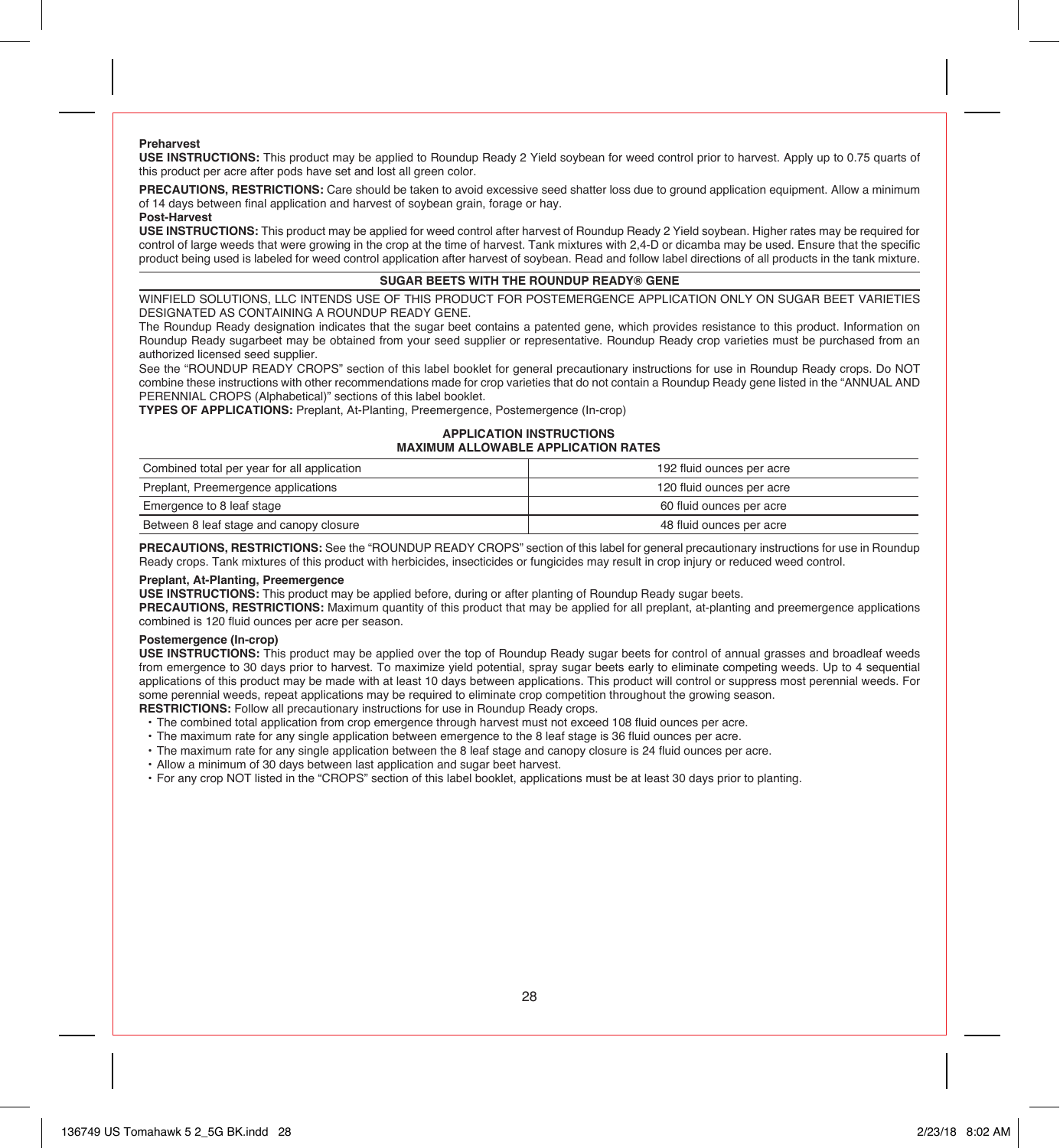### **FARMSTEADS**

**TYPES OF APPLICATIONS:** Nonselective weed control, trim-and-edge, chemical mowing, cut stumps, habitat management

**USE INSTRUCTIONS:** This product may be used to control annual weeds, perennials weeds and woody brush which are found in any part of the farmstead, including building foundations, along and in fences, in dry ditches and canals, along ditchbanks, farm roads, shelterbelts, prior to landscape plantings and equipment storage areas.

This product may be tank mixed with the following products. Refer to these product labels for approved farmstead sites and application rates. For annual weeds, use 1.5 pints per acre of this product when weeds are less than 6 inches tall and 2.25 pints per acre when weeds are greater than 6 inches tall. For perennial weeds, apply 3 to 7.5 pints per acre in these tank mixes. For tank mixtures with these products through backpack sprayers, handguns or other high-volume spray-to-wet applications, see the "HAND-HELD AND HIGH VOLUME EQUIPMENT" section of this label for specified rates.

Arsenal® Karmex® DF Plateau® Simazine Banvel® **Manuel Surflan**® I DF Reprincep® DF Surflan®  $\text{Barricade}^{\circ}$  65WG  $\text{Out}^{\circ}$   $\text{Dust}^{\circ}$  Princep® Liquid  $\text{Pendulum}^{\circ}$  3.3 EC  $\text{Ronstar}^{\circ}$  50 WP  $\text{Vanquish}^{\circ}$ Diuron Pendulum® 3.3 EC Ronstar® 50 WP Vanquish® Escort®

Pendulum<sup>®</sup> WDG

Banvel® mixtures may not be applied by air in California.

### **Greenhouse/Shadehouse**

This product may be used to control weeds in and around greenhouses and shadehouses. Desirable vegetation must not be present during application and air circulation fans must be turned off.

### **Chemical mowing**

**USE INSTRUCTIONS:** This product will suppress perennial grasses listed in this section to serve as a substitute for mowing. Apply this product at a rate of 4.5 to 6 fluid ounces per acre. Use 6 fluid ounces of this product per acre when treating tall fescue, fine fescue, orchardgrass or quackgrass covers. Use 4.5 fluid ounces of this product per acre when treating Kentucky bluegrass. Apply treatments in 10 to 20 gallons of spray solution per acre. Chemical mowing applications may be made along farm ditches and other parts of farmsteads.

**PRECAUTIONS, RESTRICTIONS:** Use only in areas where some temporary injury or discoloration of perennial grasses can be tolerated.

### **Cut Stumps**

**TYPES OF APPLICATION:** Treating cut stumps in any noncrop site listed on this label.

**USE INSTRUCTIONS:** This product will control regrowth of cut stumps and resprouts of many types of woody brush and tree species, some of which are listed below. Apply this product using suitable equipment to ensure coverage of the entire cambium. Cut trees or resprouts close to the soil surface. Apply a 50 to 100 percent solution of this product to the freshly cut surface immediately after cutting. Delays in application may result in reduced performance. For best results, applications should be made during periods of active growth and full leaf expansion.

| Alder           | Oak         | Salt-cedar | Tan oak |
|-----------------|-------------|------------|---------|
| Eucalyptus<br>. | Reed, giant | Sweetgum   | Willow  |

Madrone

PRECAUTIONS, RESTRICTIONS: DO NOT MAKE CUT STUMP APPLICATIONS WHEN THE ROOTS OF DESIRABLE WOODY BRUSH OR TREES MAY BE GRAFTED TO THE ROOTS OF THE CUT STUMP. INJURY RESULTING FROM ROOT GRAFTING MAY OCCUR IN ADJACENT WOODY BRUSH OR TREES.

### **Habitat Management**

**TYPES OF USES:** Habitat restoration and maintenance, wildlife food plots

### **Habitat restoration and maintenance**

**USE INSTRUCTIONS:** This product may be used to control exotic and other undesirable vegetation in habitat management areas. Applications can be made to allow recovery of native plant species, prior to planting desirable native species, and for similar broadspectrum vegetation control requirements in habitat management areas. Spot treatments can be made to selectively remove unwanted plants for habitat maintenance and enhancement. The tank mixtures listed in this section of the label may be used for habitat restoration and maintenance.

### **Wildlife food plots**

**USE INSTRUCTIONS:** This product may be used as a site preparation treatment to control annual and perennial weeds prior to planting wildlife food plots. Any wildlife food species may be planted after applying this product, or native species may be allowed to repopulate the area. If tillage is needed to prepare a seedbed, wait 7 days after application before tillage.

### **Rangelands**

### **TYPES OF APPLICATIONS:** Postemergence

**USE INSTRUCTIONS:** This product will control or suppress many annual weeds growing in perennial cool and warm season grass rangelands.

Preventing viable seed production is key to the successful control and invasion of annual grassy weeds in rangelands. Follow-up applications in sequential years should eliminate most of the viable seeds.

Grazing of treated areas should be delayed to encourage growth of desirable perennials. Allowing desirable perennials to flower and reseed in the treated area will encourage successful transition.

**PRECAUTIONS, RESTRICTIONS:** Do not use ammonium sulfate when spraying rangeland grasses with this product. Do not make more than one application per year.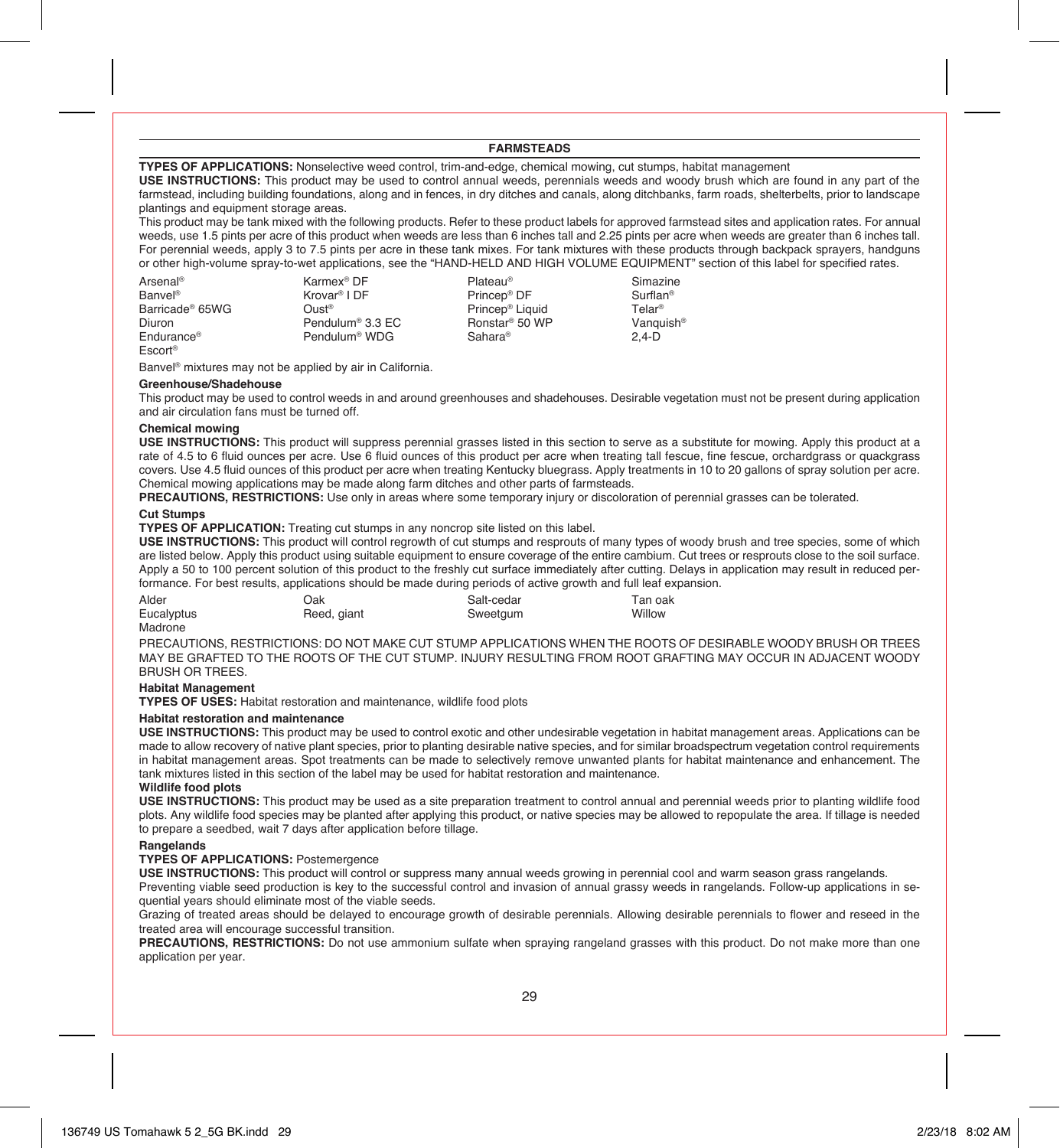### **Postemergence**

Apply 9-12 fluid ounces of this product to control or suppress many weeds, including downy brome, cheat grass, cereal rye and jointed goatgrass in rangelands. Apply when most mature brome plants are in early flower and before the plants including seedheads turn color. Allowing for secondary weed flushes to occur in the spring following rain events further depletes the seed reserve, and encourages perennial grass conversion on weedy sites. Fall applications are possible, and directed where spring moisture is usually limited and fall germination allows for good weed growth.

Apply 12 fluid ounces when the medusahead has reached the 3-leaf stage. Delaying applications beyond this stage will result in reduced or unacceptable control. Fire may be useful in eliminating the thatch layer produced by slow decaying culms prior to application. Allow new growth to occur before spraying after a burn. Repeat applications in subsequent years may be necessary to eliminate the seedbank before reestablishing desirable perennial grasses in medusahead-dominated rangelands.

Slight discoloration of the desirable grasses may occur, but they will regreen and regrow under moist soil conditions as effects of this product wear off.

### **SILVICULTURAL SITES AND UTILITY RIGHTS-OF-WAY**

**TYPES OF APPLICATIONS:** This product may be used for the control or partial control of woody brush, trees and herbaceous weeds. This product is labeled for use in forestry and utility sites. This product is also for use in preparing or establishing wildlife openings within these sites and maintaining logging roads, and for side trimming along utility rights-of-way.

In forestry, this product may be used for use in site preparation prior to planting any tree species, including Christmas trees and silvicultural nursery sites. In utilities, this product may be used for use along electrical power, pipeline and telephone rights-of-way, and in other utility sites associated with these rights-of-way, such as substations.

### **APPLICATION RATES AND TIMING:**

| Application                   | <b>TOMAHAWK 5</b>    | Spray Volume (Gal/A) |  |  |
|-------------------------------|----------------------|----------------------|--|--|
| <b>Broadcast</b>              |                      |                      |  |  |
| Aerial                        | 1.5 to $7.5$ gts/a   | 5 to 30              |  |  |
| Ground                        | 1.5 to $7.5$ ats/a   | $10$ to $60$         |  |  |
| Spray-to-Wet                  |                      |                      |  |  |
| Handqun, Backpack, Mistblower | 0.6% to 2% by volume | spray-to-wet         |  |  |
| Low Volume Directed Spray     |                      |                      |  |  |
| Handqun, Backpack, Mistblower | 4% to 7.5% by volume | partial coverage*    |  |  |

\*For low volume directed spray applications, coverage should be uniform with at least 50 percent of the foliage contacted. Coverage of the top one-half of the plant is important for best results.

In forestry site preparation and utility rights-of-way applications, this product requires use with a nonionic surfactant. Use a nonionic surfactant with greater than 80 percent active ingredient and labeled for use with herbicides. Use of this product without surfactant will result in reduced performance. See the "MIXING" section of this labeling for more information.

Mix 2 or more quarts of the nonionic surfactant per 100 gallons of spray solution (0.5 percent or more by spray volume). Use of surfactant concentrations greater than 1.5 percent by spray volume with handgun applications or 2.5 percent by spray volume with broadcast applications is not recommended. Use higher rates of this product within the specified range for control or partial control of woody brush, trees and hard-to-control perennial herbaceous weeds. For best results, apply to actively growing woody brush and trees after full leaf expansion and before fall color and leaf drop. Increase rates within the specified range for control of perennial herbaceous weeds any time after emergence and before seedheads, flowers or berries appear.

Use the lower rates of this product within the specified range for control of annual herbaceous weeds and actively growing perennial herbaceous weeds after seedheads, flowers or berries appear. Apply to the foliage of actively growing annual herbaceous weeds any time after emergence.

This product has no herbicidal or residual activity in the soil. Where repeat applications are necessary, do not exceed 8 quarts of this product per acre per year.

### **Tank Mixtures**

Tank mixtures of this product may be used to increase the spectrum of vegetation controlled. When tank mixing, read and carefully observe the label claims, cautionary statements and all information on the labels of both products used. Use according to the most restrictive precautionary statements for each product in the mixture. Any specified rate of this product may be used in a tank mix.

**NOTE:** For forestry site preparation, make sure the tank-mix product is approved for use prior to planting the desired species. Observe planting interval restrictions. For side trimming treatments in utility rights-of-way, tank mixtures with Arsenal® 2WSL are not recommended. For side trimming treatments, this product be used alone as directed,or as a tank mixture with Garlon® 4.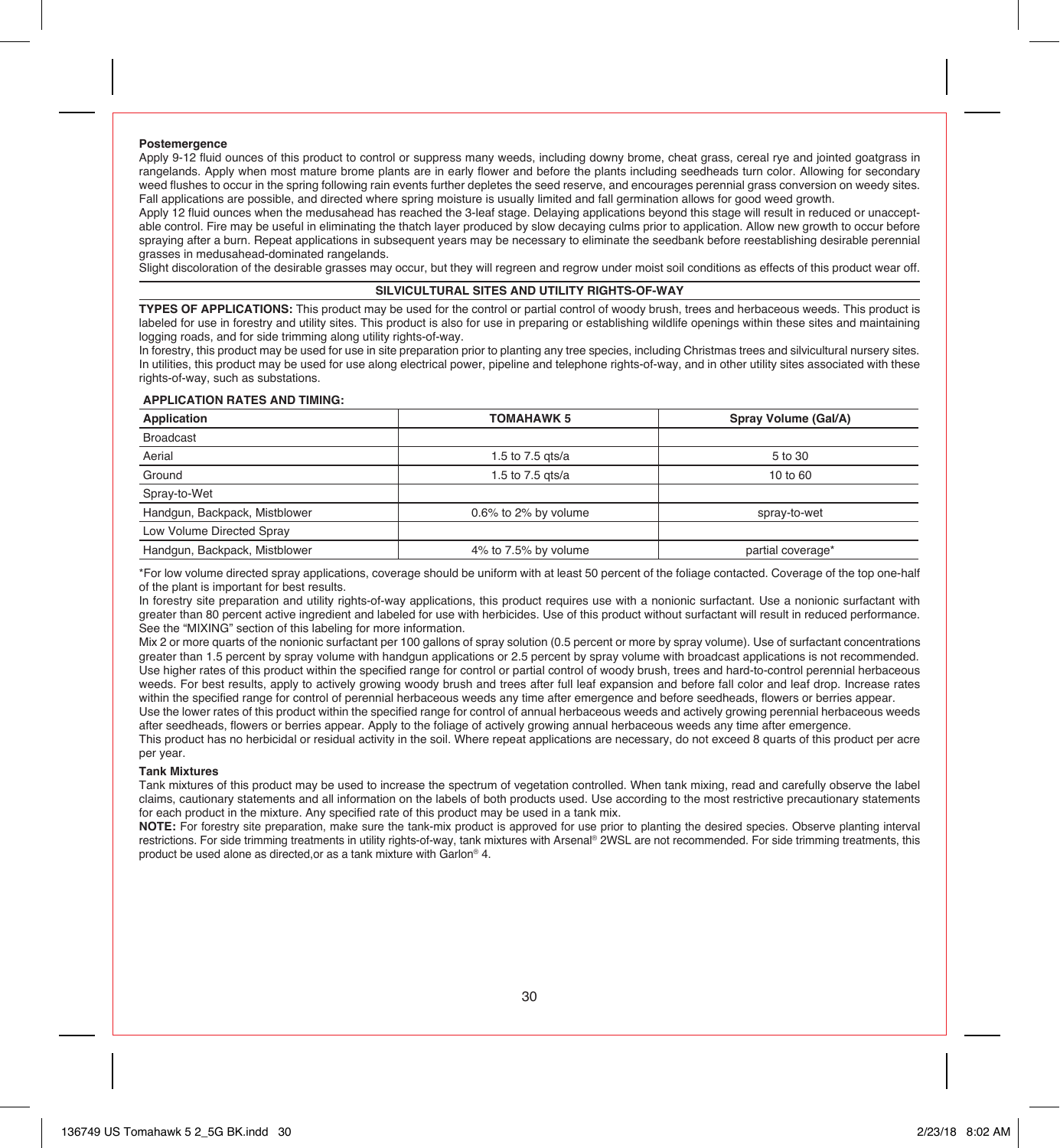| Product                                                     | <b>Broadcast Rate</b>                 | <b>Use Sites</b>                         |
|-------------------------------------------------------------|---------------------------------------|------------------------------------------|
| Arsenal <sup>®</sup> Applicators Concentrate**              | 2 to 16 fl $oz/a$                     | Forestry site preparation                |
| Chopper <sup>®</sup>                                        | 4 to 32 oz/a                          | Forestry site preparation                |
| Escort <sup>®**</sup>                                       | $\frac{1}{2}$ to 3 $\frac{1}{2}$ oz/a | Forestry site preparation                |
| $Oust^*$                                                    | 1 to 4 oz/a                           | Forestry site preparation, Utility sites |
| Garlon <sup>®</sup> 3A <sup>*</sup> , Garlon <sup>®</sup> 4 | 1 to 4 ats                            | Forestry site preparation, Utility sites |
| Arsenal <sup>®</sup> 2WSL**                                 | 4 to 32 fl $oz/a$                     | Utility sites                            |

| Product                                        | <b>Sprav-to-Wet Rates</b>           | Use Sites                 |  |  |
|------------------------------------------------|-------------------------------------|---------------------------|--|--|
| Arsenal <sup>®</sup> Applicators Concentrate** | 1/32 % to $\frac{1}{2}$ % by volume | Forestry site preparation |  |  |
| Arsenal® 2WSL**                                | 1/16 % to $\frac{1}{2}$ % by volume | Utility sites             |  |  |

| Product                                        | Low Volume Directed Spray Rates    | <b>Use Sites</b>          |
|------------------------------------------------|------------------------------------|---------------------------|
| Arsenal <sup>®</sup> Applicators Concentrate** | 1/8 % to $\frac{1}{2}$ % by volume | Forestry site preparation |
| Arsenal <sup>®</sup> 2WSL**                    | 1/8 % to $\frac{1}{2}$ % by volume | Utility sites             |

\*Ensure that Garlon® 3A is thoroughly mixed with water according to label directions before adding this product. Have spray mixture agitating at the time this product is added to avoid spray compatibility problems.

\*\*Arsenal® and Escort® are not registered in the state of California.

For control of herbaceous weeds, use the lower tank mixture rates. For control of dense stands or tough-to-control woody brush and trees, use the higher rates.

### **FORESTRY CONIFER AND HARDWOOD RELEASE**

### **Directed Spray and Selective Equipment**

This product may be applied as a directed spray or by using selective equipment in forestry conifer and hardwood sites, including Christmas tree plantations and silvicultural nurseries. Mix 2 to 6 quarts of a nonionic surfactant per 100 gallons of spray solution (0.5 to 1.5 percent by spray volume) for all spray applications. Use a surfactant with greater than 80 percent active ingredient.

In hardwood plantations, tank mixtures with Oust® may be used. In pine plantations, tank mixtures with Garlon® 4 or Arsenal® AC may be used. Comply with all site restrictions, forestry species limitations and precautions on the tank mix product label.

Avoid contact of spray, drift, mist or drips with foliage, green bark or non-woody surface roots of desirable species.

See all sections in the "APPLICATION EQUIPMENT AND TECHNIQUES" portion of this labeling for specific equipment recommendations and precautions.

For spray-to-wet applications, use a 1.5 percent spray solution for the control of undesirable woody brush and trees. To control herbaceous weeds, use a 0.75 to 1.5 percent solution.

For low volume directed spray applications, use a 4 to 7.5 percent spray solution. Coverage should be uniform with at least 50 percent of the foliage contacted. Coverage of the top one-half of the unwanted vegetation is important.

For equipment calibrated for broadcast applications, use 1.5 to 7.5 quarts of this product per acre. Apply in 10 to 60 gallons of clean water per acre. Shielded application equipment may be used to avoid contact of the spray solution with desirable plants. Shields should be adjusted to prevent spray contact with the foliage or green bark of desirable vegetation.

Wiper application equipment may be used. See the "SELECTIVE EQUIPMENT" portion of this labeling for equipment and rate recommendations.

### **Broadcast Spray**

Except where specifically listed below, use only where conifers have been established for more than one year.

Application must be made after formation of final conifer resting buds in the fall or prior to initial bud swelling in the spring.

Injury may occur to conifers treated for release, especially where spray patterns overlap or the higher rates are applied. Damage can be accentuated if applications are made when conifers are actively growing, or are under stress from drought, flood water, improper planting, insects, animal damage or diseases.

This product may require use with a surfactant. Unless otherwise specified in this section of this label, use surfactant at 10 to 30 fluid ounces per acre. Follow the instructions under the "MIXING" portion of this labeling.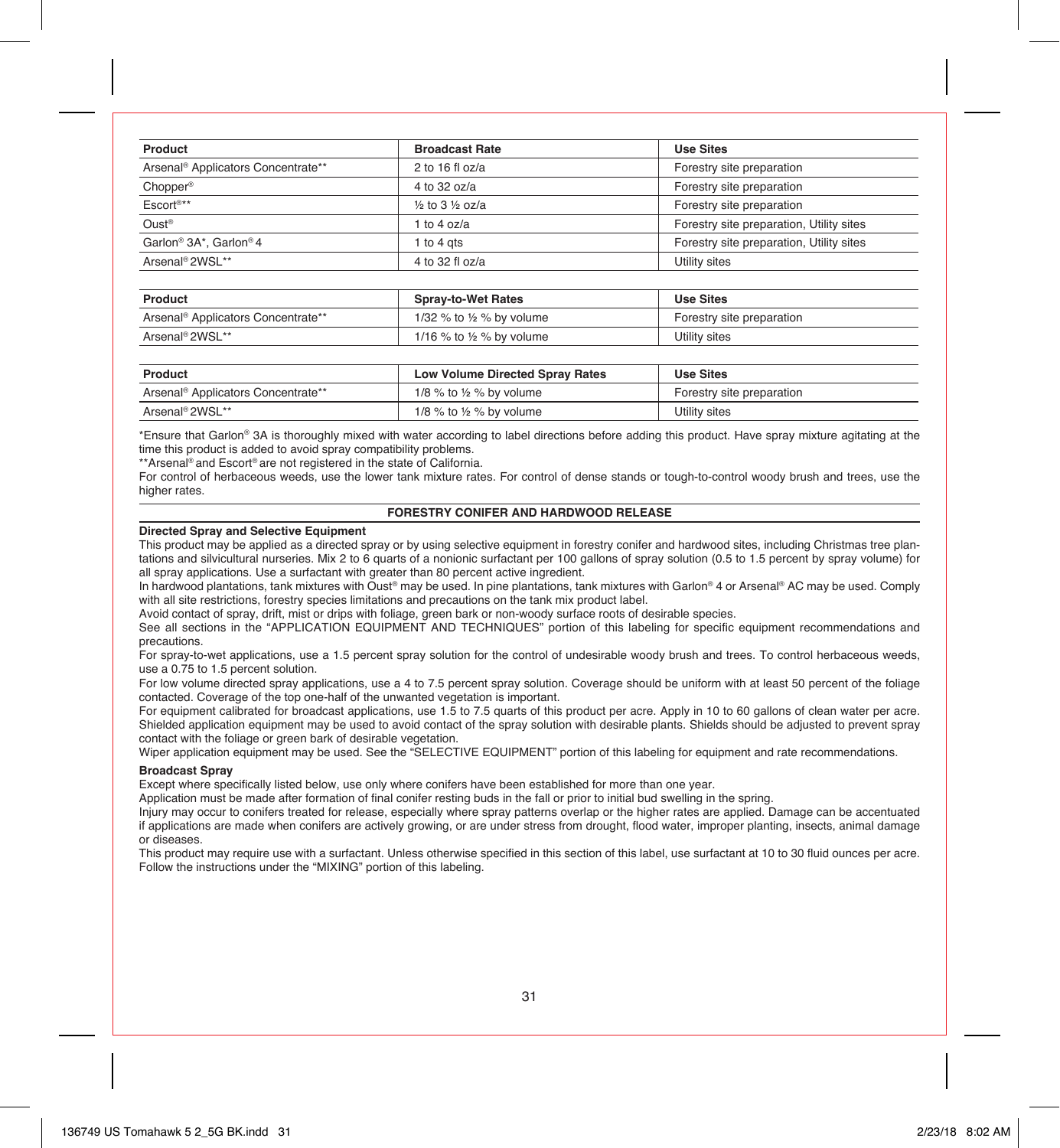For release of the following conifer species outside the Southeastern United States:

| Douglas fir           | Pseudotsuga menziesii |
|-----------------------|-----------------------|
| Fir                   | Abies spp.            |
| Hemlock**             | Tsuga spp.            |
| Pines*                | Pinus spp.            |
| Redwood, California** | Sequoia spp.          |
| Spruce                | Picea spp.            |

\*Includes all species except loblolly pine, longleaf pine, shortleaf pine or slash pine.

\*\*Use of a surfactant is not directed for release of hemlock species or California redwood. In mixed conifer stands, injury to these species may result if a surfactant is used.

Apply 0.75 to 1.5 quarts of this product per acre as a broadcast spray.

**Note:** For release of Douglas fir with this product or tank mixtures of this product, a nonionic surfactant for over-the-top foliar sprays may be used. To avoid possible conifer injury, surfactant rates should not exceed 20 fluid ounces per acre at elevations above 1500 feet, or 10 fluid ounces per acre in the coastal range or at elevations below 1500 feet in Washington and Oregon. Nonionic surfactants may be used at 2 fluid ounces per acre at elevations above 1500 feet, or 1 fluid ounce per acre in the coastal range or at elevations below 1500 feet. Use of surfactant rates exceeding those listed above may result in unacceptable conifer injury and are not recommended. Ensure that the nonionic surfactant has been adequately tested for Douglas fir safety before use.

In Maine, up to 2.25 quarts per acre of this product or a tank mix with 1 oz/a of Arsenal® Applicators Concentrate may be used for the control of difficult species.

To release Douglas fir, pine and spruce species at the end of the first growing season (except in California), apply 0.75 to 1.125 quarts of this product per acre. Ensure that the conifers are well hardened off.

**Oust® Tank Mixtures** – To release jack pine, white pine and white spruce, apply 0.75 to 1.5 quarts of this product with 1 to 3 ounces (1 to 1.5 for white pine) of Oust® per acre. Make applications to actively growing weeds as a broadcast spray over the top of established conifers. Applications at these rates should be made after formation of conifer resting buds in the late summer or fall.

**Arsenal® Applicators Concentrate Tank Mixtures** – This product may be tank mixed with Arsenal® Applicators Concentrate for release of Douglas fir. Use 0.75 to 1.125 quarts of this product tank mixed with 2 to 6 fluid ounces of Arsenal® per acre. For release of balsam fir and red spruce, apply a mixture of 1.5 quarts of this product and 1 to 2.5 fluid ounces of Arsenal® Applicators Concentrate per acre.

### **For release of the following conifer species in the Southeastern United States:**

| Pinus strobus    |
|------------------|
| Pinus taeda      |
| Pinus palustris  |
| Pinus echinata   |
| Pinus elliottii  |
| Pinus virginiana |
|                  |

Apply 1.125 to 1.875 quarts of this product per acre as a broadcast spray during late summer or early fall after the conifers have hardened off. For applications at the end of the first growing season, use 0.75 quart per acre of this product alone or in a specified tank mixture.

**Arsenal® Applicators Concentrate Tank Mixtures** – Apply 0.75 to 1.5 quarts of this product with 2 to 16 fluid ounces of Arsenal® Applicators Concentrate per acre as a broadcast spray for conifer release. Use only on conifer species that are labeled for over-the-top sprays for both products. Use the higher rates for dense, tough-to-control woody brush and trees.

Read and carefully observe the label claims, cautionary statements and all information on the labels of each product used in these tank mixtures. Use according to the most restrictive precautionary statements for each product in the mixture.

### **Herbaceous Release**

When applied as directed, this product plus listed residual herbicides provides postemergence control of the annual weeds and control or suppression of the perennial weeds listed in this label, and residual control of the weeds listed in the residual herbicide label. Make applications to actively growing weeds as a broadcast spray over the top of labeled conifers.

**Oust® Tank Mixtures** – To release loblolly pines, apply 12 to 18 fluid ounces of this product, plus 2 to 4 ounces of Oust® per acre. To release slash pines, apply 9 to 12 fluid ounces of this product, plus 2 to 4 ounces of Oust® per acre.

Mix up to 3.2 fluid ounces per acre of surfactant with the specified rate of this product plus Oust®. Applications can be made over newly planted pines after the emergence of herbaceous weeds in the spring or early summer. Best results are obtained from applications made in May and June. Weed control may be reduced if water volumes exceed 25 gallons per acre for these treatments.

**Atrazine Tank Mixtures** – To release Douglas fir, apply 0.75 quart of this product, plus 4 pounds active ingredient of atrazine per acre. Apply only over Douglas fir that has been established for at least one full growing season. Apply in the early Spring, usually mid-March through early April. Injury will occur if applications are made after bud swell in the Spring. Do not add surfactant to this mix for this use.

Always read and follow the manufacturer's label recommendations for all herbicides and surfactants used.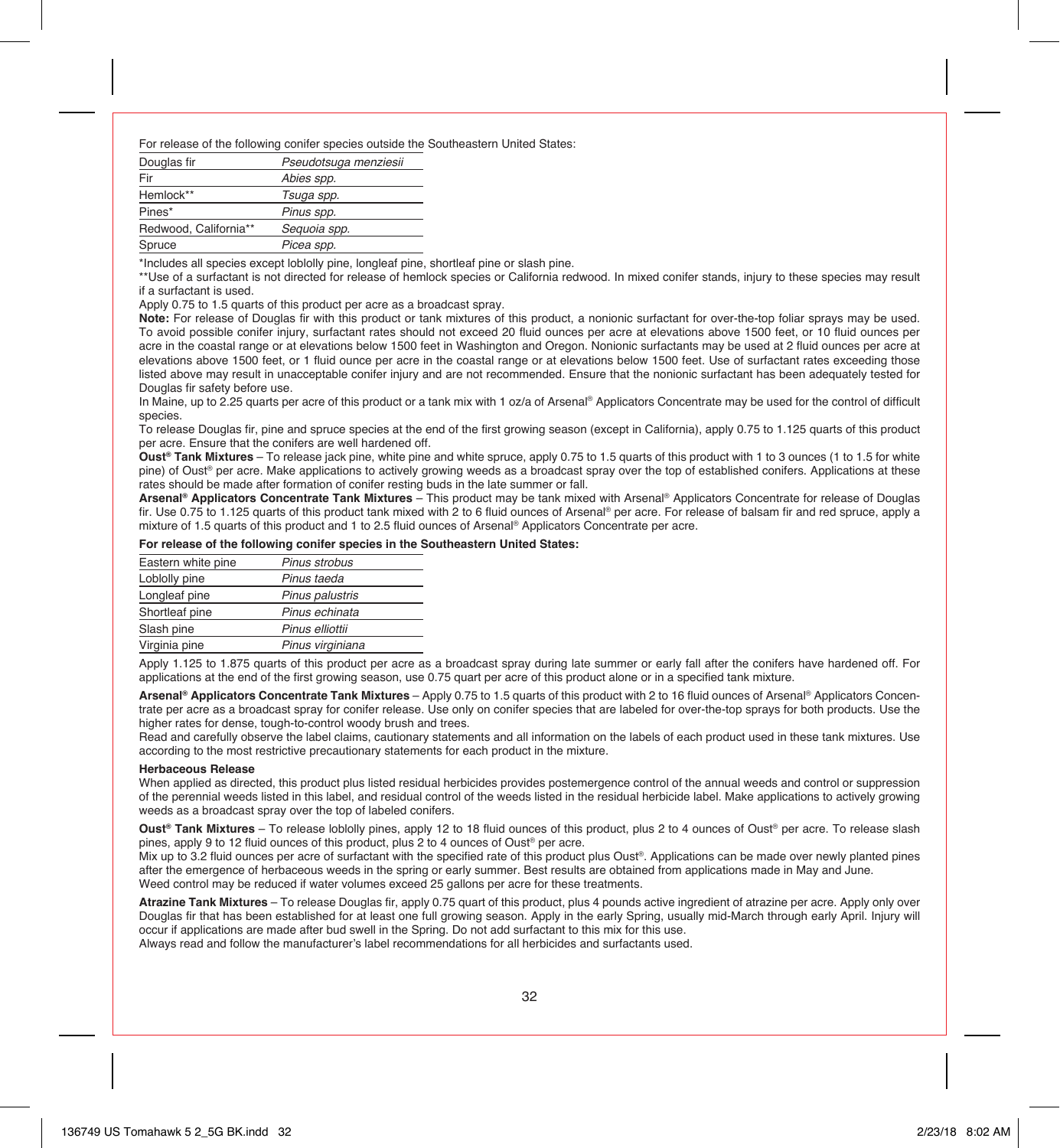### **WETLAND SITES - NOT FOR USE IN CALIFORNIA**

This product may be used in and around water (aquatic areas) and wetlands found in forestry and in power, telephone and pipeline rights-of-way sites, including where these sites are adjacent to or surrounding domestic water supply reservoirs, supply streams, lakes and ponds. Read and observe the following before making applications in and around water.

Consult local public water control authorities before applying this product in and around public water.

Permits may be required to treat in such areas.

There is no restriction on the use of treated water for irrigation, recreation or domestic purposes.

Note: Do not apply this product directly to water within 1/2 mile up-stream of an active potable water intake in flowing water (i.e., river, stream, etc.) or within 1/2 mile of an active potable water intake in a standing body of water such as lake, pond or reservoir. To make aquatic applications around and within  $\frac{1}{2}$  mile of active potable water intakes, the water intake must be turned off for a minimum period of 48 hours after the application. These aquatic applications may be made ONLY in those cases where there are alternative water sources or holding ponds which would permit the turning off of an active potable water intake for a minimum period of 48 hours after the applications. This restriction does not apply to intermittent inadvertent overspray of water in terrestrial use sites.

Do not spray open bodies of water where woody brush, trees and herbaceous weeds do not exist. The maximum application rate of 3.75 quarts per acre must not be exceeded in a single over-water broadcast application except as follows, where any specified rate may be applied:

• Stream crossings in utility rights-of-way.

• Where applications will result in less than 20 percent of the total water area being treated.

### **ANNUAL WEEDS RATE TABLES ALPHABETICALLY BY SPECIES**

Water carrier volumes of 3 to 10 gallons per acre for ground applications and 3 to 5 gallons per acre for aerial applications are recommended.

Do not tank mix with soil residual herbicides when using these rates unless otherwise specified.

For weeds that have been mowed, grazed or cut, allow regrowth to occur prior to treatment.

For those rates less than 36 fluid ounces per acre, this product may be used up to 36 fluid ounces per acre where heavy weed densities exist.

Refer to this map for location of the regions listed in the annual weed tables below.

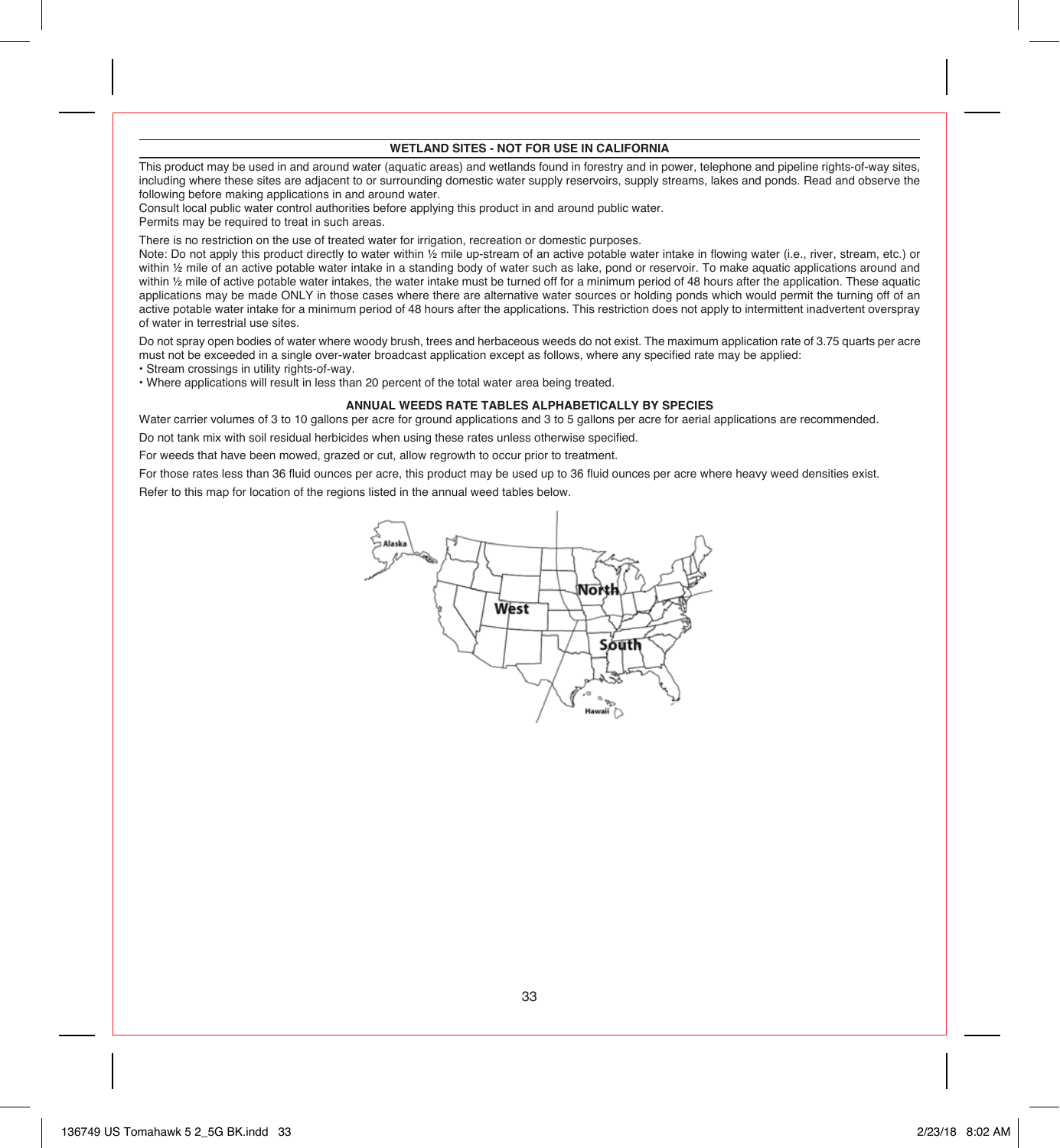### **ANNUAL WEEDS RATE TABLE, NORTH AND SOUTH REGIONS**

|                          |               | <b>RATE</b>              |                          |                              |                              |                          |                          |
|--------------------------|---------------|--------------------------|--------------------------|------------------------------|------------------------------|--------------------------|--------------------------|
| WEED                     |               |                          |                          | (FLUID OUNCES PER ACRE)      |                              |                          |                          |
| <b>SPECIES</b>           | <b>REGION</b> | 9                        | 12                       | 18                           | 24                           | 30                       | 36                       |
|                          |               |                          |                          | <b>MAXIMUM HEIGHT/LENGTH</b> |                              |                          |                          |
| Annoda, spurred          |               | $\overline{\phantom{a}}$ | 1"                       | 2"                           | 3"                           | $5"$                     | 8"                       |
| Barley                   |               | $\overline{\phantom{a}}$ | 18"                      | $18"+$                       | $\overline{\phantom{a}}$     | $\overline{\phantom{a}}$ | $\overline{\phantom{a}}$ |
| Barnyardgrass            | South         | $\overline{\phantom{a}}$ | 3"                       | 5"                           | 7"                           | 9"                       | 12"                      |
|                          | North         | $\sim$                   | $\overline{\phantom{a}}$ | 6"                           | 12"                          | $\overline{\phantom{a}}$ | $\blacksquare$           |
| Bassia, fivehook         |               | $\overline{\phantom{a}}$ | L,                       | $\overline{a}$               | 6"                           | $\overline{\phantom{a}}$ | $\overline{\phantom{a}}$ |
| <b>Bittercress</b>       |               | $\overline{\phantom{a}}$ | 12"                      | 20"                          | $\qquad \qquad \blacksquare$ | $\overline{\phantom{a}}$ | $\overline{\phantom{a}}$ |
| Bluegrass, annual        |               | $\overline{\phantom{a}}$ | 10"                      | $\overline{\phantom{a}}$     | $\overline{\phantom{a}}$     | $\overline{\phantom{a}}$ | $\overline{\phantom{a}}$ |
| Brome, downy             |               | 6"                       | $\overline{a}$           | $\overline{a}$               | $\overline{a}$               | $\overline{a}$           | $\overline{\phantom{a}}$ |
| Brome, Japanese          |               | $\overline{\phantom{a}}$ | 6"                       | $\overline{\phantom{a}}$     | 24"                          | $\overline{\phantom{a}}$ | $\overline{\phantom{a}}$ |
| Browntop panicum         |               | $\overline{\phantom{a}}$ | 6"                       | 8"                           | 12"                          | $\overline{a}$           | $24^{\overline{11}}$     |
| Burcucumber              |               | $\blacksquare$           | $\blacksquare$           | 6"                           | 12"                          | $\overline{a}$           | $\blacksquare$           |
| <b>Buttercup</b>         |               | $\overline{\phantom{a}}$ | 12"                      | 20"                          | $\overline{\phantom{a}}$     | $\overline{\phantom{a}}$ | $\overline{\phantom{a}}$ |
| Carolina foxtail         |               | $\overline{\phantom{a}}$ | 20"                      | $\overline{\phantom{a}}$     | $\qquad \qquad \blacksquare$ | ÷                        | $\overline{\phantom{a}}$ |
| Carolina geranium        |               | $\overline{\phantom{a}}$ | $\overline{\phantom{a}}$ | $\overline{\phantom{a}}$     | 4"                           | $\overline{\phantom{a}}$ | 9"                       |
| Carpetweed               |               | $\overline{\phantom{a}}$ | $\overline{\phantom{a}}$ | 6"                           | 12"                          | $\overline{\phantom{a}}$ | $\overline{\phantom{a}}$ |
| Cheat                    |               | $\overline{\phantom{a}}$ | 6"                       | 20"                          | $\overline{\phantom{a}}$     | $\overline{\phantom{a}}$ | $\overline{\phantom{a}}$ |
| Chervil                  |               | $\overline{\phantom{a}}$ | 20 <sup>11</sup>         | $\overline{a}$               | $\overline{a}$               | $\overline{a}$           | $\overline{\phantom{a}}$ |
| Chickweed                |               | $\overline{\phantom{a}}$ | 12"                      | 18"                          | $\centerdot$                 | $\overline{\phantom{a}}$ | $\overline{\phantom{a}}$ |
| Cocklebur                |               | $\overline{\phantom{a}}$ | 12"                      | 18"                          | 24"                          | $\overline{\phantom{a}}$ | $\overline{\phantom{a}}$ |
| Copperleaf, hophornbeam  |               | $\overline{\phantom{a}}$ | 1"                       | 2 <sup>n</sup>               | 3"                           | 4"                       | 6"                       |
| Copperleaf, Virginia     |               | $\overline{\phantom{a}}$ | 1"                       | 2 <sup>n</sup>               | 3"                           | 4"                       | 6"                       |
| Corn                     |               | $\overline{a}$           | 12"                      | 20"                          | $\centerdot$                 | $\overline{a}$           | $\overline{a}$           |
| Corn speedwell           |               | $\overline{a}$           | 12"                      | $\overline{a}$               | $\overline{a}$               | $\overline{a}$           | $\overline{\phantom{a}}$ |
| Crabgrass                |               | $\overline{a}$           | 12"                      | 18"                          | $\overline{a}$               | $\overline{a}$           | $\overline{a}$           |
| Cutleaf evening primrose |               | $\overline{\phantom{a}}$ | $\blacksquare$           | $\overline{\phantom{a}}$     | 3"                           | 3"                       | 6"                       |
| Dwarfdandelion           |               | $\overline{\phantom{a}}$ | 20"                      | $\overline{a}$               | $\qquad \qquad \blacksquare$ | $\overline{\phantom{a}}$ | $\overline{\phantom{a}}$ |
| Eastern mannagrass       |               | $\overline{\phantom{a}}$ | 8"                       | 12"                          | $\overline{\phantom{a}}$     | $\overline{\phantom{a}}$ | $\overline{\phantom{a}}$ |
| Eclipta                  |               | $\overline{a}$           | 4"                       | 8"                           | 12"                          | $\overline{a}$           | $\overline{\phantom{a}}$ |
| Fall panicum             | South         | $\overline{\phantom{a}}$ | 4"                       | 6"                           | 8"                           | 12"                      | 24"                      |
|                          | North         | $\overline{a}$           | 6"                       | 12"                          | 18"                          | $\overline{\phantom{a}}$ | $\overline{\phantom{a}}$ |
| Falsedandelion           |               | $\blacksquare$           | 20"                      | $\overline{\phantom{a}}$     | $\overline{\phantom{a}}$     | $\overline{\phantom{a}}$ | $\overline{\phantom{a}}$ |
| Falseflax, smallseed     |               | $\overline{\phantom{a}}$ | 12"                      | $\overline{\phantom{a}}$     | $\qquad \qquad \blacksquare$ | $\overline{\phantom{a}}$ | $\overline{\phantom{a}}$ |
| Fiddleneck               |               | $\overline{\phantom{a}}$ | $\overline{\phantom{a}}$ | $\overline{\phantom{a}}$     | 6"                           | 6"                       | 12"                      |
| Field pennycress         |               | $\overline{\phantom{a}}$ | 6"                       | 12"                          | $\overline{a}$               | $\overline{\phantom{a}}$ | $\overline{\phantom{a}}$ |
| Filaree                  |               | $\overline{\phantom{a}}$ | $\overline{a}$           | $\overline{\phantom{a}}$     | $\overline{a}$               | $\overline{\phantom{a}}$ | 12"                      |
| Fleabane, annual         |               | $\overline{\phantom{m}}$ | 6"                       | 20"                          | $\overline{a}$               | $\overline{a}$           | $\overline{a}$           |
| Fleabane, hairy          |               |                          |                          |                              |                              |                          |                          |
| (Conyza bonariensis)     |               | $\overline{a}$           | 6"                       | $\blacksquare$               | $\overline{a}$               | $\overline{a}$           | $\overline{\phantom{a}}$ |
| Fleabane, rough          |               | $\overline{a}$           | 3"                       | 6"                           | 12"                          | $\overline{a}$           | $\overline{\phantom{a}}$ |
| Florida pusley           |               | $\overline{a}$           | $\overline{a}$           | $\overline{a}$               | 4"                           | 4"                       | 6"                       |
| Foxtail                  | South         | $\overline{a}$           | 8"                       | 12"                          | 20"                          | $\overline{a}$           | $\blacksquare$           |
|                          | North         | 18"                      | $18"+$                   | $\overline{\phantom{a}}$     | $\overline{\phantom{a}}$     | $\overline{\phantom{a}}$ | $\overline{\phantom{a}}$ |
| Goatgrass, jointed       |               | $\overline{\phantom{a}}$ | 6"                       | ÷,                           | $\overline{\phantom{a}}$     | ÷                        | $\overline{\phantom{a}}$ |
| Goosegrass               |               | $\overline{\phantom{a}}$ | 3"                       | $5"$                         | $8"$                         | $\overline{\phantom{a}}$ | 18"                      |
| Grain sorghum (milo)     |               | $\overline{\phantom{a}}$ | 6"                       | 12"                          | 20"                          | $\overline{\phantom{a}}$ | $\overline{\phantom{a}}$ |
| Groundsel, common        |               | $\overline{\phantom{a}}$ | 6"                       | $\blacksquare$               | $\overline{\phantom{a}}$     | $\overline{a}$           | $\overline{\phantom{a}}$ |
| Hemp sesbania            |               | $\overline{a}$           | $\overline{a}$           | 2"                           | 4"                           | 6"                       | 8"                       |
|                          |               |                          |                          |                              |                              |                          |                          |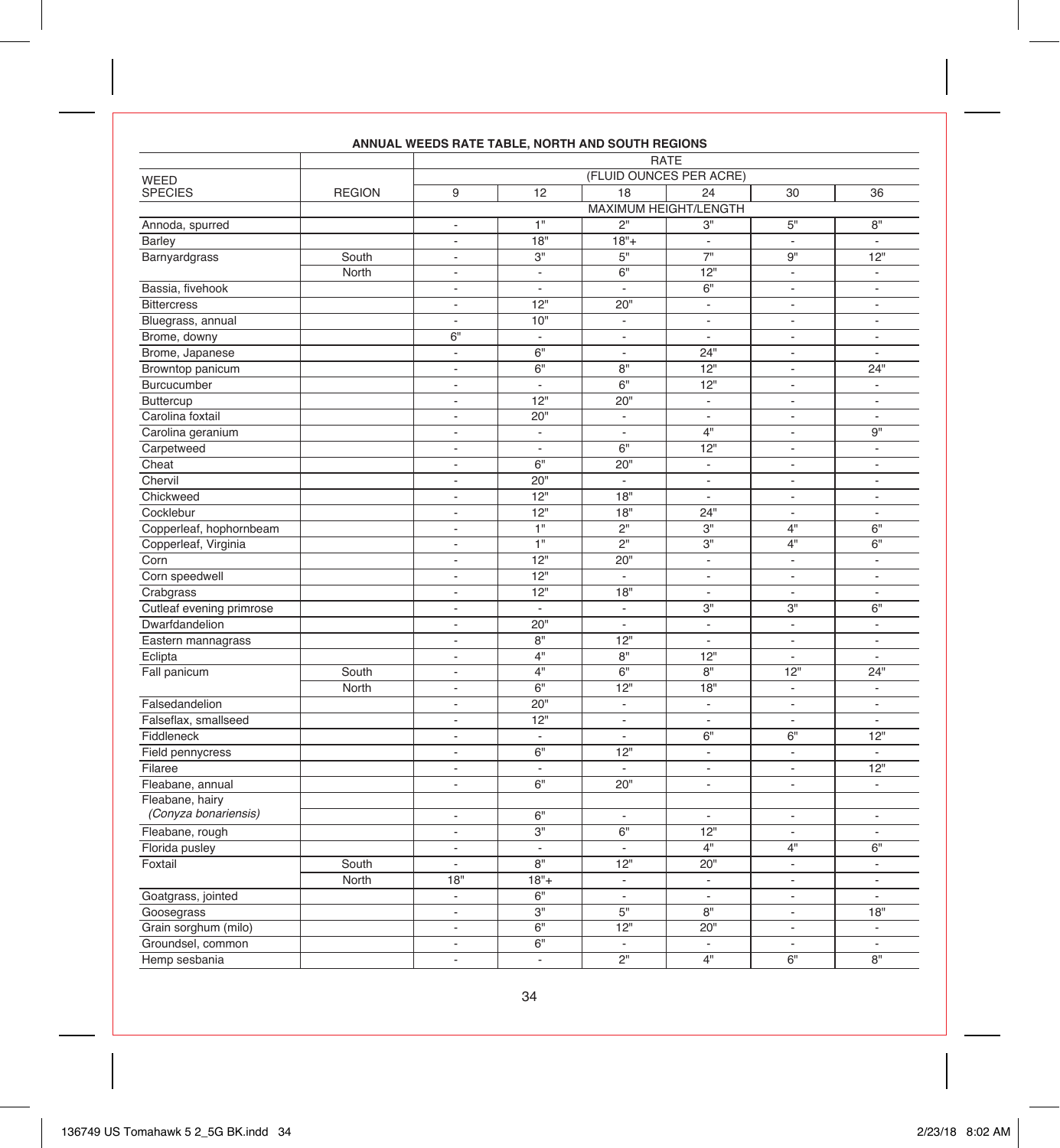|                             |               |                          |                          | <b>RATE</b>              |                          |                          |                          |
|-----------------------------|---------------|--------------------------|--------------------------|--------------------------|--------------------------|--------------------------|--------------------------|
| WEED                        |               |                          |                          | (FLUID OUNCES PER ACRE)  |                          |                          |                          |
| <b>SPECIES</b>              | <b>REGION</b> | 9                        | 12                       | 18                       | 24                       | 30                       | 36                       |
|                             |               |                          |                          | MAXIMUM HEIGHT/LENGTH    |                          |                          |                          |
| Henbit                      |               | $\overline{\phantom{a}}$ | $\overline{\phantom{a}}$ | $\overline{a}$           | 6"                       | $\overline{\phantom{a}}$ | 20"                      |
| Horseweed/Marestail         | South         | $\overline{\phantom{a}}$ | $\overline{a}$           | 12"                      | 30"                      | $\blacksquare$           | $\overline{\phantom{a}}$ |
| (Conyza canadensis)         | North         | $\overline{\phantom{a}}$ | 6"                       | 12"                      | 18"                      | $\overline{\phantom{a}}$ | $\overline{\phantom{a}}$ |
| Itchgrass                   |               | $\overline{\phantom{a}}$ | $\overline{6}$ "         | 12"                      | 18"                      | $\blacksquare$           | $\blacksquare$           |
| Johnsongrass, seedling      | South         | $\overline{a}$           | $\overline{a}$           | 18"                      | $\overline{\phantom{a}}$ | $\frac{1}{2}$            | $\blacksquare$           |
|                             | North         | $\overline{a}$           | 12"                      | 18"                      | $\overline{\phantom{a}}$ | $\overline{\phantom{a}}$ | $\overline{a}$           |
| Junglerice                  |               | $\overline{\phantom{a}}$ | 3"                       | 5"                       | 7"                       | 9"                       | 12"                      |
| Knotweed                    |               | $\overline{\phantom{a}}$ | 3"                       | 8"                       | 12"                      | $\overline{\phantom{a}}$ | 20"                      |
| Kochia <sup>1</sup>         |               | $\overline{\phantom{a}}$ | 3 to 6"                  | 12"                      | $\overline{\phantom{a}}$ | $\overline{\phantom{a}}$ | $\overline{\phantom{a}}$ |
| Lambsquarters               |               | $\overline{\phantom{a}}$ | 6"                       | 8"                       | 12"                      | $\overline{\phantom{a}}$ | 20"                      |
| Little barley               |               | $\overline{\phantom{a}}$ | 20"                      | $\overline{\phantom{a}}$ | $\overline{\phantom{a}}$ | $\blacksquare$           | $\overline{\phantom{a}}$ |
| London rocket               |               | $\overline{a}$           | 6"                       | $\blacksquare$           | $\overline{\phantom{a}}$ | $\overline{a}$           | $\overline{a}$           |
| Mayweed                     |               | $\blacksquare$           | $\overline{\phantom{a}}$ | 2"                       | 6"                       | 12"                      | 18"                      |
| Morningglory (Ipomoea spp.) |               | $\overline{a}$           | $\overline{\phantom{a}}$ | 2 <sup>n</sup>           | 4"                       | $\overline{\phantom{a}}$ | 6"                       |
| Mustard, blue               |               | 6"                       | $\overline{a}$           | $\overline{a}$           | $\blacksquare$           | $\frac{1}{2}$            | $\overline{\phantom{a}}$ |
| Mustard, tansy              |               | 6"                       | 12"                      | 20"                      | $\overline{\phantom{a}}$ | $\overline{\phantom{a}}$ | $\overline{\phantom{a}}$ |
| Mustard, tumble             |               | 6"                       | $\overline{\phantom{a}}$ | $\overline{\phantom{a}}$ | $\overline{\phantom{a}}$ | $\overline{\phantom{a}}$ | $\overline{\phantom{a}}$ |
| Mustard, wild               |               | 6"                       | 12 <sup>11</sup>         | 18"                      | $\overline{\phantom{a}}$ | $\blacksquare$           | $\blacksquare$           |
| Nightshade, black           |               | $\overline{\phantom{a}}$ | 6"                       | 12"                      | $\overline{\phantom{a}}$ | $\overline{a}$           | $\overline{a}$           |
| Nightshade, hairy           |               | $\blacksquare$           | 6"                       | 12"                      | $\overline{\phantom{a}}$ | $\overline{\phantom{a}}$ | $\blacksquare$           |
| Oats                        |               | $\overline{\phantom{a}}$ | $\overline{\phantom{a}}$ | 6"                       | 20"                      | $\overline{\phantom{a}}$ | $\overline{\phantom{a}}$ |
| Pigweed                     |               | $\overline{\phantom{a}}$ | 12"                      | 18"                      | 24"                      | $\overline{\phantom{a}}$ | $\overline{\phantom{a}}$ |
| Prickly lettuce             |               | $\overline{\phantom{a}}$ | 6"                       | 12"                      | 20"                      | $\overline{\phantom{a}}$ | $\overline{\phantom{a}}$ |
| Purslane                    |               | $\overline{a}$           | $\overline{\phantom{a}}$ | $\blacksquare$           | 6"                       | 6"                       | 12"                      |
| Ragweed, common             | South         | $\overline{\phantom{a}}$ | 4"                       | 6"                       | 8"                       | $\overline{\phantom{a}}$ | 11"                      |
|                             | North         | $\overline{a}$           | 6"                       | 12"                      | 18"                      | $\overline{a}$           | L,                       |
| Ragweed, giant              |               | $\blacksquare$           | $\overline{\phantom{a}}$ | 4"                       | 6"                       | $\overline{\phantom{a}}$ | 11"                      |
| Red rice                    |               | $\overline{\phantom{a}}$ | $\overline{\phantom{a}}$ | $\overline{\phantom{a}}$ | 4"                       | $\overline{\phantom{a}}$ | $\overline{\phantom{a}}$ |
| Russian thistle             |               | $\overline{\phantom{a}}$ | $\overline{\phantom{a}}$ | $\blacksquare$           | 6"                       | $\overline{\phantom{a}}$ | $\overline{\phantom{a}}$ |
| Rye                         | South         | $\overline{\phantom{a}}$ | 6"                       | 20"                      | 60"                      | $\overline{\phantom{a}}$ | $\overline{\phantom{a}}$ |
|                             | North         | $\overline{\phantom{a}}$ | 18"                      | $18"+$                   | $\overline{\phantom{a}}$ | $\overline{\phantom{a}}$ | $\overline{\phantom{a}}$ |
| Ryegrass                    |               | $\overline{\phantom{a}}$ | $\blacksquare$           | $\blacksquare$           | 6"                       | $\overline{\phantom{a}}$ | $7"+$                    |
| Sandbur, field              |               | 12 <sup>0</sup>          | $\overline{\phantom{m}}$ | $\overline{a}$           | $\overline{\phantom{a}}$ | $\overline{a}$           | $\overline{a}$           |
| Shattercane                 |               | $\overline{\phantom{a}}$ | 12"                      | 18"                      | $\blacksquare$           | $\frac{1}{2}$            | $\overline{\phantom{a}}$ |
| Shepherd's purse            |               | $\overline{\phantom{a}}$ | 6"                       | 12"                      | $\overline{\phantom{a}}$ | $\overline{\phantom{a}}$ | $\overline{\phantom{a}}$ |
| Sicklepod                   |               | $\overline{\phantom{a}}$ | Ţ                        | $\overline{2}$           | 4"                       | $\overline{\phantom{a}}$ | 8"                       |
| Signalgrass, broadleaf      |               | $\overline{\phantom{a}}$ | 3"                       | 5"                       | 7"                       | 9"                       | 12"                      |
| Smartweed, ladysthumb       |               | $\overline{\phantom{a}}$ | 4"                       | 6"                       | 8"                       | $\overline{\phantom{a}}$ | 12"                      |
| Smartweed, Pennsylvania     |               | $\overline{\phantom{a}}$ | 4 <sup>0</sup>           | 6"                       | 8"                       | $\overline{\phantom{a}}$ | 12"                      |
| Sowthistle, annual          |               | $\overline{\phantom{m}}$ | $\overline{\phantom{a}}$ | $\overline{\phantom{a}}$ | 6"                       | $\frac{1}{2}$            | 12"                      |
| Spanishneedles              |               | $\overline{a}$           | $\overline{a}$           | $\blacksquare$           | 8"                       | $\frac{1}{2}$            | 18"                      |
| Speedwell, purslane         |               | $\overline{\phantom{a}}$ | 12"                      | $\overline{\phantom{a}}$ | $\overline{\phantom{a}}$ | $\overline{\phantom{a}}$ | $\overline{\phantom{a}}$ |
| Sprangletop                 |               | $\overline{\phantom{a}}$ | 6"                       | 12"                      | 20 <sup>11</sup>         | $\overline{\phantom{a}}$ | $\blacksquare$           |
| Spurge, prostrate           |               | $\overline{a}$           | 6"                       | 12"                      | 20"                      | $\blacksquare$           | $\blacksquare$           |
| Spurge, spotted             |               | $\overline{\phantom{a}}$ | 6"                       | 12"                      | 20"                      | $\overline{\phantom{a}}$ | $\overline{\phantom{a}}$ |
| Spurry, umbrella            |               | 6"                       | $\overline{\phantom{a}}$ | $\overline{\phantom{a}}$ | $\overline{\phantom{a}}$ | $\frac{1}{2}$            | $\overline{\phantom{a}}$ |
| Stinkgrass                  |               | 12"                      | $\overline{\phantom{a}}$ | $\overline{\phantom{a}}$ | $\overline{\phantom{a}}$ | $\overline{a}$           | $\overline{a}$           |
|                             |               | $\overline{a}$           | 12"                      | 18"                      | $\blacksquare$           | $\overline{a}$           | $\overline{a}$           |
| Sunflower                   |               |                          |                          |                          |                          |                          |                          |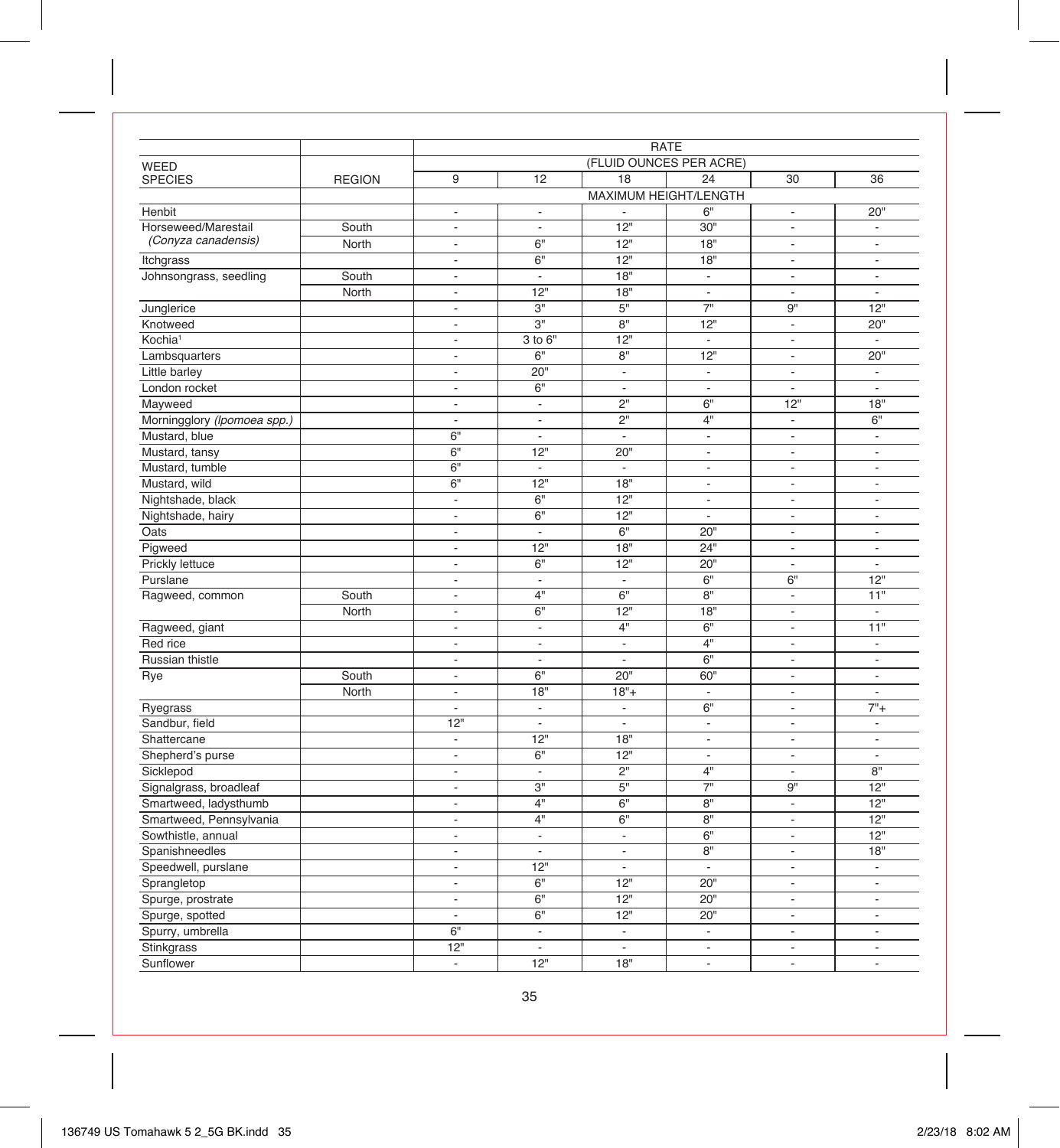|                      |               | RATE                     |                          |                          |                          |                          |                          |
|----------------------|---------------|--------------------------|--------------------------|--------------------------|--------------------------|--------------------------|--------------------------|
| WEED                 |               |                          |                          |                          | (FLUID OUNCES PER ACRE)  |                          |                          |
| <b>SPECIES</b>       | <b>REGION</b> | 9                        | 12                       | 18                       | 24                       | 30                       | 36                       |
|                      |               |                          |                          |                          | MAXIMUM HEIGHT/LENGTH    |                          |                          |
| Teaweed/Prickly sida |               | $\overline{\phantom{a}}$ | 1"                       | 2"                       | 3"                       | 4"                       | 6"                       |
| Texas panicum        |               | $\overline{\phantom{a}}$ | 6"                       | R''                      | 12"                      | $\overline{\phantom{0}}$ | 24"                      |
| Velvetleaf           | South         | $\overline{\phantom{a}}$ | 2"                       | 3"                       | 4"                       | 5"                       | 8"                       |
|                      | North         | $\overline{\phantom{a}}$ | 3"                       | 6"                       | 12"                      | $\overline{\phantom{0}}$ |                          |
| Virginia pepperweed  |               | $\overline{\phantom{a}}$ | 18"                      | $\overline{\phantom{a}}$ | $\overline{\phantom{0}}$ | $\overline{\phantom{a}}$ |                          |
| Waterhemp            |               | $\overline{\phantom{a}}$ | $\overline{\phantom{a}}$ | 6"                       | 12"                      | $\overline{\phantom{a}}$ |                          |
| Wheat                | South         | $\overline{\phantom{a}}$ | 6"                       | 30"                      | $\overline{\phantom{a}}$ | $\overline{\phantom{a}}$ |                          |
|                      | North         | $\overline{\phantom{a}}$ | 18"                      | $18"+$                   | $\overline{\phantom{a}}$ | $\overline{\phantom{a}}$ |                          |
| Wheat (overwintered) |               | $\overline{\phantom{a}}$ | 6"                       | 18"                      | $\overline{\phantom{a}}$ | $\overline{\phantom{a}}$ |                          |
| Wild oats            |               | $\overline{\phantom{a}}$ | 12"                      | $\overline{\phantom{a}}$ | $\overline{\phantom{a}}$ | $\overline{\phantom{a}}$ | $\overline{\phantom{a}}$ |
| Wild Proso Millet    |               | $\overline{\phantom{a}}$ | $\overline{\phantom{a}}$ | 6"                       | 12"                      | 12"                      | 18"                      |
| Witchgrass           |               | $\overline{\phantom{a}}$ | 12"                      | $\overline{\phantom{a}}$ | $\overline{\phantom{a}}$ | $\overline{\phantom{a}}$ | $\overline{\phantom{a}}$ |
| Woolly cupgrass      |               | $\overline{\phantom{a}}$ | 6"                       | 12"                      | $\overline{\phantom{a}}$ | $\overline{\phantom{a}}$ | $\overline{\phantom{0}}$ |
| Yellow rocket        |               | $\overline{\phantom{a}}$ | $\overline{\phantom{a}}$ | 12"                      | 20"                      | $\overline{\phantom{a}}$ | $\overline{\phantom{0}}$ |

1Do not treat kochia in the button stage.

### **ANNUAL WEEDS RATE TABLE, WEST REGION**

|                                         | <b>RATE</b>                  |                          |                              |                          |                          |  |
|-----------------------------------------|------------------------------|--------------------------|------------------------------|--------------------------|--------------------------|--|
| WEED                                    | (FLUID OUNCES PER ACRE)      |                          |                              |                          |                          |  |
| <b>SPECIES</b>                          | 9                            | 12                       | 18                           | 24                       | 36                       |  |
|                                         |                              |                          | <b>MAXIMUM HEIGHT/LENGTH</b> |                          |                          |  |
| Barley                                  | 12"                          | $\frac{1}{2}$            | $\overline{\phantom{0}}$     | $\overline{a}$           | $\overline{\phantom{a}}$ |  |
| Barnyardgrass                           | 6"                           | $\overline{\phantom{0}}$ | ÷                            | $\overline{a}$           | $\overline{\phantom{a}}$ |  |
| Bluegrass, annual                       | 6"                           | $\overline{\phantom{a}}$ | $\qquad \qquad \blacksquare$ | $\overline{\phantom{0}}$ | $\overline{\phantom{a}}$ |  |
| Bluegrass, bulbous                      | $\overline{a}$               | 6"                       | $\overline{\phantom{a}}$     | $\overline{a}$           | $\overline{\phantom{a}}$ |  |
| Brome, downy <sup>1</sup>               | 6"                           | $\overline{\phantom{0}}$ | $\overline{\phantom{a}}$     | $\overline{\phantom{0}}$ | $\overline{\phantom{a}}$ |  |
| Buttercup                               | $\overline{\phantom{a}}$     | 12"                      | $\overline{\phantom{a}}$     | $\overline{\phantom{0}}$ | $\overline{\phantom{a}}$ |  |
| Cheat                                   | $\qquad \qquad \blacksquare$ | 6"                       | $\qquad \qquad \blacksquare$ | $\overline{\phantom{0}}$ | $\overline{\phantom{a}}$ |  |
| Chickweed                               | $\overline{a}$               | 6"                       | $\overline{a}$               | $\overline{a}$           | $\overline{\phantom{a}}$ |  |
| Cocklebur                               | ٠                            | 12"                      | ٠                            | $\overline{a}$           | $\overline{\phantom{m}}$ |  |
| Corn                                    | $\overline{\phantom{0}}$     | 6"                       | $\overline{\phantom{0}}$     | $\overline{\phantom{0}}$ | $\overline{\phantom{a}}$ |  |
| Crabgrass                               | $\overline{\phantom{0}}$     | 12"                      | $\overline{\phantom{0}}$     | $\overline{\phantom{0}}$ | $\overline{\phantom{a}}$ |  |
| Dwarfdandelion                          | ٠                            | 12"                      | ÷                            | $\overline{\phantom{0}}$ | $\overline{a}$           |  |
| Fall panicum                            | $\overline{\phantom{0}}$     | 12"                      | $\overline{\phantom{a}}$     | $\overline{\phantom{0}}$ | $\overline{\phantom{a}}$ |  |
| Falseflax, smallseed                    | $\overline{a}$               | 12"                      | $\overline{a}$               | $\overline{a}$           | $\overline{\phantom{a}}$ |  |
| Field pennycress                        | ÷                            | 6"                       | ÷                            | $\overline{a}$           |                          |  |
| Filaree                                 | $\overline{a}$               | $\overline{\phantom{a}}$ | $\overline{\phantom{a}}$     | $\overline{\phantom{0}}$ | 12"                      |  |
| Fleabane, hairy (Conyza bonariensis)    |                              | $\overline{\phantom{a}}$ | 6"                           | $\overline{\phantom{0}}$ | - -                      |  |
| Florida pusley                          | $\overline{\phantom{a}}$     | $\overline{\phantom{a}}$ |                              | 12"                      | $\overline{\phantom{a}}$ |  |
| Foxtail                                 |                              |                          | 6 fl. oz. for up to 12"      |                          |                          |  |
| Goatgrass, jointed                      | $\overline{a}$               | 6"                       | $\overline{a}$               | $\overline{a}$           | $\overline{\phantom{a}}$ |  |
| Groundsel, common                       | $\overline{a}$               | 6"                       | ÷                            | $\overline{a}$           | $\overline{a}$           |  |
| Henbit                                  | $\overline{\phantom{0}}$     | 6"                       | $\overline{\phantom{0}}$     | $\overline{\phantom{0}}$ | $\overline{\phantom{a}}$ |  |
| Horseweed/Marestail (Conyza canadensis) | $\overline{a}$               | 6"                       | $\overline{a}$               | $\overline{\phantom{0}}$ | $\overline{\phantom{a}}$ |  |
| Johnsongrass, seedling                  | $\overline{a}$               | 12"                      | ÷                            | $\overline{a}$           | $\overline{a}$           |  |
| Lambsquarters                           | $\overline{\phantom{a}}$     | 6"                       | $\overline{a}$               | $\overline{\phantom{0}}$ | $\overline{\phantom{a}}$ |  |
| London rocket                           | $\qquad \qquad \blacksquare$ | 6"                       | $\qquad \qquad \blacksquare$ | $\overline{\phantom{0}}$ | $\overline{\phantom{a}}$ |  |
| Morningglory (Ipomoea spp.)             | $\overline{\phantom{a}}$     | 2 <sup>n</sup>           | $\overline{\phantom{a}}$     | $\overline{\phantom{0}}$ | $\overline{\phantom{a}}$ |  |
| Mustard, blue                           | 6"                           | $\overline{a}$           | $\overline{\phantom{a}}$     | $\overline{\phantom{a}}$ | $\overline{\phantom{a}}$ |  |
|                                         |                              |                          |                              |                          |                          |  |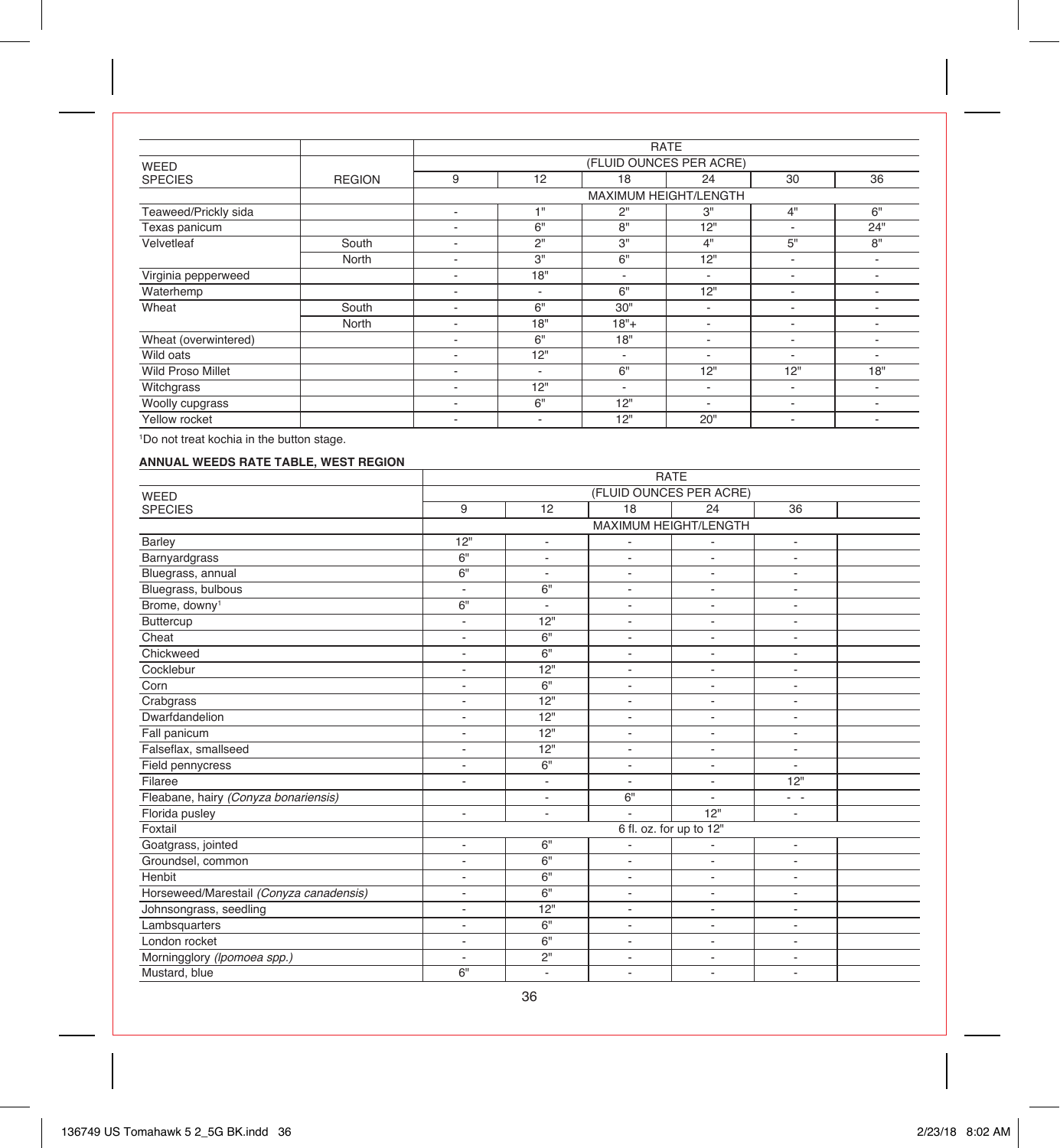|                    | <b>RATE</b>              |                          |                          |                          |                          |  |
|--------------------|--------------------------|--------------------------|--------------------------|--------------------------|--------------------------|--|
| WEED               |                          |                          | (FLUID OUNCES PER ACRE)  |                          |                          |  |
| <b>SPECIES</b>     | 9                        | 12                       | 18                       | 24                       | 36                       |  |
|                    |                          |                          | MAXIMUM HEIGHT/LENGTH    |                          |                          |  |
| Mustard, tansy     | 6"                       | $\overline{\phantom{a}}$ | $\overline{\phantom{a}}$ | $\overline{\phantom{a}}$ | $\overline{\phantom{a}}$ |  |
| Mustard, tumble    | 6"                       | $\overline{\phantom{a}}$ | $\overline{\phantom{0}}$ | $\overline{\phantom{a}}$ | $\overline{\phantom{a}}$ |  |
| Mustard, wild      | 6"                       | $\overline{\phantom{a}}$ | $\overline{\phantom{0}}$ | $\overline{\phantom{a}}$ | $\overline{\phantom{a}}$ |  |
| Pigweed            | $\overline{\phantom{a}}$ | 12"                      | $\overline{\phantom{0}}$ | $\overline{\phantom{a}}$ | $\overline{\phantom{a}}$ |  |
| Rye                | 12"                      | $\overline{\phantom{a}}$ | $\overline{\phantom{a}}$ | $\overline{\phantom{a}}$ | $\overline{\phantom{a}}$ |  |
| Ryegrass, Italian  | $\overline{\phantom{a}}$ | 6"                       | $\overline{\phantom{a}}$ | $\overline{\phantom{a}}$ | $\overline{\phantom{a}}$ |  |
| Sandbur, field     | 12"                      | $\overline{\phantom{a}}$ | $\overline{\phantom{a}}$ | $\overline{\phantom{0}}$ | $\overline{\phantom{a}}$ |  |
| Shattercane        | 12"                      | $\overline{\phantom{a}}$ | $\overline{\phantom{a}}$ | $\overline{\phantom{0}}$ | $\overline{\phantom{a}}$ |  |
| Shepherd's purse   | $\overline{\phantom{a}}$ | 6"                       | $\overline{\phantom{0}}$ | $\overline{\phantom{a}}$ | $\overline{\phantom{a}}$ |  |
| Sowthistle, annual | ٠                        | 6"                       | $\overline{\phantom{a}}$ | $\overline{\phantom{a}}$ | $\overline{\phantom{a}}$ |  |
| Spurge, annual     | ٠                        | 6"                       | $\overline{\phantom{a}}$ | $\overline{\phantom{a}}$ | $\overline{\phantom{a}}$ |  |
| Stinkgrass         | 12"                      | $\overline{\phantom{a}}$ | $\overline{\phantom{0}}$ | $\overline{\phantom{a}}$ | $\overline{\phantom{a}}$ |  |
| Texas panicum      | $\overline{\phantom{a}}$ | 12"                      | $\overline{\phantom{a}}$ | $\overline{\phantom{a}}$ | $\overline{\phantom{a}}$ |  |
| Wheat              | 18"                      | $\overline{\phantom{a}}$ | $\overline{\phantom{a}}$ | $\overline{\phantom{a}}$ | $\overline{\phantom{a}}$ |  |
| Wild oats          | $\overline{\phantom{a}}$ | 12"                      | $\overline{\phantom{a}}$ | $\overline{\phantom{a}}$ | $\overline{\phantom{a}}$ |  |
| Witchgrass         | $\overline{\phantom{a}}$ | 12"                      | $\overline{\phantom{a}}$ | $\overline{\phantom{a}}$ | $\overline{\phantom{a}}$ |  |

1For control of Downy brome in no-till systems, use 12 fluid ounces per acre.

### **Annual Weeds** – 10 to 40 Gallons Per Acre in Water

Apply 1-½ pints to 2 ¼ pints of this product per acre. Use 1-½ pints per acre if weeds are less than 6 inches tall and 2 ¼ pints per acre if weeds are over 6 inches tall.

These rates will provide control of weeds listed in the annual weed control tables when water carrier volumes are 10 to 40 gallons per acre for ground applications.

### **Annual Weeds – Tank Mixtures with 2,4-D or Banvel®**

9 to 12 fluid ounces of this product plus 0.25 pounds a.i. of Banvel® or 0.5 pounds a.i. of 2,4-D per acre will control the following weeds with the maximum height or length indicated: 6" – prickly lettuce, marestail/horseweed (*Conyza canadensis*), morningglory (*lpomoea spp*.), kochia (Banvel® only); 12" – cocklebur, lambsquarters, pigweed, Russian thistle.

12 fluid ounces of this product plus 0.5 pounds a.i. of 2,4-D per acre will control the following weeds when they are a maximum height or length of 6 inches: common ragweed, giant ragweed, Pennsylvania smartweed, and velvetleaf.

9 fluid ounces of the product plus 0.25 pounds a.i. of Banvel® or 0.5 pounds a.i. of 2.4-D per acre will control foxtail up to 18".

Refer to the specific product labels for crop rotation restrictions and cautionary statements of all products used in tank mixtures. Some crop injury may occur if Banvel® is applied within 45 days of planting.

DO NOT APPLY BANVEL® TANK MIXTURES BY AIR IN CALIFORNIA.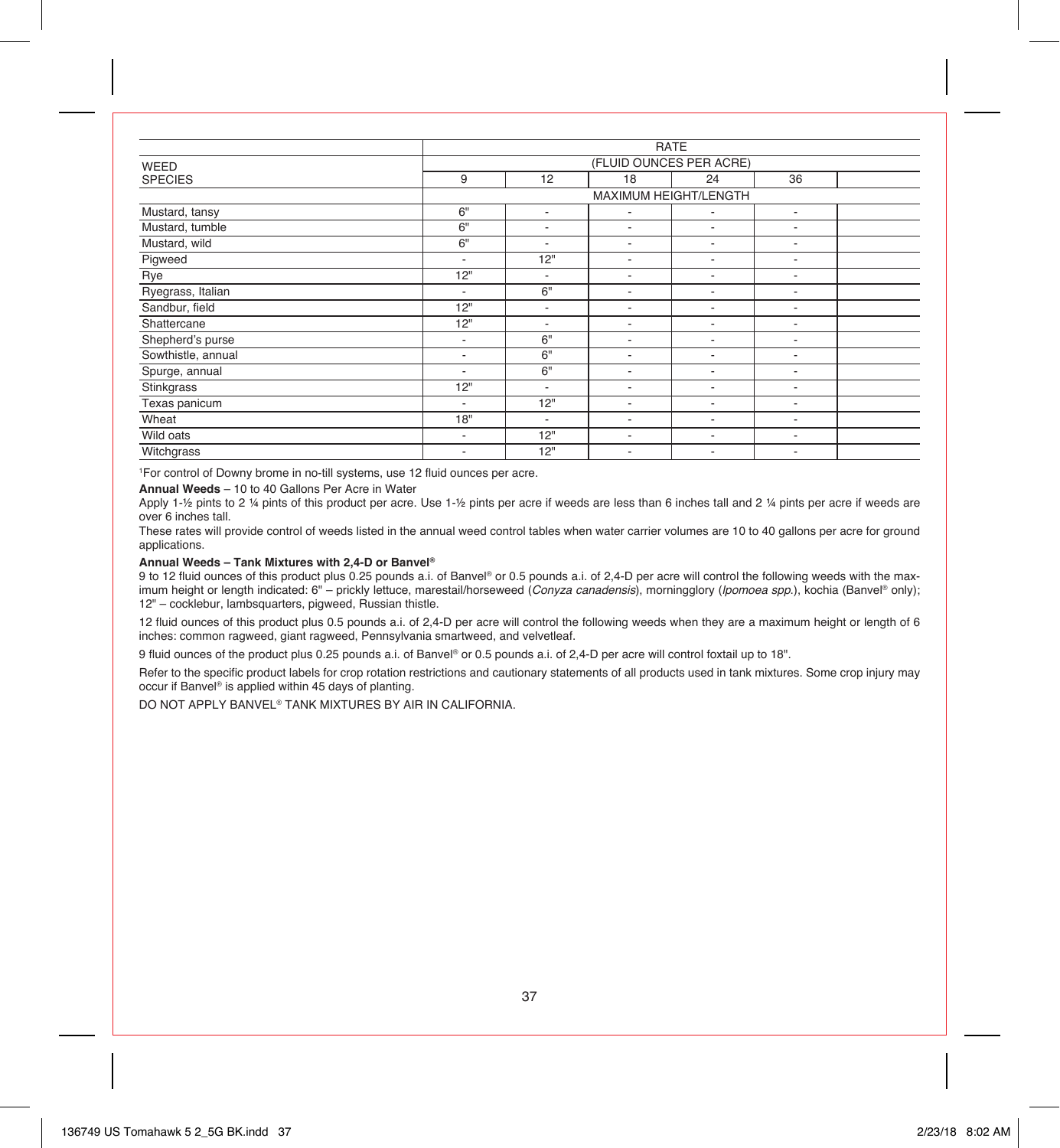### **PERENNIAL WEEDS RATE TABLE ALPHABETICALLY BY SPECIES**

Apply to actively growing perennial weeds.

**NOTE:** If weeds have been mowed or tilled, do not treat until plants have resumed active growth and have reached the specified stages.

Repeat treatments may be necessary to control weeds regenerating from underground parts or seed. Repeat treatments must be made prior to crop emergence.

Unless otherwise stated, allow 7 or more days after application before tillage. Best results are obtained when soil moisture is adequate for active weed growth.

| <b>Weed Species</b>                | Rate<br>(PT/A) | Water<br>Volume | Hand-Held<br>% Solution | Comments                                                                                                                                                                                                                                                                                                                                                                                                                                                                                                                                                                                                                                                                                                                                                                                                                                                                                                                                                                                                                                 |
|------------------------------------|----------------|-----------------|-------------------------|------------------------------------------------------------------------------------------------------------------------------------------------------------------------------------------------------------------------------------------------------------------------------------------------------------------------------------------------------------------------------------------------------------------------------------------------------------------------------------------------------------------------------------------------------------------------------------------------------------------------------------------------------------------------------------------------------------------------------------------------------------------------------------------------------------------------------------------------------------------------------------------------------------------------------------------------------------------------------------------------------------------------------------------|
| Alfalfa                            | $1.5 - 3$      | $3 - 10$        | 1.5%                    | Make applications after the last hay cutting in the fall. Allow alfalfa to<br>regrow to a height of 6 to 8 inches or more prior to treatment. Applications<br>should be followed with deep tillage at least 7 days after treatment, but<br>before soil freeze-up.                                                                                                                                                                                                                                                                                                                                                                                                                                                                                                                                                                                                                                                                                                                                                                        |
| Alligatorweed                      | 6              | $3 - 20$        | 1.25%                   | Partial control. Apply when most of the plants are in bloom. Repeat appli-<br>cations will be required to maintain control.                                                                                                                                                                                                                                                                                                                                                                                                                                                                                                                                                                                                                                                                                                                                                                                                                                                                                                              |
| Anise (fennel)                     | $\overline{a}$ | $\overline{a}$  | $.75 - 1.5%$            | Apply as a spray-to-wet treatment. Optimum results are obtained when<br>plants are treated at the bud to full-bloom stage of growth.                                                                                                                                                                                                                                                                                                                                                                                                                                                                                                                                                                                                                                                                                                                                                                                                                                                                                                     |
| <b>Bahiagrass</b>                  | $4.5 - 7.5$    | $3 - 20$        | 1.5%                    | Apply when most plants have reached the early head stage.                                                                                                                                                                                                                                                                                                                                                                                                                                                                                                                                                                                                                                                                                                                                                                                                                                                                                                                                                                                |
| <b>Bentgrass</b>                   | 2.25           | $10 - 20$       | 1.5%                    | For suppression in grass seed production areas. For ground applications<br>only. Ensure entire crown area has resumed growth prior to a fall appli-<br>cation. Bentgrass should have at least 3 inches of growth. Tillage prior<br>to treatment should be avoided. Tillage 7 to 10 days after application is<br>directed for best results.                                                                                                                                                                                                                                                                                                                                                                                                                                                                                                                                                                                                                                                                                               |
| Bermudagrass                       | $4.5 - 7.5$    | $3 - 20$        | 1.5%                    | For control, apply 7.5 pints of this product per acre. For partial control, apply<br>4.5 pints per acre. Treat when bermudagrass is actively growing and seed-<br>heads are present. Retreatment may be necessary to maintain control.                                                                                                                                                                                                                                                                                                                                                                                                                                                                                                                                                                                                                                                                                                                                                                                                   |
| Bermudagrass, water<br>(knotgrass) | $1.5 - 2.25$   | $5 - 10$        | 1.5%                    | Apply 2.25 pints of this product in 5 to 10 gallons of water per acre. Apply<br>when water bermudagrass is 12 to 18 inches in length. Allow 7 or more days<br>before tilling, flushing or flooding the field.<br>Fall applications only: Apply 1.5 pints of this product in 5 to 10 gallons of<br>water per acre. Fallow fields should be tilled prior to application. Apply prior<br>to frost on water bermudagrass that is 12 to 18 inches in length.<br>This product is not registered in California for use on water bermudagrass.                                                                                                                                                                                                                                                                                                                                                                                                                                                                                                   |
| Bindweed, field                    | $.75 - 7.5$    | $3 - 20$        | 1.5%                    | Do not treat when weeds are under drought stress as good soil moisture is<br>necessary for active growth.<br>For control, apply 6 to 7.5 pints of this product per acre west of the Missis-<br>sippi River and 4.5 to 6 pints east of the Mississippi River. Apply when the<br>weeds are at or beyond full bloom. For best results, apply in late summer<br>or fall. Fall treatments must be applied before a killing frost. Also for control,<br>apply 3 pints of this product plus 0.5 pounds a.i. of Banvel® in 10 to 20 gal-<br>lons of water per acre. Do not apply by air.<br>For suppression on irrigated agricultural land, apply 1.5 to 3 pints of this<br>product plus 1 pound a.i. of 2,4-D in 10 to 20 gallons of water per acre with<br>ground equipment only. Applications should be made following harvest or in<br>fall fallow ground when the bindweed is actively growing and the majority<br>of runners are 12 inches or more in length. The use of at least one irriga-<br>tion will promote active bindweed growth. |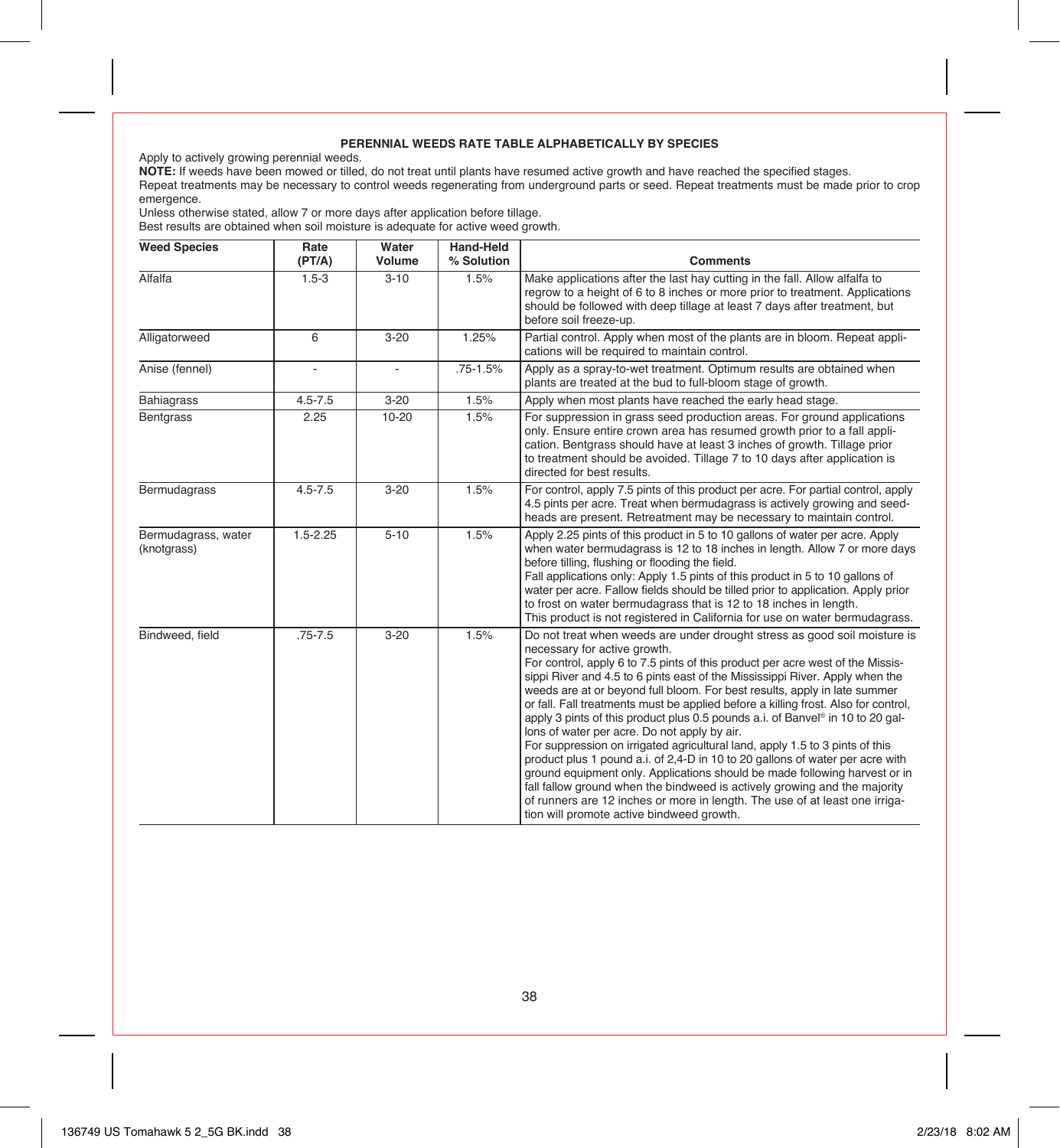| <b>Weed Species</b>     | Rate<br>(PT/A) | Water<br>Volume | Hand-Held<br>% Solution | <b>Comments</b>                                                                                                                                                                                                                                                                                                                                                                                                                                                                                                                                                                                                                                                                                                                                                                                                                                                                                                                        |
|-------------------------|----------------|-----------------|-------------------------|----------------------------------------------------------------------------------------------------------------------------------------------------------------------------------------------------------------------------------------------------------------------------------------------------------------------------------------------------------------------------------------------------------------------------------------------------------------------------------------------------------------------------------------------------------------------------------------------------------------------------------------------------------------------------------------------------------------------------------------------------------------------------------------------------------------------------------------------------------------------------------------------------------------------------------------|
| Bindweed, field cont'd. |                |                 |                         | For suppression, apply 12 fluid ounces of this product plus 0.5 pound a.i.<br>2,4-D in 3 to 10 gallons of water per acre for ground applications and 3<br>to 5 gallons of water per acre for aerial applications. Apply by air in fallow<br>and reduced tillage systems only. Applications should be delayed until<br>maximum emergence has occurred and when vines are between 6 to 18<br>inches in lenath.<br>In California only, apply 1.5 to 7.5 pints of this product per acre. Actual rate<br>needed for suppression or control will vary within this range depending on<br>local conditions. For suppression on irrigated land where annual tillage is<br>performed, apply 1.5 pints of this product in 3 to 10 gallons of water per<br>acre. Apply to bindweed that has reached a length of 12 inches or greater.<br>Allow maximum weed emergence and runner growth. Allow 3 or more<br>days after application before tillage. |
| Bluegrass, Kentucky     | $1.5 - 3$      | $3 - 40$        | 1.5%                    | Apply 3 pints of this product in 10 to 40 gallons of water per acre when most<br>plants have reached boot-to-early seedhead stage of development. For<br>partial control in pasture or hay crop renovation, apply 1.5 to 2.25 pints of<br>this product in 3 to 10 gallons of water per acre. Apply to actively growing<br>plants when most have reached 4 to 12 inches in height.                                                                                                                                                                                                                                                                                                                                                                                                                                                                                                                                                      |
| <b>Blueweed, Texas</b>  | $4.5 - 7.5$    | $3-40$          | 1.5%                    | Apply 6 to 7.5 pints of this product per acre west of the Mississippi River<br>and 4.5 to 6 pints per acre east of the Mississippi River. Apply when plants<br>are at or beyond full bloom. New leaf development indicates active growth.<br>For best results, apply in late summer or fall. Fall treatments must be<br>applied before a killing frost.                                                                                                                                                                                                                                                                                                                                                                                                                                                                                                                                                                                |
| Brackenfern             | $4.5 - 6$      | $3 - 40$        | 75-1.5%                 | Apply to fully expanded fronds which are at least 18 inches long.                                                                                                                                                                                                                                                                                                                                                                                                                                                                                                                                                                                                                                                                                                                                                                                                                                                                      |
| Bromegrass, smooth      | $1.5 - 3$      | $3 - 40$        | 1.5%                    | Apply 3 pints of this product in 10 to 40 gallons of water per acre when most<br>plants have reached boot-to-early seedhead stage of development. For<br>partial control in pasture or hay crop renovation, apply 1.5 to 2.25 pints of<br>this product in 3 to 10 gallons of water per acre. Apply to actively growing<br>plants when most have reached 4 to 12 inches in height.                                                                                                                                                                                                                                                                                                                                                                                                                                                                                                                                                      |
| Bursage, woolly-leaf    |                | $3 - 20$        | 1.5%                    | For control, apply 3 pints of this product plus 1 pint of Banvel® per acre. For<br>partial control, apply 1.5 pints of this product plus 1 pint of Banvel <sup>®</sup> per<br>acre. Apply when plants are producing new active growth which has been<br>initiated by moisture for at least 2 weeks and when plants are at or beyond<br>flowering.                                                                                                                                                                                                                                                                                                                                                                                                                                                                                                                                                                                      |
| Canarygrass, reed       | $3 - 4.5$      | $3 - 40$        | 1.5%                    | For best results, apply when most plants have reached the boot-to-head<br>stage of growth.                                                                                                                                                                                                                                                                                                                                                                                                                                                                                                                                                                                                                                                                                                                                                                                                                                             |
| Cattail                 | $4.5 - 7.5$    | $3 - 40$        | 1.5%                    | Apply when most plants have reached the early head stage.                                                                                                                                                                                                                                                                                                                                                                                                                                                                                                                                                                                                                                                                                                                                                                                                                                                                              |
| Clover; red, white      | $4.5 - 7.5$    | $3 - 20$        | 1.5%                    | Apply when most plants have reached the early bud stage.                                                                                                                                                                                                                                                                                                                                                                                                                                                                                                                                                                                                                                                                                                                                                                                                                                                                               |
| Cogongrass              | $4.5 - 7.5$    | $10 - 40$       | 1.5%                    | Apply when cogongrass is at least 18 inches tall in late summer or fall.<br>Due to uneven stages of growth and the dense nature of vegetation<br>preventing good spray coverage, repeat treatments may be necessary to<br>maintain control.                                                                                                                                                                                                                                                                                                                                                                                                                                                                                                                                                                                                                                                                                            |
| Dallisgrass             | $4.5 - 7.5$    | $3 - 20$        | 1.5%                    | Apply when most plants have reached the early head stage.                                                                                                                                                                                                                                                                                                                                                                                                                                                                                                                                                                                                                                                                                                                                                                                                                                                                              |
| Dandelion               | $4.5 - 7.5$    | $3-40$          | 1.5%                    | Apply when most plants have reached the early bud stage of growth.<br>Also for control, apply 12 fluid ounces of this product plus 0.5 pound a.i.<br>2,4-D in 3 to 10 gallons of water per acre.                                                                                                                                                                                                                                                                                                                                                                                                                                                                                                                                                                                                                                                                                                                                       |
| Dock, curly             | $4.5 - 7.5$    | $3-40$          | 1.5%                    | Apply when most plants have reached the early bud stage of growth.<br>Also for control, apply 12 fluid ounces of this product plus 0.5 pound a.i.<br>2,4-D in 3 to 10 gallons of water per acre.                                                                                                                                                                                                                                                                                                                                                                                                                                                                                                                                                                                                                                                                                                                                       |
| Dogbane, hemp           | 6              | $3 - 40$        | 1.5%                    | Apply when most plants have reached the late bud to flower stage of<br>growth. Following crop harvest or mowing, allow weeds to regrow to a ma-<br>ture stage prior to treatment. For best results, apply in late summer or fall.<br>For suppression, apply 12 fluid ounces of this product plus 0.5 pound a.i.<br>of 2,4-D in 3 to 10 gallons of water per acre for ground applications and<br>3 to 5 gallons of water per acre for aerial applications. Delay applications<br>until maximum emergence of dogbane has occurred.                                                                                                                                                                                                                                                                                                                                                                                                       |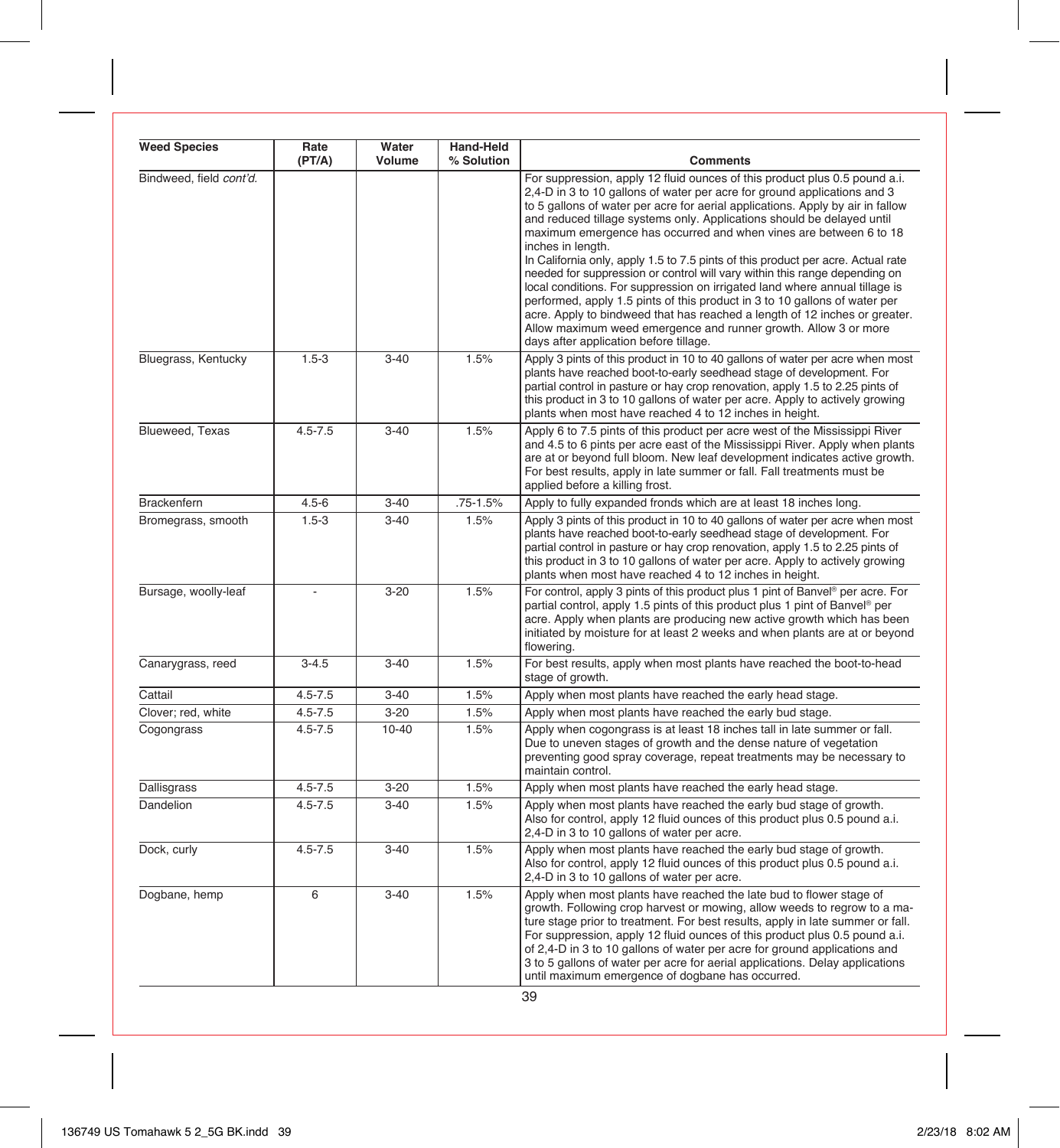| <b>Weed Species</b>    | Rate<br>(PT/A) | Water<br>Volume          | Hand-Held<br>% Solution | <b>Comments</b>                                                                                                                                                                                                                                                                                                                                                                                                                                                                                                                                                                                                                                                                                                                                                                                                                                                                                                                                                                                                                                                                                               |
|------------------------|----------------|--------------------------|-------------------------|---------------------------------------------------------------------------------------------------------------------------------------------------------------------------------------------------------------------------------------------------------------------------------------------------------------------------------------------------------------------------------------------------------------------------------------------------------------------------------------------------------------------------------------------------------------------------------------------------------------------------------------------------------------------------------------------------------------------------------------------------------------------------------------------------------------------------------------------------------------------------------------------------------------------------------------------------------------------------------------------------------------------------------------------------------------------------------------------------------------|
| Fescue (except tall)   | $4.5 - 7.5$    | $3-20$                   | 1.5%                    | Apply when most plants have reached the early head stage.                                                                                                                                                                                                                                                                                                                                                                                                                                                                                                                                                                                                                                                                                                                                                                                                                                                                                                                                                                                                                                                     |
| Fescue, tall           | $1.5 - 4.5$    | $3 - 40$                 | 1.5%                    | Apply 4.5 pints of this product per acre when most plants have reached<br>boot-to-early seedhead stage of development. Fall applications only:<br>Apply 1.5 pints of this product in 3 to 10 gallons of water per acre. Apply<br>to fescue in the fall when plants have 6 to 12 inches of new growth. A se-<br>quential application of 12 fluid ounces per acre of this product will improve<br>long-term control and control seedlings germinating after fall treatments or<br>the following spring.                                                                                                                                                                                                                                                                                                                                                                                                                                                                                                                                                                                                         |
| Guineagrass            | 4.5            | $3-40$                   | .75%                    | Apply when most plants have reached at least the 7-leaf stage of growth.<br>Ensure thorough coverage when using hand-held equipment.                                                                                                                                                                                                                                                                                                                                                                                                                                                                                                                                                                                                                                                                                                                                                                                                                                                                                                                                                                          |
| Horsenettle            | $4.5 - 7.5$    | $3 - 20$                 | 1.5%                    | Apply when most plants have reached the early bud stage.                                                                                                                                                                                                                                                                                                                                                                                                                                                                                                                                                                                                                                                                                                                                                                                                                                                                                                                                                                                                                                                      |
| Horseradish            | 6              | $3 - 40$                 | 1.5%                    | Apply when most plants have reached the late bud to flower stage of<br>growth. For best results, apply in late summer or fall.                                                                                                                                                                                                                                                                                                                                                                                                                                                                                                                                                                                                                                                                                                                                                                                                                                                                                                                                                                                |
| Iceplant               | $\overline{a}$ | $\overline{a}$           | 1.5%                    | Iceplant should be at or beyond the early bud stage of growth. Thorough<br>coverage is necessary for best control.                                                                                                                                                                                                                                                                                                                                                                                                                                                                                                                                                                                                                                                                                                                                                                                                                                                                                                                                                                                            |
| Jerusalem artichoke    | $4.5 - 7.5$    | $3 - 20$                 | 1.5%                    | Apply when most plants are in the early bud stage.                                                                                                                                                                                                                                                                                                                                                                                                                                                                                                                                                                                                                                                                                                                                                                                                                                                                                                                                                                                                                                                            |
| Johnsongrass           | $.75 - 4.5$    | $3-40$                   | .75%                    | In annual cropping systems apply 1.5 to 3 pints of this product per acre.<br>Apply 1.5 pints of this product in 3 to 10 gallons of water per acre. Use 3<br>pints of this product when applying 10 to 40 gallons of water per acre. In<br>noncrop, or areas where annual tillage (no-till) is not practiced, apply 3<br>to 4.5 pints of this product in 10 to 40 gallons of water per acre. For best<br>results, apply when most plants have reached the boot-to-head stage of<br>growth or in the fall prior to frost. Allow 7 or more days after application<br>before tillage. Do not tank-mix with residual herbicides when using the<br>1-quart per acre rate. For burndown of Johnsongrass, apply 12 fluid ounces<br>of this product in 3 to 10 gallons of water per acre before the plants reach a<br>height of 12 inches. For this use, allow at least 3 days after treatment before<br>tillage.<br>Spot treatment (partial control or suppression) - Apply a 3/4 percent solu-<br>tion of this product when Johnsongrass is 12 to 18 inches in height. Cover-<br>age should be uniform and complete. |
| Kikuyugrass            | $3 - 4.5$      | $3 - 40$                 | 1.5%                    | Spray when most kikuyugrass is at least 8 inches in height (3 or 4-leaf<br>stage of growth). Allow 3 or more days after application before tillage.                                                                                                                                                                                                                                                                                                                                                                                                                                                                                                                                                                                                                                                                                                                                                                                                                                                                                                                                                           |
| Knapweed               | 6              | $3 - 40$                 | 1.5%                    | Apply when most plants have reached the late bud to flower stage of<br>growth. For best results, apply in late summer or fall.                                                                                                                                                                                                                                                                                                                                                                                                                                                                                                                                                                                                                                                                                                                                                                                                                                                                                                                                                                                |
| Lantana                | $\overline{a}$ | $\overline{\phantom{a}}$ | .75-1.0%                | Apply at or beyond the bloom stage of growth. Use the higher application<br>rate for plants that have reached the woody stage of growth.                                                                                                                                                                                                                                                                                                                                                                                                                                                                                                                                                                                                                                                                                                                                                                                                                                                                                                                                                                      |
| Lespedeza              | $4.5 - 7.5$    | $3 - 20$                 | 1.5%                    | Apply when most plants have reached the early bud stage.                                                                                                                                                                                                                                                                                                                                                                                                                                                                                                                                                                                                                                                                                                                                                                                                                                                                                                                                                                                                                                                      |
| Milkweed, common       | 4.5            | $3 - 40$                 | 1.5%                    | Apply when most plants have reached the late bud to flower stage of<br>growth.                                                                                                                                                                                                                                                                                                                                                                                                                                                                                                                                                                                                                                                                                                                                                                                                                                                                                                                                                                                                                                |
| Muhly, wirestem        | $1.5 - 3$      | $3 - 40$                 | 1.5%                    | Use 1.5 pints of this product in 3 to 10 gallons of water per acre. Use 3 pints<br>of this product when applying 10 to 40 gallons of water per acre or in pas-<br>ture, sod, or noncrop areas. Spray when the wirestem muhly is 8 inches or<br>more in height. Do not till between harvest and fall applications or in the fall<br>or spring prior to spring applications. Allow 3 or more days after application<br>before tillage.                                                                                                                                                                                                                                                                                                                                                                                                                                                                                                                                                                                                                                                                          |
| Mullein, common        | $4.5 - 7.5$    | $3 - 20$                 | 1.5%                    | Apply when most plants are in the early bud stage.                                                                                                                                                                                                                                                                                                                                                                                                                                                                                                                                                                                                                                                                                                                                                                                                                                                                                                                                                                                                                                                            |
| Napiergrass            | $4.5 - 7.5$    | $3 - 20$                 | 1.5%                    | Apply when most plants are in the early head stage.                                                                                                                                                                                                                                                                                                                                                                                                                                                                                                                                                                                                                                                                                                                                                                                                                                                                                                                                                                                                                                                           |
| Nightshade, silverleaf | 3              | $3 - 10$                 | 1.5%                    | Applications should be made when at least 60 percent of the plants have<br>berries. Fall treatments must be applied before a killing frost.                                                                                                                                                                                                                                                                                                                                                                                                                                                                                                                                                                                                                                                                                                                                                                                                                                                                                                                                                                   |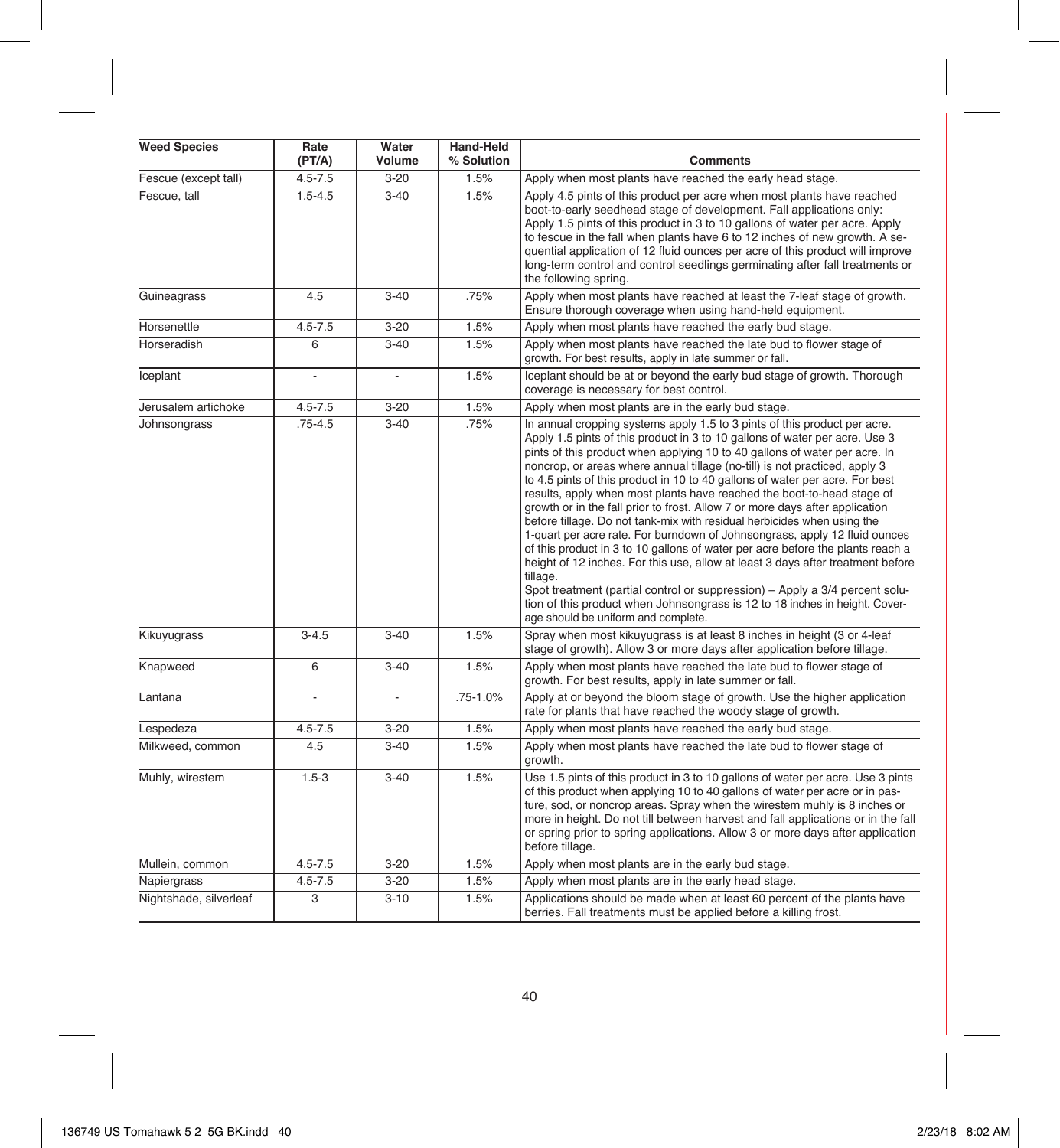| <b>Weed Species</b> | Rate<br>(PT/A) | Water<br>Volume          | Hand-Held<br>% Solution | <b>Comments</b>                                                                                                                                                                                                                                                                                                                                                                                                                                                                                                                                                                                                                                                                                                                                                                                                                                                                                                                                                                                                                                                                                                                                                                                                        |
|---------------------|----------------|--------------------------|-------------------------|------------------------------------------------------------------------------------------------------------------------------------------------------------------------------------------------------------------------------------------------------------------------------------------------------------------------------------------------------------------------------------------------------------------------------------------------------------------------------------------------------------------------------------------------------------------------------------------------------------------------------------------------------------------------------------------------------------------------------------------------------------------------------------------------------------------------------------------------------------------------------------------------------------------------------------------------------------------------------------------------------------------------------------------------------------------------------------------------------------------------------------------------------------------------------------------------------------------------|
| Nutsedge;           | $.75 - 4.5$    | $3 - 40$                 | .75-1.5%                | Apply 4.5 pints of this product per acre or purple, yellow apply a 34 to 1<br>1/2 percent solution for control of nutsedge plants and immature nutlets at-<br>tached to treated plants. Treat when plants are in flower or when new nutlets<br>can be found at rhizome tips. Nutlets which have not germinated will not be<br>controlled and may germinate following treatment. Repeat treatments will<br>be required for long-term control of ungerminated tubers. Sequential ap-<br>plications: 1.5 to 3 pints of this product in 3 to 10 gallons of water per acre<br>will also provide control. Make applications when a majority of the plants<br>are in the 3 to 5-leaf stage (less than 6 inches tall). Repeat this application,<br>as necessary, when newly emerging plants reach the 3 to 5-leaf stage.<br>Subsequent applications will be necessary for long-term control.<br>For partial control of existing plants, apply 12 fluid ounces to 3 pints of<br>this product in 3 to 40 gallons of water per acre. Treat when plants have<br>3 to 5 leaves and most are less than 6 inches tall. Repeat treatments will<br>be required to control subsequent emerging plants or regrowth of existing<br>plants. |
| Orchardgrass        | $1.5 - 3$      | $3 - 40$                 | 1.5%                    | Apply 3 pints of this product in 10 to 40 gallons of water per acre when<br>most plants have reached boot-to-early seedhead stage of development.<br>For partial control in pasture or hay crop renovation, apply 1.5 to 2.25 pints<br>of this product in 3 to 10 gallons of water per acre. Apply to actively grow-<br>ing plants when most have reached 4 to 12 inches in height.<br>Orchardgrass sods going to no-till corn: Apply 1.5 to 2.25 pints of this<br>product in 3 to 10 gallons of water per acre. Apply to orchardgrass that is<br>a minimum of 12 inches tall for spring applications and 6 inches tall for fall<br>applications. Allow at least 3 days following application before planting. A<br>sequential application of atrazine will be necessary for optimum results.                                                                                                                                                                                                                                                                                                                                                                                                                          |
| Pampasgrass         |                |                          | 1.5%                    | Pampasgrass should be at or beyond the boot stage of growth. Thorough<br>coverage is necessary for best control.                                                                                                                                                                                                                                                                                                                                                                                                                                                                                                                                                                                                                                                                                                                                                                                                                                                                                                                                                                                                                                                                                                       |
| Paragrass           | $4.5 - 7.5$    | $3 - 20$                 | 1.5%                    | Apply when most plants are in the early head stage.                                                                                                                                                                                                                                                                                                                                                                                                                                                                                                                                                                                                                                                                                                                                                                                                                                                                                                                                                                                                                                                                                                                                                                    |
| Phragmites          | $4.5 - 7.5$    | $10 - 40$                | .75-1.5%                | For partial control. For best results, treat during late summer or fall months<br>or when plants are actively growing and in full bloom. Treatment before or<br>after this stage may lead to reduced control. Due to the dense nature of<br>the vegetation, which may prevent good spray coverage or uneven stages<br>of growth, repeat treatments may be necessary to maintain control. Visual<br>control symptoms will be slow to develop.                                                                                                                                                                                                                                                                                                                                                                                                                                                                                                                                                                                                                                                                                                                                                                           |
| Poison hemlock      |                | $\overline{\phantom{a}}$ | .75-1.5%                | Apply as a spray-to-wet treatment. Optimum results are obtained when<br>plants are treated at the bud to full-bloom stage of growth.                                                                                                                                                                                                                                                                                                                                                                                                                                                                                                                                                                                                                                                                                                                                                                                                                                                                                                                                                                                                                                                                                   |
| Pokeweed, common    | 1.5            | $3 - 40$                 | 1.5%                    | Apply to actively growing plants up to 24 inches tall.                                                                                                                                                                                                                                                                                                                                                                                                                                                                                                                                                                                                                                                                                                                                                                                                                                                                                                                                                                                                                                                                                                                                                                 |
| Quackgrass          | $1.5 - 4.5$    | $3 - 40$                 | 1.5%                    | In annual cropping systems, or in pastures and sods followed by deep<br>tillage: Apply 1.5 pints of this product in 3 to 10 gallons of water per acre.<br>For 10 to 40 gallons of water per acre, apply 3 pints of this product. Do not<br>tank mix with residual herbicides when using the 1.5 pint rate. Spray when<br>quackgrass is 6 to 8 inches in height. Do not till between harvest and fall<br>applications or in fall or spring prior to spring application. Allow 3 or more<br>days after application before tillage. In pastures or sods, use a moldboard<br>plow for best results. In pastures, sods or noncrop areas where deep<br>tillage does not follow application: Apply 3 to 4.5 pints of this product in<br>10 to 40 gallons of water per acre when the quackgrass is greater than 8<br>inches tall.                                                                                                                                                                                                                                                                                                                                                                                              |
| Redvine             | $1.25 - 3$     | $5 - 10$                 | 1.5%                    | For suppression, apply 18 fluid ounces of this product per acre at each<br>of two applications 7 to 14 days apart or a single application of 3 pints per<br>acre. Apply specified rates in 5 to 10 gallons of water per acre. Apply in<br>late September or early October to plants which are at least 18 inches<br>tall and have been growing 45 to 60 days since the last tillage operation.<br>Make applications at least 1 week before a killing frost.                                                                                                                                                                                                                                                                                                                                                                                                                                                                                                                                                                                                                                                                                                                                                            |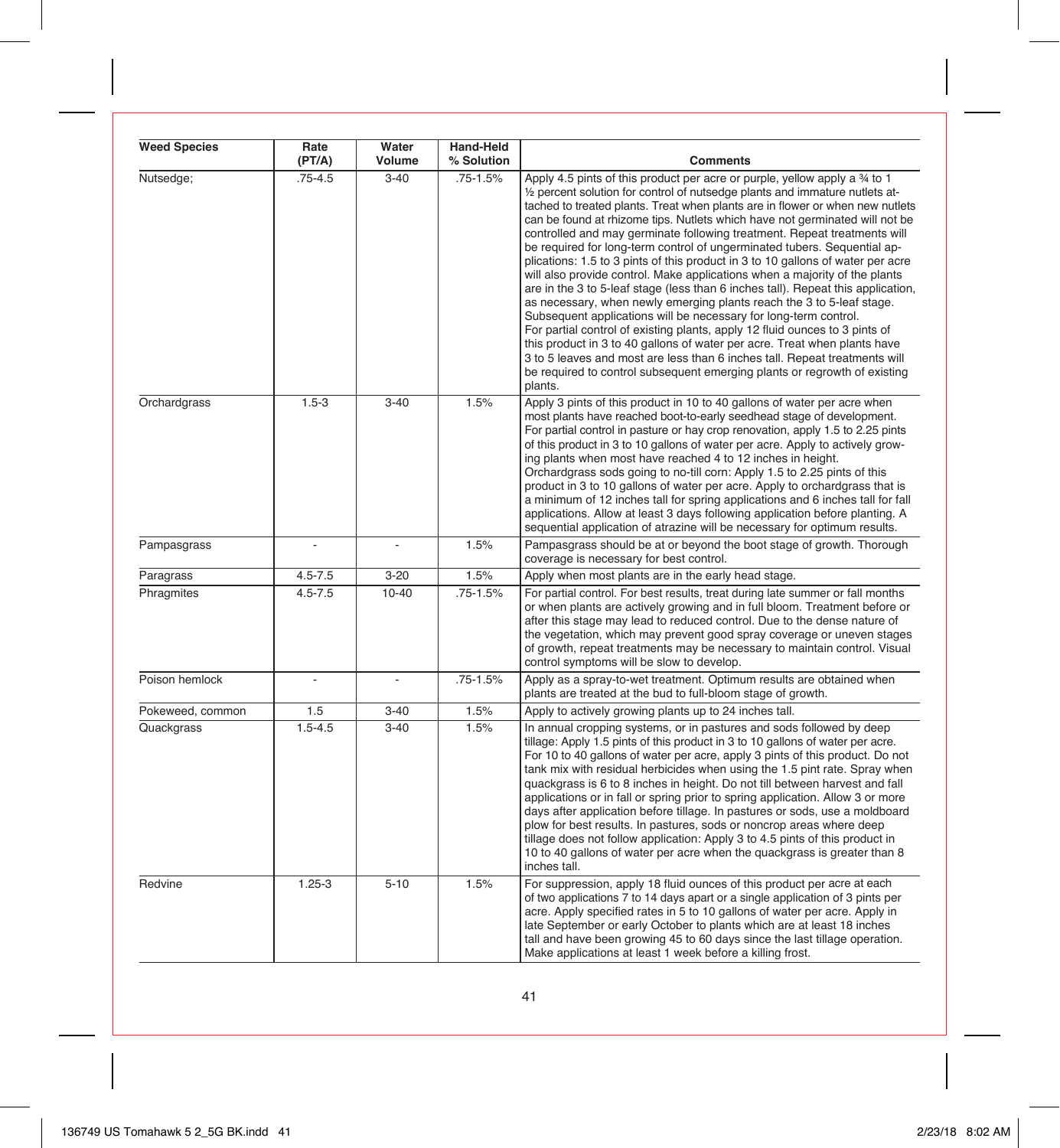| <b>Weed Species</b>   | Rate<br>(PT/A) | Water<br>Volume | Hand-Held<br>% Solution | Comments                                                                                                                                                                                                                                                                                                                                                                                                                                                                                                                                                                                                                                                                                                                                                                                                                                                                                |
|-----------------------|----------------|-----------------|-------------------------|-----------------------------------------------------------------------------------------------------------------------------------------------------------------------------------------------------------------------------------------------------------------------------------------------------------------------------------------------------------------------------------------------------------------------------------------------------------------------------------------------------------------------------------------------------------------------------------------------------------------------------------------------------------------------------------------------------------------------------------------------------------------------------------------------------------------------------------------------------------------------------------------|
| Reed, giant           |                |                 | 1.5%                    | Best results are obtained when applications are made in late summer to<br>fall.                                                                                                                                                                                                                                                                                                                                                                                                                                                                                                                                                                                                                                                                                                                                                                                                         |
| Ryegrass, perennial   | $1.5 - 4.5$    | $3 - 40$        | .75%                    | In annual cropping systems apply 1.5 to 3 pints of this product per acre.<br>Apply 1.5 pints of this product in 3 to 10 gallons of water per acre. Use 3<br>pints of this product when applying 10 to 40 gallons of water per acre. In<br>noncrop, or areas where annual tillage (no-till) is not practiced, apply 3 to<br>4.5 pints of this product in 10 to 40 gallons water per acre.<br>For best results, apply when most plants have reached the boot-to-head<br>stage of growth or in the fall prior to frost. Do not tank-mix with residual<br>herbicides when using the 1.5 pint per acre rate.                                                                                                                                                                                                                                                                                 |
| Smartweed, swamp      | $4.5 - 7.5$    | $3 - 40$        | 1.5%                    | Apply when most plants have reached the early bud stage of growth.<br>Also for control, apply 12 fluid ounces of this product plus 0.5 pound a.i.<br>2,4-D in 3 to 10 gallons of water per acre in the late summer or fall.                                                                                                                                                                                                                                                                                                                                                                                                                                                                                                                                                                                                                                                             |
| Sowthistle, perennial | $3 - 4.5$      | $3 - 40$        | 1.5%                    | Apply when most plants are at or beyond the bud stage of growth. After<br>harvest, mowing or tillage in the late summer or fall, allow at least 4 weeks<br>for initiation of active growth and rosette development prior to the applica-<br>tion of this product. Fall treatments must be applied before a killing frost.<br>Allow 3 or more days after application before tillage.                                                                                                                                                                                                                                                                                                                                                                                                                                                                                                     |
| Spurge, leafy         |                | $3 - 10$        | 1.5%                    | For suppression, apply 12 fluid ounces of this product plus 0.5 pound<br>a.i. 2,4-D in 3 to 10 gallons of water per acre in the late summer or fall. If<br>mowing has occurred prior to treatment, apply when most of the plants are<br>12 inches tall.                                                                                                                                                                                                                                                                                                                                                                                                                                                                                                                                                                                                                                 |
| Starthistle, yellow   | 3              | $10 - 40$       | 1.5%                    | Best results are obtained when applications are made during the rosette,<br>bolting and early flower stages.                                                                                                                                                                                                                                                                                                                                                                                                                                                                                                                                                                                                                                                                                                                                                                            |
| Sweet potato, wild    | $\overline{a}$ | $\overline{a}$  | 1.5%                    | Partial control. Apply to plants that are at or beyond the bloom stage of<br>growth. Repeat applications may be required.                                                                                                                                                                                                                                                                                                                                                                                                                                                                                                                                                                                                                                                                                                                                                               |
| Thistle, artichoke    |                | $\overline{a}$  | 1.5%                    | Partial control. Apply to plants that are at or beyond the bloom stage of<br>growth. Repeat applications may be required.                                                                                                                                                                                                                                                                                                                                                                                                                                                                                                                                                                                                                                                                                                                                                               |
| Thistle, Canada       | $3 - 4.5$      | $3 - 40$        | 1.5%                    | Apply when most plants are at or beyond the bud stage of growth. After<br>harvest, mowing or tillage in the late summer or fall, allow at least 4 weeks<br>for initiation of active growth and rosette development prior to the applica-<br>tion of this product. Fall treatments must be applied before a killing frost.<br>Allow 3 or more days after application before tillage.<br>For suppression, apply 1.5 pints of this product, or 12 fluid ounces of this<br>product plus 0.5 pound a.i. 2,4-D, in 3 to 10 gallons of water per acre in<br>the late summer or fall after harvest, mowing or tillage. Allow rosette re-<br>growth to a minimum of 6 inches in diameter before treating. Applications<br>can be made as long as leaves are still green and plants are actively<br>growing at the time of application. Allow 3 or more days after application<br>before tillage. |
| Timothy               | $3 - 4.5$      | $3 - 40$        | 1.5%                    | For best results, apply when most plants have reached the boot-to-head<br>stage of growth.                                                                                                                                                                                                                                                                                                                                                                                                                                                                                                                                                                                                                                                                                                                                                                                              |
| Torpedograss          | $6 - 7.5$      | $3 - 40$        | 1.5%                    | For partial control. Apply when most plants are at or beyond the seedhead<br>stage of growth. Repeat applications will be required to maintain control.<br>Fall treatments must be applied before frost.                                                                                                                                                                                                                                                                                                                                                                                                                                                                                                                                                                                                                                                                                |
| Trumpetcreeper        | 3              | $5 - 10$        | 1.5%                    | Partial control. Apply in late September or October, to plants which are at<br>least 18 inches tall and have been growing 45-60 days since the last till-<br>age operation. Make applications at least 1 week before a killing frost.                                                                                                                                                                                                                                                                                                                                                                                                                                                                                                                                                                                                                                                   |
| Vaseygrass            | $4.5 - 7.5$    | $3 - 20$        | 1.5%                    | Apply when most plants are in the early head stage.                                                                                                                                                                                                                                                                                                                                                                                                                                                                                                                                                                                                                                                                                                                                                                                                                                     |
| Velvetgrass           | $4.5 - 7.5$    | $3 - 20$        | 1.5%                    | Apply when most plants are in the early head stage.                                                                                                                                                                                                                                                                                                                                                                                                                                                                                                                                                                                                                                                                                                                                                                                                                                     |
| Wheatgrass, western   | $3 - 4.5$      | $3 - 40$        | 1.5%                    | For best results, apply when most plants have reached the boot-to-head<br>stage of growth.                                                                                                                                                                                                                                                                                                                                                                                                                                                                                                                                                                                                                                                                                                                                                                                              |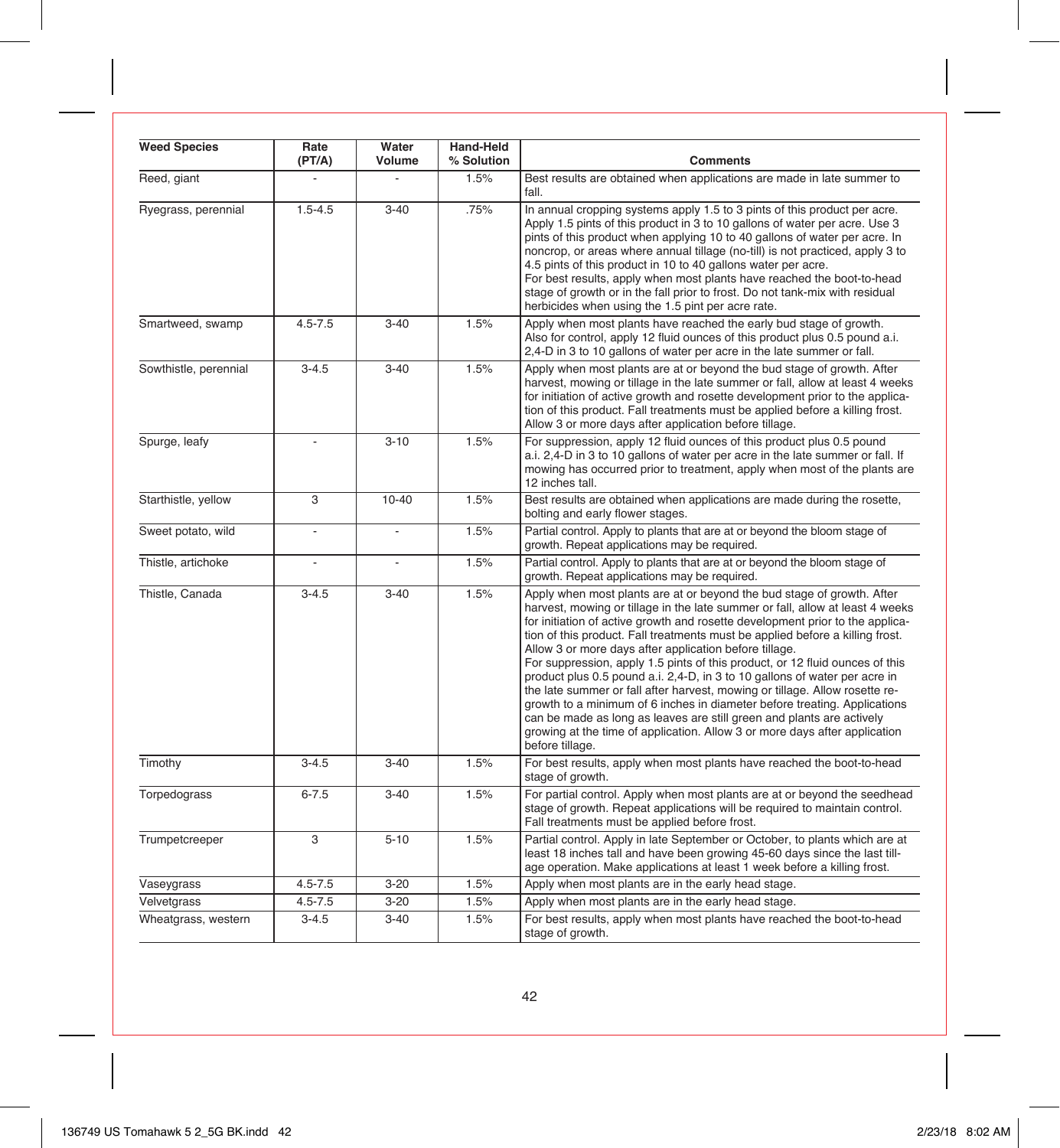### **WOODY BRUSH AND TREES RATE TABLE ALPHABETICALLY BY SPECIES**

Apply this product after full leaf expansion, unless otherwise directed. Use the higher rate for larger plants and/or dense areas of growth. On vines, use the higher rate for plants that have reached the woody stage of growth. Best results are obtained when application is made in late summer or fall after fruit formation.

In arid areas, best results are obtained when applications are made in the spring to early summer when brush species are at high moisture content and are flowering.

Ensure thorough coverage when using hand-held equipment. Symptoms may not appear prior to frost or senescence with fall treatments.

Allow 7 or more days after application before tillage, mowing or removal. Repeat treatments may be necessary to control plants regenerating from underground parts or seed. Some autumn colors on undesirable deciduous species are acceptable provided no major leaf drop has occurred. Reduced performance may result if fall treatments are made following a frost.

| <b>Weed Species</b>                     | Rate<br>(PT/A) | Water<br>Volume | Hand-Held<br>% Solution | <b>Comments</b>                                                                                                                                                                                                                                                                                                                                                                                                                                                                                                                                                                                        |
|-----------------------------------------|----------------|-----------------|-------------------------|--------------------------------------------------------------------------------------------------------------------------------------------------------------------------------------------------------------------------------------------------------------------------------------------------------------------------------------------------------------------------------------------------------------------------------------------------------------------------------------------------------------------------------------------------------------------------------------------------------|
| Alder                                   | $4.5 - 6$      | $3 - 40$        | $.75 - 1.5%$            | For control                                                                                                                                                                                                                                                                                                                                                                                                                                                                                                                                                                                            |
|                                         |                | $3 - 40$        | .75-1.5%                | Partial control                                                                                                                                                                                                                                                                                                                                                                                                                                                                                                                                                                                        |
| Ash                                     | $3 - 7.5$      | $3 - 40$        | .75-1.5%                | For control                                                                                                                                                                                                                                                                                                                                                                                                                                                                                                                                                                                            |
| Aspen, quaking                          | $3 - 4.5$      |                 |                         |                                                                                                                                                                                                                                                                                                                                                                                                                                                                                                                                                                                                        |
| Bearmat (Bearclover)                    | $3 - 7.5$      | $3 - 40$        | .75-1.5%                | Partial control                                                                                                                                                                                                                                                                                                                                                                                                                                                                                                                                                                                        |
| Beech                                   | $3 - 7.5$      | $3 - 40$        | .75-1.5%                | Partial control                                                                                                                                                                                                                                                                                                                                                                                                                                                                                                                                                                                        |
| <b>Birch</b>                            | 3              | $3 - 40$        | .75%                    | For control                                                                                                                                                                                                                                                                                                                                                                                                                                                                                                                                                                                            |
| Blackberry                              | $4.5 - 6$      | $10 - 40$       | .75-1.5%                | For control. Make applications after plants have reached full leaf maturity.<br>Best results are obtained when applications are made in late summer or<br>fall. Applications may also be made after leaf drop and until a killing frost<br>or as long as stems are green. After berries have set or dropped in late<br>fall, blackberry can be controlled by applying a 34 percent solution of this<br>product. For control of blackberries after leaf drop and until a killing frost or<br>as long as stems are green, apply 4.5 to 6 pints of this product in 10 to 40<br>gallons of water per acre. |
| Blackgum                                | $3 - 7.5$      | $3 - 40$        | .75-1.5%                | For control                                                                                                                                                                                                                                                                                                                                                                                                                                                                                                                                                                                            |
| <b>Bracken</b>                          | $3 - 7.5$      | $3 - 40$        | .75-1.5%                | For control                                                                                                                                                                                                                                                                                                                                                                                                                                                                                                                                                                                            |
| Broom; French, Scotch                   |                | $\overline{a}$  | 1.5%                    | For control                                                                                                                                                                                                                                                                                                                                                                                                                                                                                                                                                                                            |
| Buckwheat, California                   |                |                 | $.75 - 1.5%$            | For partial control. Thorough coverage of foliage is necessary for best<br>results.                                                                                                                                                                                                                                                                                                                                                                                                                                                                                                                    |
| Cascara                                 | $3 - 7.5$      | $3 - 40$        | .75-1.5%                | Partial control                                                                                                                                                                                                                                                                                                                                                                                                                                                                                                                                                                                        |
| Catsclaw                                |                | $\overline{a}$  | $.75 - 1.5%$            | Partial control                                                                                                                                                                                                                                                                                                                                                                                                                                                                                                                                                                                        |
| Ceanothus                               | $3 - 7.5$      | $3 - 40$        | .75-1.5%                | Partial control                                                                                                                                                                                                                                                                                                                                                                                                                                                                                                                                                                                        |
| Chamise                                 |                |                 | .75%                    | For control. Thorough coverage of foliage is necessary for best results.                                                                                                                                                                                                                                                                                                                                                                                                                                                                                                                               |
| Cherry; bitter, black, pin              | $3 - 4.5$      | $3 - 40$        | .75-1.5%                | For control                                                                                                                                                                                                                                                                                                                                                                                                                                                                                                                                                                                            |
| Coyote brush                            |                |                 | 1.5%                    | For control. Apply when at least 50 percent of the new leaves are fully<br>developed.                                                                                                                                                                                                                                                                                                                                                                                                                                                                                                                  |
| Dogwood                                 | $3 - 7.5$      | $3 - 40$        | .75-1.5%                | Partial control                                                                                                                                                                                                                                                                                                                                                                                                                                                                                                                                                                                        |
| Elderberry                              | 3              | $3 - 40$        | .75%                    | For control                                                                                                                                                                                                                                                                                                                                                                                                                                                                                                                                                                                            |
| Elm                                     | $3 - 7.5$      | $3 - 40$        | .75-1.5%                | Partial control                                                                                                                                                                                                                                                                                                                                                                                                                                                                                                                                                                                        |
| Eucalyptus                              |                | $\overline{a}$  | 1.5%                    | For control of eucalyptus resprouts, apply when resprouts are 6 to 12 feet<br>tall. Ensure complete coverage. Avoid application to drought-stressed<br>plants.                                                                                                                                                                                                                                                                                                                                                                                                                                         |
| Florida holly<br>(Brazilian Peppertree) | $3 - 7.5$      | $3 - 40$        | .75-1.5%                | Partial control                                                                                                                                                                                                                                                                                                                                                                                                                                                                                                                                                                                        |
| Gorse                                   | $3 - 7.5$      | $3 - 40$        | .75-1.5%                | Partial control                                                                                                                                                                                                                                                                                                                                                                                                                                                                                                                                                                                        |
| Hasardia                                |                |                 | .75-1.5%                | Partial control. Thorough coverage of foliage is necessary for best results.                                                                                                                                                                                                                                                                                                                                                                                                                                                                                                                           |
| Hawthorn                                | $3 - 4.5$      | $3 - 40$        | .75-1.5%                | For control                                                                                                                                                                                                                                                                                                                                                                                                                                                                                                                                                                                            |
| Hazel                                   | 3              | $3 - 40$        | .75%                    | For control                                                                                                                                                                                                                                                                                                                                                                                                                                                                                                                                                                                            |
| Hickory                                 | $3 - 7.5$      | $3 - 40$        | .75-1.5%                | Partial control                                                                                                                                                                                                                                                                                                                                                                                                                                                                                                                                                                                        |
| Honeysuckle                             | $3-6$          | $3 - 40$        | .75-1.5%                | For control                                                                                                                                                                                                                                                                                                                                                                                                                                                                                                                                                                                            |
| Hornbeam, American                      | $3 - 7.5$      | $3 - 40$        | .75-1.5%                | Partial control                                                                                                                                                                                                                                                                                                                                                                                                                                                                                                                                                                                        |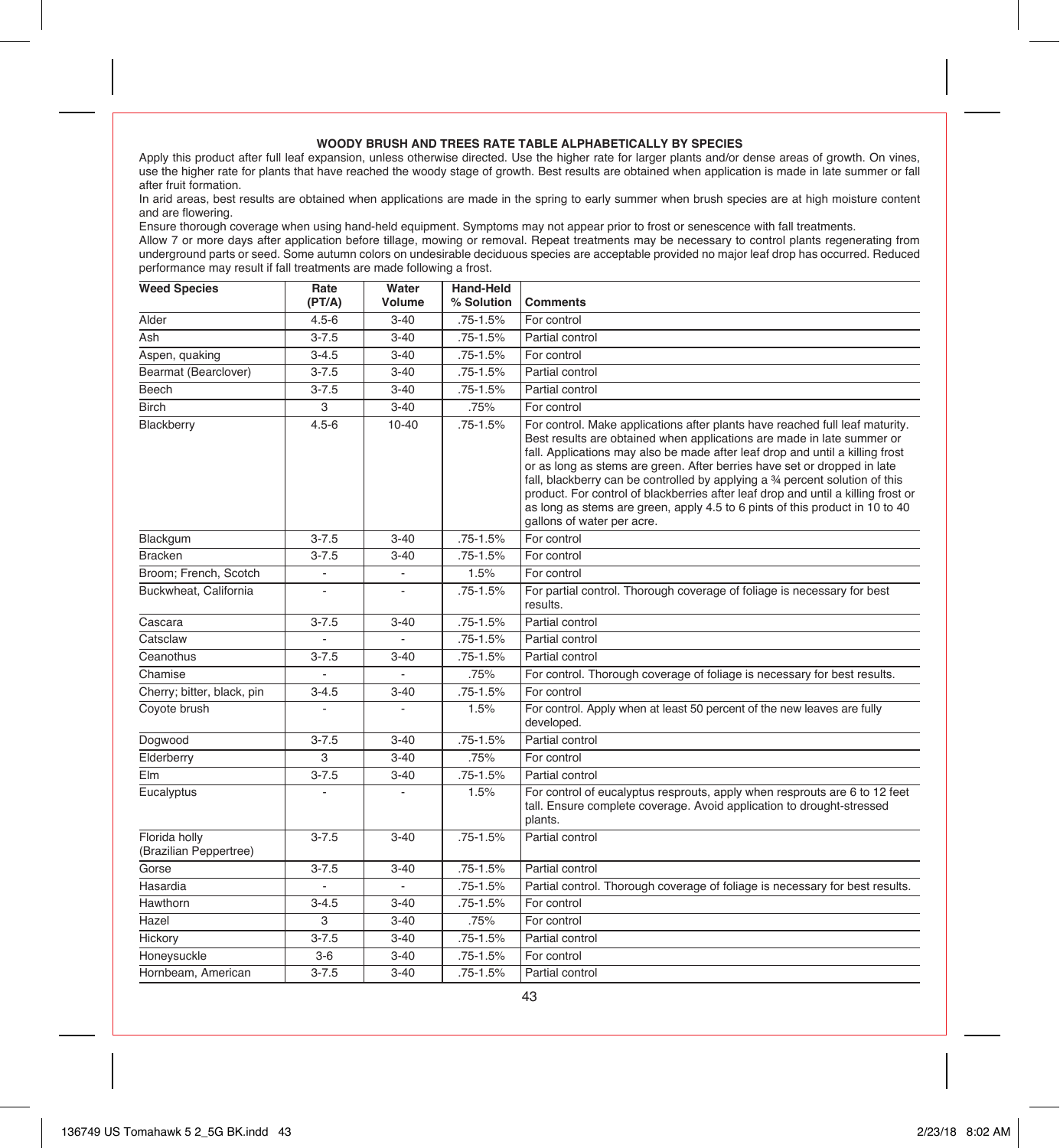| <b>Weed Species</b>    | Rate<br>(PT/A)           | Water<br>Volume          | Hand-Held<br>% Solution | <b>Comments</b>                                                                                                                                                                           |
|------------------------|--------------------------|--------------------------|-------------------------|-------------------------------------------------------------------------------------------------------------------------------------------------------------------------------------------|
| Kudzu                  | 6                        | $3 - 40$                 | 1.5%                    | For control. Repeat applications may be required to maintain control.                                                                                                                     |
| Locust, black          | $3-6$                    | $3 - 40$                 | .75-1.5%                | Partial control                                                                                                                                                                           |
| Madrone resprouts      | $\overline{a}$           | $\overline{a}$           | 1.5%                    | Partial control. Apply to resprouts that are 3 to 6 feet tall. Best results are<br>obtained with spring/early summer treatments.                                                          |
| Manzanita              | $3 - 7.5$                | $3 - 40$                 | .75-1.5%                | Partial control                                                                                                                                                                           |
| Maple, red             | $3-6$                    | $3 - 40$                 | .75-1.5%                | For control, apply a 0.75 to 1.5 percent solution when at least 50 percent of<br>the new leaves are fully developed. For partial control, apply 3 to 6 pints of<br>this product per acre. |
| Maple, sugar           | $\overline{a}$           | $\overline{a}$           | $.75 - 1.5%$            | For control. Apply when at least 50 percent of the new leaves are fully<br>developed.                                                                                                     |
| Monkey flower          | $\overline{\phantom{a}}$ | $\overline{\phantom{a}}$ | .75-1.5%                | Partial control. Thorough coverage of foliage is necessary for best results.                                                                                                              |
| Oak; black, white      | $3-6$                    | $3 - 40$                 | $.75 - 1.5%$            | Partial control                                                                                                                                                                           |
| Oak, post              | $4.5 - 6$                | $3 - 40$                 | .75-1.5%                | For control                                                                                                                                                                               |
| Oak; northern, pin     | $\overline{a}$           | $\overline{a}$           | .75-1.5%                | For control. Apply when at least 50 percent of the new leaves are fully<br>developed.                                                                                                     |
| Oak, southern, red     | $3 - 4.5$                | $3 - 40$                 | .75-1.5%                | For control                                                                                                                                                                               |
| Persimmon              | $3 - 7.5$                | $3 - 40$                 | .75-1.5%                | Partial control                                                                                                                                                                           |
| Pine                   | $3 - 7.5$                | $3 - 40$                 | .75-1.5%                | For control                                                                                                                                                                               |
| Poison ivy/Poison oak  | $6 - 7.5$                | $3-40$                   | 1.5%                    | For control. Repeat applications may be required to maintain control. Fall<br>treatments must be applied before leaves lose green color.                                                  |
| Poplar, yellow         | $3 - 7.5$                | $3 - 40$                 | .75-1.5%                | Partial control                                                                                                                                                                           |
| Redbud, eastern        | $3 - 7.5$                | $3 - 40$                 | .75-1.5%                | For control                                                                                                                                                                               |
| Rose, multiflora       | 3                        | $3 - 40$                 | .75%                    | For control. Treatments should be made prior to leaf deterioration by<br>leaf-eating insects.                                                                                             |
| Russian olive          | $3 - 7.5$                | $3 - 40$                 | $.75 - 1.5%$            | Partial control                                                                                                                                                                           |
| Sage, black            |                          | $\centerdot$             | .75%                    | For control. Thorough coverage of foliage is necessary for best results.                                                                                                                  |
| Sage, white            | $3 - 7.5$                | $3 - 40$                 | .75-1.5%                | Partial control                                                                                                                                                                           |
| Sage brush, California | $\overline{a}$           | $\overline{\phantom{a}}$ | .75%                    | For control. Thorough coverage of foliage is necessary for best results.                                                                                                                  |
| Salmonberry            | 3                        | $3 - 40$                 | .75%                    | For control                                                                                                                                                                               |
| Salt-cedar             | $3 - 7.5$                | $3 - 40$                 | .75-1.5%                | For control                                                                                                                                                                               |
| Sassafras              | $3 - 7.5$                | $3 - 40$                 | .75-1.5%                | Partial control                                                                                                                                                                           |
| Sourwood               | $3 - 7.5$                | $3 - 40$                 | .75-1.5%                | Partial control                                                                                                                                                                           |
| Sumac; poison,         | $3-6$                    | $3 - 40$                 | .75-1.5%                | Partial control                                                                                                                                                                           |
| smooth, winged         |                          |                          |                         |                                                                                                                                                                                           |
| Sweetgum               | $3 - 4.5$                | $3 - 40$                 | .75-1.5%                | For control                                                                                                                                                                               |
| Swordfern              | $3 - 7.5$                | $3 - 40$                 | .75-1.5%                | Partial control                                                                                                                                                                           |
| Tallowtree, Chinese    | $\overline{a}$           | Ξ                        | .75%                    | For control. Thorough coverage of foliage is necessary for best results.                                                                                                                  |
| Tan oak resprouts      | $\overline{a}$           | $\overline{a}$           | 1.5%                    | For partial control. Apply to resprouts that are less than 3 to 6 feet tall.<br>Best results are obtained with fall applications.                                                         |
| Thimbleberry           | 3                        | $3 - 40$                 | .75%                    | For control                                                                                                                                                                               |
| Tobacco, tree          | $\overline{a}$           | $\overline{a}$           | .75-1.5%                | Partial control                                                                                                                                                                           |
| Trumpetcreeper         | $3 - 4.5$                | $3 - 40$                 | .75-1.5%                | For control                                                                                                                                                                               |
| Vine maple             | $3 - 7.5$                | $3 - 40$                 | .75-1.5%                | Partial control                                                                                                                                                                           |
| Virginia creeper       | $3 - 7.5$                | $3 - 40$                 | .75-1.5%                | For control                                                                                                                                                                               |
| Waxmyrtle, southern    | $3 - 7.5$                | $3 - 40$                 | .75-1.5%                | Partial control                                                                                                                                                                           |
| Willow                 | 4.5                      | $3 - 40$                 | .75%                    | For control                                                                                                                                                                               |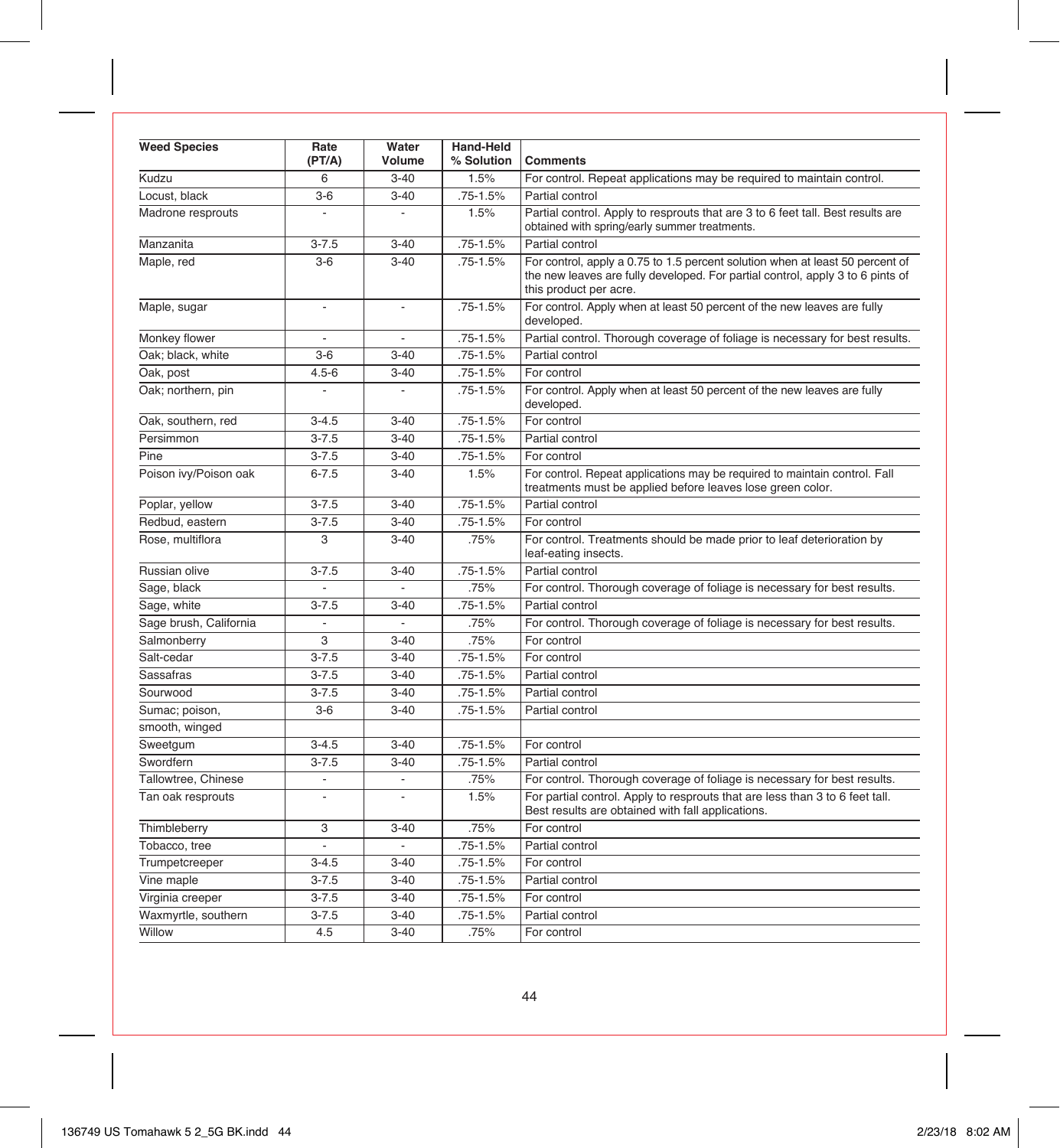# **STORAGE AND DISPOSAL**

Do not contaminate water, foodstuffs, feed or seed by storage or disposal.

**PESTICIDE STORAGE:** STORE ABOVE 10º F (-12º C) TO KEEP FROM CRYSTALIZING. Crystals will settle to the bottom. If crystals form, allow product to warm above 50º F (10º C) and mix well or recirculate to redissolve.

PESTICIDE DISPOSAL: Wastes resulting from the use of this product that cannot be used or chemically reprocessed should be disposed of in a landfill approved for pesticide disposal or in accordance with applicable Federal, state or local procedures. Emptied container retains vapor and product residue. Observe all labeled safeguards until container is cleaned, reconditioned, or destroyed.

**CONTAINER DISPOSAL:** Non-refillable containers (1, 2.5, 30 & 55 gallon): Do not reuse or refill this container. Offer for recycling, if available. Triple rinse or pressure rinse container (or equivalent) promptly after emptying.

(non-refillable <5 gallons): Triple rinse as follows: Empty the remaining contents into application equipment or a mix tank and drain for 10 seconds after the flow begins to drip. Fill the container ¼ full with water and recap. Shake for 10 seconds. Pour rinsate into application equipment or a mix tank or store rinsate for later use or disposal. Drain for 10 seconds after the flow begins to drip. Repeat this procedure two more times.

(non-refillable >5 gallons): Triple rinse as follows: Empty the remaining contents into application equipment or a mix tank. Fill the container ¼ full with water. Replace and tighten closures. Tip container on its side and roll it back and forth, ensuring at least one complete revolution, for 30 seconds. Stand the container on its end and tip it back and forth several times. Empty the rinsate into application equipment or a mix tank or store rinsate for later use or disposal. Repeat this procedure two more times.

Pressure rinse as follows (all sizes): Empty the remaining contents into application equipment or a mix tank and continue to drain for 10 seconds after the flow begins to drip. Hold container upside down over application equipment or mix tank or collect rinsate for later use for disposal. Insert pressure rinsing nozzle in the side of the container, and rinse at about 40 PSI for at least 30 seconds. Drain for 10 seconds after the flow begins to drip.

Refillable container (250 gallon & bulk): Refill this container with pesticide only. Do not reuse this container for any other purpose. Cleaning the container before final disposal is the responsibility of the person disposing of the container. Cleaning before refilling is the responsibility of the refiller.

To clean the container before final disposal, empty the remaining contents from the container into application equipment or mix tank. Fill the container about 10 percent full with water. Agitate vigorously or recirculate water with the pump for 2 minutes. Pour or pump rinsate into application equipment or rinsate collection system. Repeat this rinsing process two more times.

### **CONDITIONS OF SALE AND WARRANTY**

The DIRECTIONS FOR USE of this product reflect the opinion of experts based on field use and tests. The directions are believed to be reliable and must be followed carefully. However, it is impossible to eliminate all risks inherently associated with use of this product. Crop injury, ineffectiveness, or other unintended consequences may result because of such factors as weather conditions, presence of other materials, or the manner of use or application, all of which are beyond the control of WINFIELD SOLUTIONS, LLC, its Supplemental Distributors, or the Seller. All such risks shall be assumed by the Buyer.

WINFIELD SOLUTIONS, LLC, its Supplemental Distributors and the Seller warrant that this product conforms to the chemical description on the label and is reasonably fit for the purposes referred to in the Directions for Use subject to the inherent risks referred to above. TO THE EXTENT CONSISTENT WITH APPLICABLE LAW, NEITHER WINFIELD SOLUTIONS, LLC NOR ITS SUPPLEMENTAL DISTRIBUTORS MAKE ANY OTHER EXPRESS OR IMPLIED WARRANTY OF FITNESS FOR ANY PARTICULAR PURPOSE OR OF MERCHANTABILITY OR ANY OTHER EXPRESS OR IMPLIED WARRANTY. TO THE EXTENT CONSISTENT WITH APPLICABLE LAW, THIS WARRANTY DOES NOT EXTEND TO, AND THE BUYER SHALL BE SOLELY RESPONSIBLE FOR, ANY AND ALL LOSS OR DAMAGE WHICH RESULTS FROM THE USE OF THIS PRODUCT IN ANY MANNER WHICH IS INCONSISTENT WITH THE LABEL DIRECTIONS.

TO THE EXTENT CONSISTENT WITH APPLICABLE LAW, BUYER'S EXCLUSIVE REMEDY AND THE EXCLUSIVE LIABILITY OF WINFIELD SOLUTIONS, LLC, ITS SUPPLEMENTAL DISTRIBUTORS AND THE SELLER FOR ANY AND ALL CLAIMS, LOSSES, DAMAGES, OR INJURIES RESULTING FROM THE USE OR HANDLING OF THIS PRODUCT, WHETHER OR NOT BASED IN CONTRACT, NEGLIGENCE, STRICT LIABILITY IN TORT OR OTHERWISE, SHALL BE LIMITED, AT THE MANUFACTURER'S OPTION, TO REPLACEMENT OF OR THE REPAYMENT OF THE PURCHASE PRICE FOR THE QUANTITY OF PRODUCT WITH RESPECT TO WHICH DAMAGES ARE CLAIMED. When Buyer suffers losses or damages resulting from the use or handling of this product (including claims based on contract, negligence, strict liability, or other legal theories), Buyer must promptly notify Seller in writing of any claims to be eligible to receive either remedy stated above. TO THE EXTENT CONSISTENT WITH APPLI-CABLE LAW, IN NO CASE SHALL WINFIELD SOLUTIONS, LLC, ITS SUPPLEMENTAL DISTRIBUTORS, OR THE SELLER BE LIABLE FOR CON-SEQUENTIAL, SPECIAL OR INDIRECT DAMAGES RESULTING FROM THE USE OR HANDLING OF THIS PRODUCT. WINFIELD SOLUTIONS, LLC, its Supplemental Distributors, and the Seller offer this product, and the Buyer accepts it, subject to the foregoing Conditions of Sale and Warranty, which may be varied only by agreement in writing signed by a duly authorized representative of WINFIELD SOLUTIONS, LLC

No employee or agent of WINFIELD SOLUTIONS, LLC, its Supplemental Distributor, or the Seller is authorized to vary or exceed the terms of this Warranty in any other manner.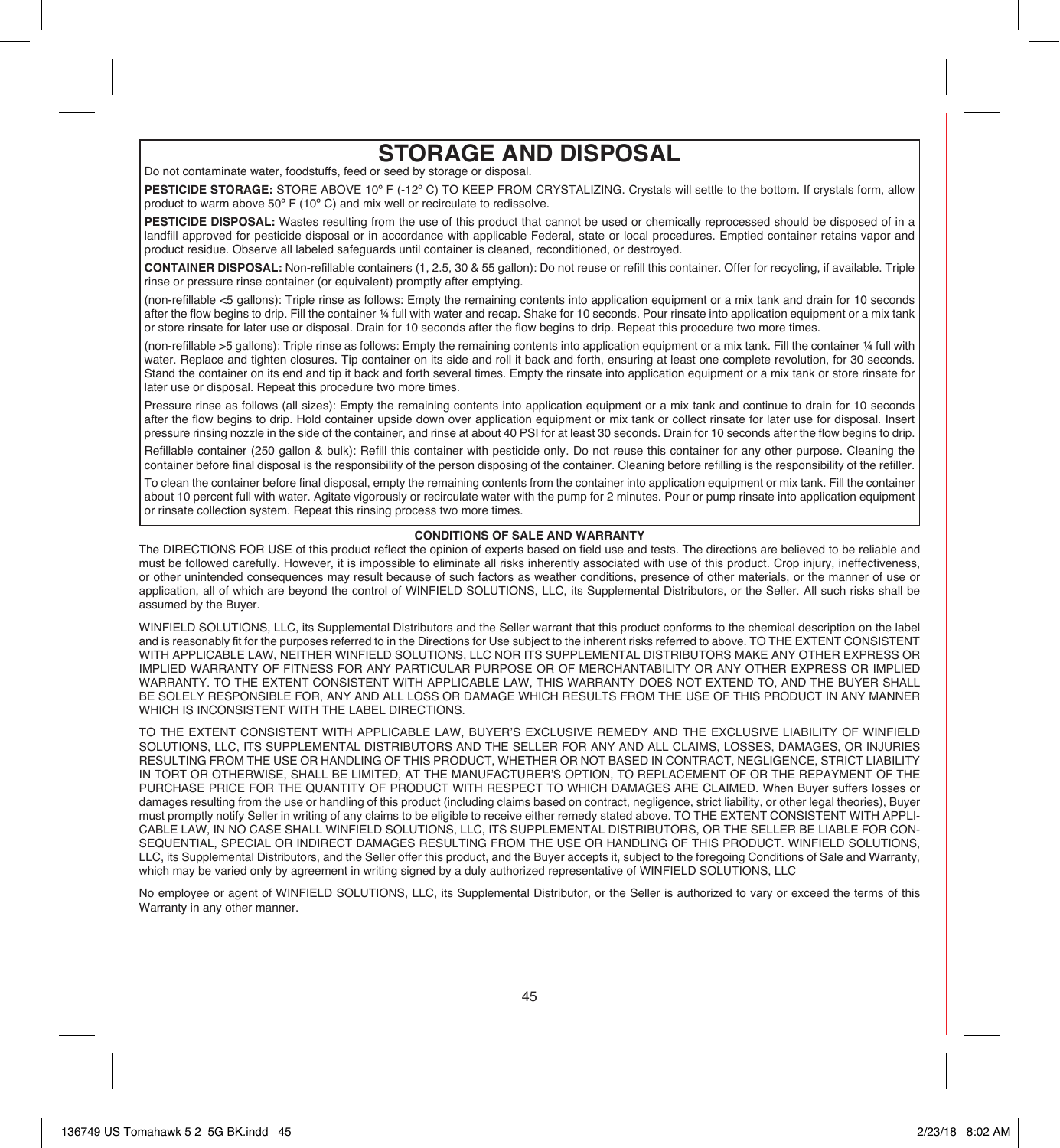Tomahawk® is a registered trademark of Winfield Solutions, LLC.

Dicambazine™ is a trademark of Winfield Solutions, LLC.

Folex® and Ronstar® are registered trademarks of Aventis CropScience.

Prep™ is a trademark of Aventis CropScience.

Banvel®, Frontier®, Guardsman®, Prowl®, Pursuit®, Pursuit® Plus, Scepter®, Squadron® and Vanquish® are registered trademarks of BASF Corporation.

Arsenal®, Chopper®, Pendulum®, Plateau® and Sahara are registered trademarks of BASF Specialty Products.

Def® 6, Sencor® and Turbo® are registered trademarks of Bayer Corporation.

Broadstrike®, Garlon®, Surflan®, Surpass®, and TopNotch® are registered trademarks of Dow AgroSciences LLC.

Bladex®, Canopy®, Escort®, Extrazine®, Gemini®, Krovar®, Lexone®, Oust®, Preview® and Telar® are registered trademarks of E.I. duPont de Nemours and Company.

Command® is a registered trademark of FMC Corporation.

Direx®, Karmex®, Linex® and Lorox® are registered trademarks of Griffin, LLC.

Bullet®, Entry®, Harness®, Lariat®, Lasso®, Micro-Tech®, Partner®, Permit®, and Roundup Ready® are registered trademarks of Monsanto Company.

Barricade® and Endurance® are registered trademarks of Novartis Specialty Products Group.

Sim-Trol™ is a trademark of Oxon Italia Company.

Goal® is a registered trademark of Rohm and Haas Company.

Bicep®, Caliber 90®, Dual®, Fusion®, Princep® and Solicam® are registered trademarks of Syngenta Crop Protection, Inc.

Devrinol® is a registered trademark of United Phosphorous, Inc.